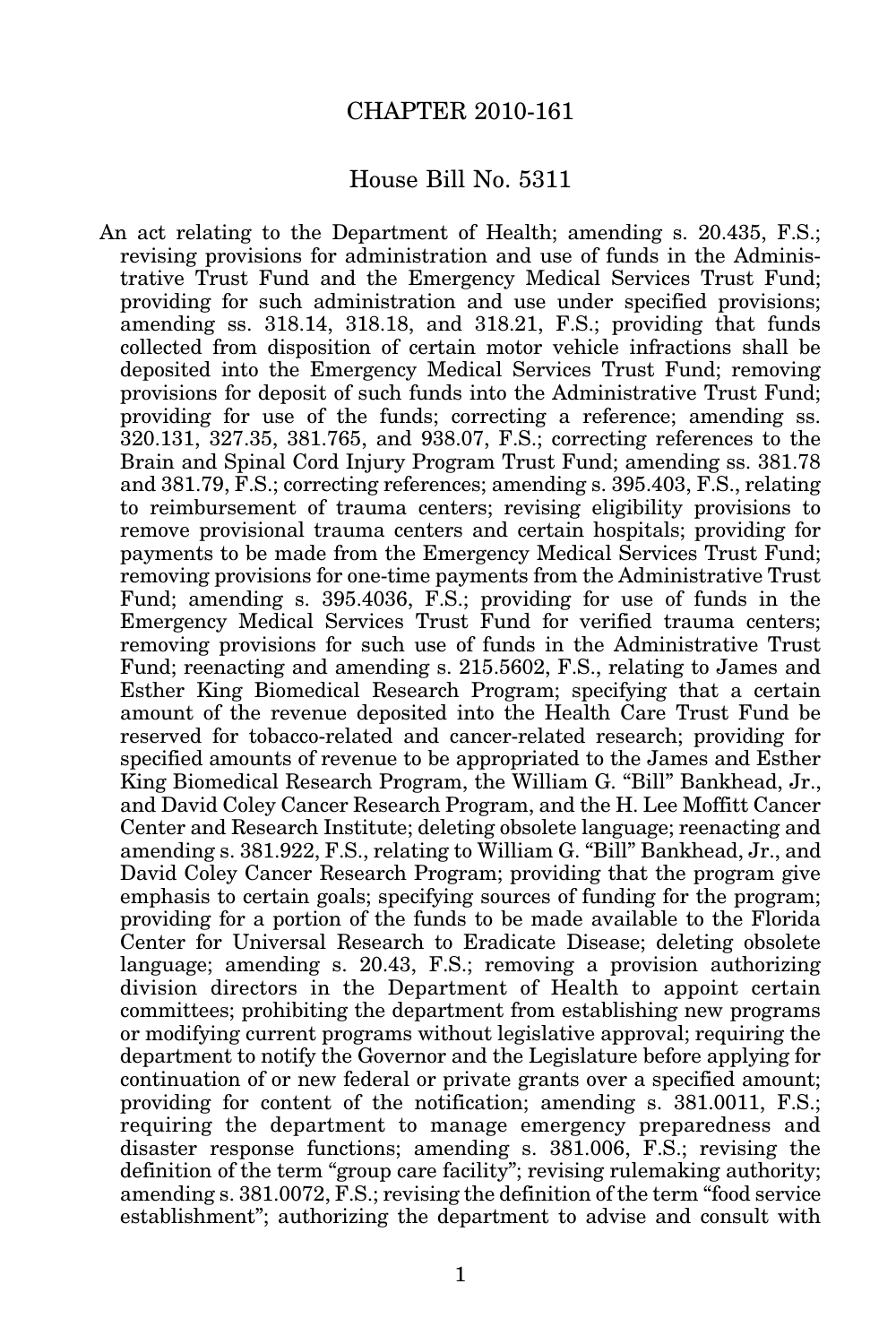other agencies concerning the provision of food services; revising entities that are exempt from rules developed for manager certification; repealing ss. 411.23, 411.231, and 411.232, F.S., relating to the Children's Early Investment Program; amending ss. 411.01 and 411.224, F.S.; conforming provisions to changes made by the act; amending s. 499.003, F.S.; defining the term "medical convenience kit" for purposes of the Florida Drug and Cosmetic Act; correcting cross-references; amending s. 499.01, F.S.; providing exceptions from requirements for a device manufacturer permit; amending s. 499.01212, F.S.; exempting wholesale distribution of prescription drugs within a medical convenience kit from requirements for the wholesaler to provide a pedigree paper if certain conditions are met; providing that the exemption does not apply to a kit containing certain controlled substances; amending s. 509.013, F.S.; revising exclusions to the definition of the terms "public lodging establishment" and "public food service establishment" to provide for certain facilities certified or licensed by the Agency for Health Care Administration or the Department of Children and Family Services; requiring the department to develop a plan to provide tuberculosis services; requiring the department to submit the plan to the Governor and Legislature by a specified date; providing plan elements; transferring and reassigning certain functions and responsibilities, including records, personnel, property, and unexpended balances of appropriations and other resources, from the Department of Health to the Department of Business and Professional Regulation by a type two transfer; providing for the continued validity of pending judicial or administrative actions to which the Department of Health is a party; providing for the continued validity of lawful orders issued by the Department of Health; transferring rules created by the Department of Health to the Department of Business and Professional Regulation; providing for the continued validity of permits and certifications issued by the Department of Health; amending s. 381.0403, F.S., deleting provisions relating to the program for graduate medical education innovations and the graduate medical education committee and report; conforming a cross-reference; amending s. 381.4018, F.S.; revising provisions for physician workforce assessment and development; providing definitions; creating the Physician Workforce Advisory Council; providing for membership and organization; providing duties of the council; amending ss. 458.3192 and 459.0082, F.S.; revising provisions for analysis by the department of physician surveys under specified provisions; amending s. 458.315; revising provisions for issuance by the Board of Medicine of a temporary certificate to practice medicine in certain areas; creating s. 459.0076, F.S.; providing for issuance by the Board of Osteopathic Medicine of a temporary certificate to practice osteopathic medicine in certain areas; directing the department to conduct an evaluation and justification review of its divisions; providing review requirements; requiring the department to submit a report to the Governor, the Legislature, and the State Surgeon General by a specified date; amending s. 381.00315, F.S.; directing the Department of Health to accept funds from counties, municipalities, and certain other entities for the purchase of certain products made available under a contract with the United States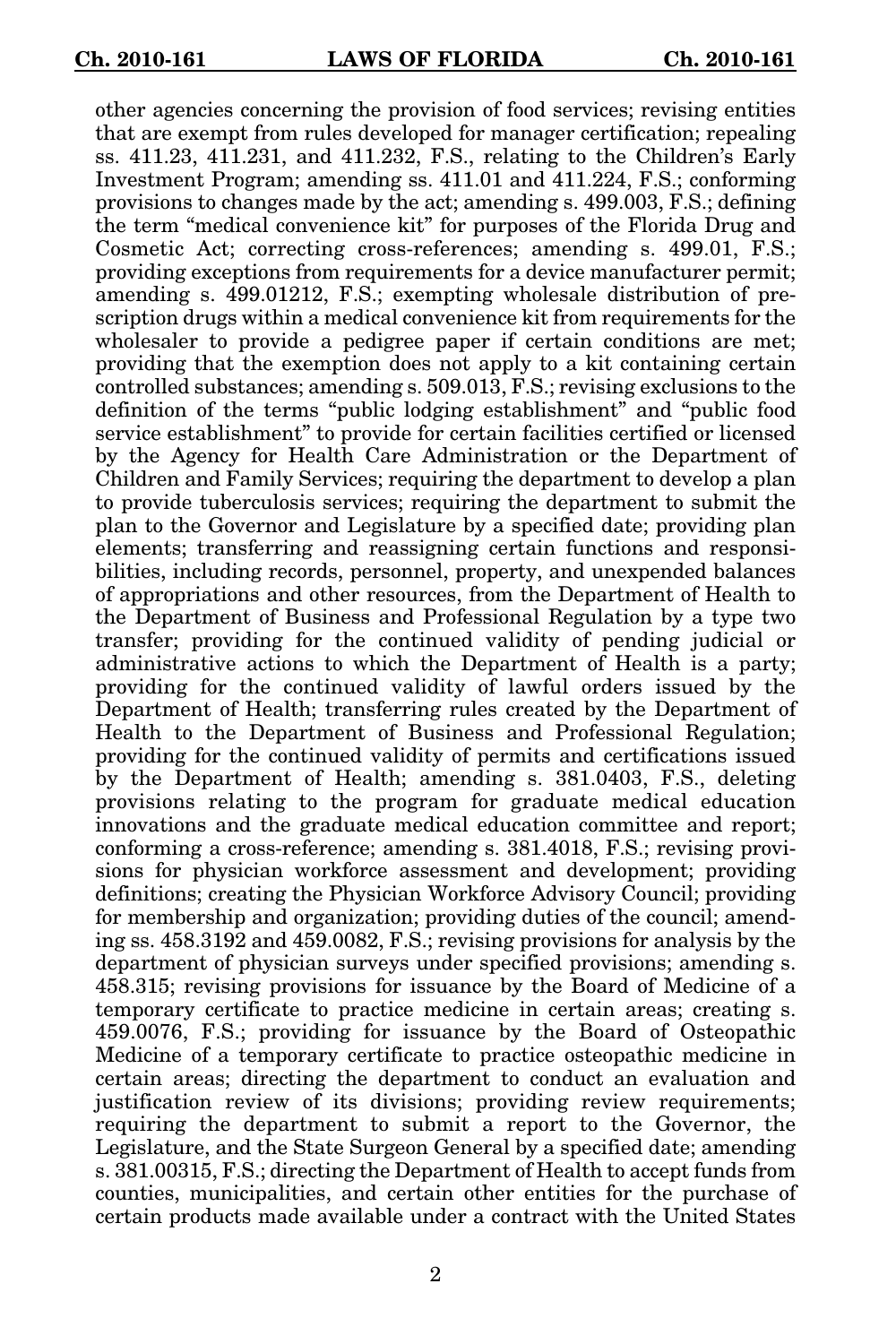Department of Health and Human Services for the manufacture and delivery of such products in response to a public health emergency; authorizing the department to submit a budget amendment requesting additional budget authority for the Florida Center for Nursing to make certain expenditures; amending ss. 409.9201, 465.0265, 499.01, 499.01211, 499.01212, 499.03, 499.05, and 794.075, F.S.; correcting cross-references; providing effective dates.

Be It Enacted by the Legislature of the State of Florida:

Section 1. Paragraph (a) of subsection (1) and paragraph (a) of subsection (14) of section 20.435, Florida Statutes, are amended to read:

20.435 Department of Health; trust funds.—The following trust funds shall be administered by the Department of Health:

(1) Administrative Trust Fund.

(a) Funds to be credited to and uses of the trust fund shall be administered in accordance with s. 215.32 consist of regulatory fees such as those pertaining to the licensing, permitting, and inspection of septic tanks, food hygiene, onsite sewage, Superfund compliance, solid waste management, tanning facilities, mobile home and recreational vehicle park inspection, other departmental regulatory and health care programs, and indirect earnings from grants. Funds shall be used for the purpose of supporting the regulatory activities of the department and for other such purposes as may be appropriate and shall be expended only pursuant to legislative appropriation or an approved amendment to the department's operating budget pursuant to the provisions of chapter 216.

(14) Emergency Medical Services Trust Fund.

(a) Funds to be credited to and uses of the trust fund shall be administered in accordance with ss. 318.14, 318.18, 318.21, 395.403, and 395.4036 and the provisions of parts I and II of chapter 401.

Section 2. Subsection (5) of section 318.14, Florida Statutes, is amended to read:

318.14 Noncriminal traffic infractions; exception; procedures.—

(5) Any person electing to appear before the designated official or who is required so to appear shall be deemed to have waived his or her right to the civil penalty provisions of s. 318.18. The official, after a hearing, shall make a determination as to whether an infraction has been committed. If the commission of an infraction has been proven, the official may impose a civil penalty not to exceed \$500, except that in cases involving unlawful speed in a school zone or involving unlawful speed in a construction zone, the civil penalty may not exceed \$1,000; or require attendance at a driver improvement school, or both. If the person is required to appear before the designated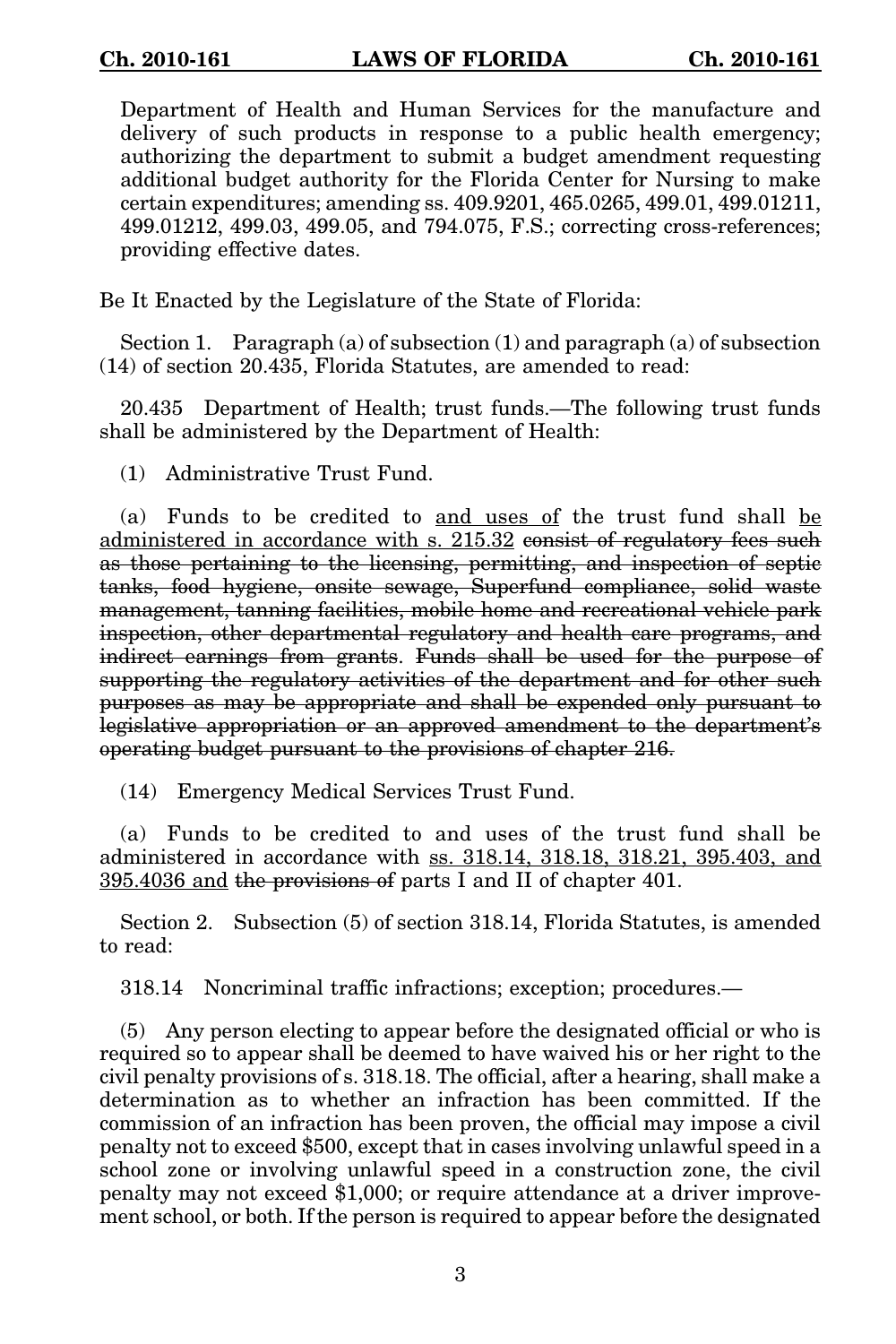official pursuant to s. 318.19(1) and is found to have committed the infraction, the designated official shall impose a civil penalty of \$1,000 in addition to any other penalties and the person's driver's license shall be suspended for 6 months. If the person is required to appear before the designated official pursuant to s. 318.19(2) and is found to have committed the infraction, the designated official shall impose a civil penalty of \$500 in addition to any other penalties and the person's driver's license shall be suspended for 3 months. If the official determines that no infraction has been committed, no costs or penalties shall be imposed and any costs or penalties that have been paid shall be returned. Moneys received from the mandatory civil penalties imposed pursuant to this subsection upon persons required to appear before a designated official pursuant to s. 318.19(1) or (2) shall be remitted to the Department of Revenue and deposited into the Department of Health Emergency Medical Services Administrative Trust Fund to provide financial support to certified trauma centers to assure the availability and accessibility of trauma services throughout the state. Funds deposited into the Emergency Medical Services Administrative Trust Fund under this section shall be allocated as follows:

(a) Fifty percent shall be allocated equally among all Level I, Level II, and pediatric trauma centers in recognition of readiness costs for maintaining trauma services.

(b) Fifty percent shall be allocated among Level I, Level II, and pediatric trauma centers based on each center's relative volume of trauma cases as reported in the Department of Health Trauma Registry.

Section 3. Paragraph (h) of subsection (3), paragraph (c) of subsection (5), and subsection (20) of section 318.18, Florida Statutes, are amended to read:

318.18 Amount of penalties.—The penalties required for a noncriminal disposition pursuant to s. 318.14 or a criminal offense listed in s. 318.17 are as follows:

(3)

(h) A person cited for a second or subsequent conviction of speed exceeding the limit by 30 miles per hour and above within a 12-month period shall pay a fine that is double the amount listed in paragraph (b). For purposes of this paragraph, the term "conviction" means a finding of guilt as a result of a jury verdict, nonjury trial, or entry of a plea of guilty. Moneys received from the increased fine imposed by this paragraph shall be remitted to the Department of Revenue and deposited into the Department of Health Emergency Medical Services Administrative Trust Fund to provide financial support to certified trauma centers to assure the availability and accessibility of trauma services throughout the state. Funds deposited into the Emergency Medical Services Administrative Trust Fund under this section shall be allocated as follows: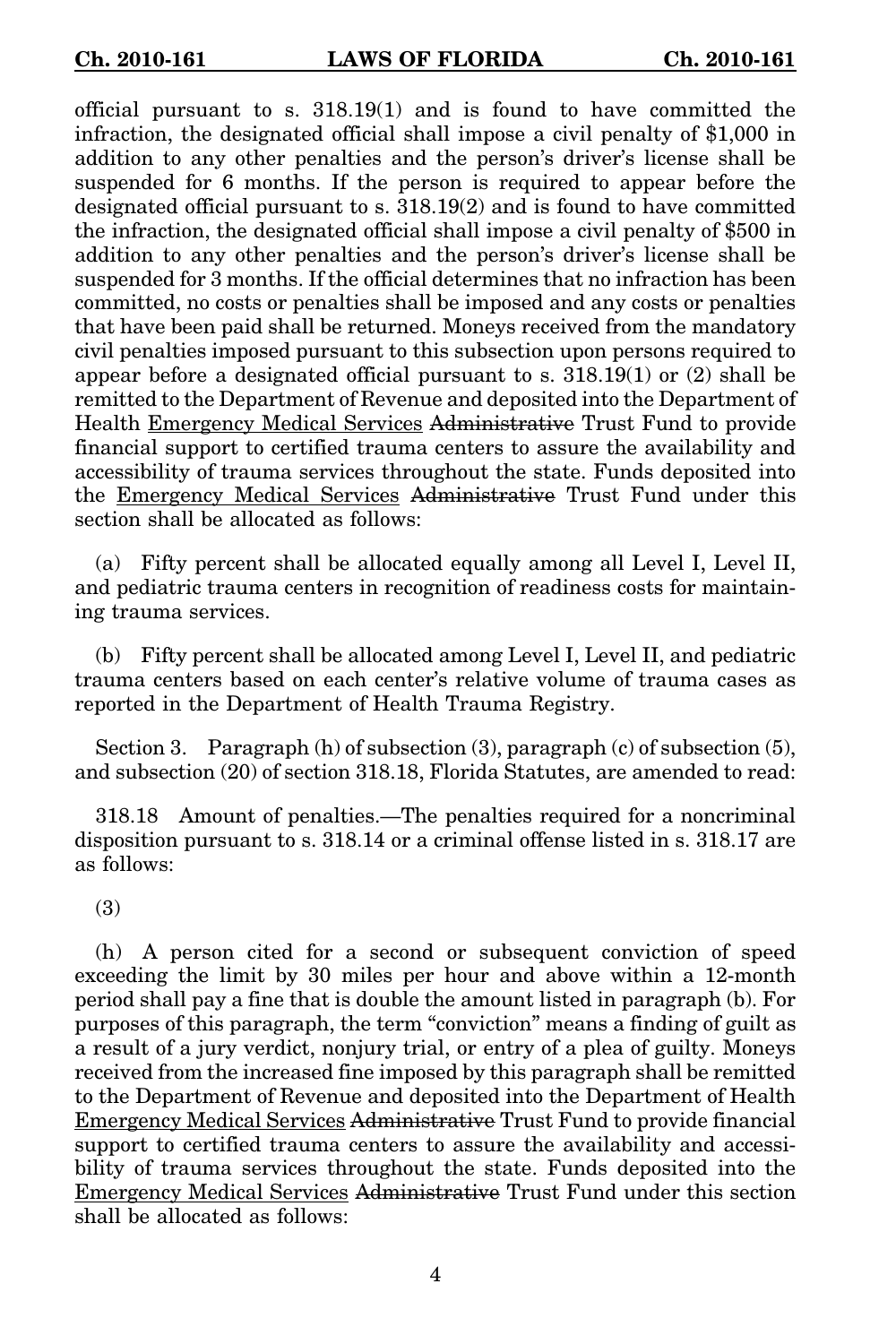1. Fifty percent shall be allocated equally among all Level I, Level II, and pediatric trauma centers in recognition of readiness costs for maintaining trauma services.

2. Fifty percent shall be allocated among Level I, Level II, and pediatric trauma centers based on each center's relative volume of trauma cases as reported in the Department of Health Trauma Registry.

(5)

(c) In addition to the penalty under paragraph (a) or paragraph (b),  $$65$ for a violation of s.  $316.172(1)(a)$  or (b). If the alleged offender is found to have committed the offense, the court shall impose the civil penalty under paragraph (a) or paragraph (b) plus an additional \$65. The additional \$65 collected under this paragraph shall be remitted to the Department of Revenue for deposit into the Emergency Medical Services Administrative Trust Fund of the Department of Health to be used as provided in s. 395.4036.

(20) In addition to any other penalty, \$65 for a violation of s. 316.191, prohibiting racing on highways, or s. 316.192, prohibiting reckless driving. The additional \$65 collected under this subsection shall be remitted to the Department of Revenue for deposit into the Emergency Medical Services Administrative Trust Fund of the Department of Health to be used as provided in s. 395.4036.

Section 4. Paragraph (d) of subsection (2) and subsection (15) of section 318.21, Florida Statutes, are amended to read:

318.21 Disposition of civil penalties by county courts.—All civil penalties received by a county court pursuant to the provisions of this chapter shall be distributed and paid monthly as follows:

(2) Of the remainder:

(d) Eight and two-tenths percent shall be remitted to the Department of Revenue for deposit in the Brain and Spinal Cord Injury Program Rehabilitation Trust Fund for the purposes set forth in s. 381.79.

 $(15)$  Of the additional fine assessed under s.  $318.18(3)(e)$  for a violation of s. 316.1893, 50 percent of the moneys received from the fines shall be appropriated to the Agency for Health Care Administration as general revenue to provide an enhanced Medicaid payment to nursing homes that serve Medicaid recipients with brain and spinal cord injuries. The remaining 50 percent of the moneys received from the enhanced fine imposed under s. 318.18(3)(e) shall be remitted to the Department of Revenue and deposited into the Department of Health Emergency Medical Services Administrative Trust Fund to provide financial support to certified trauma centers in the counties where enhanced penalty zones are established to ensure the availability and accessibility of trauma services. Funds deposited into the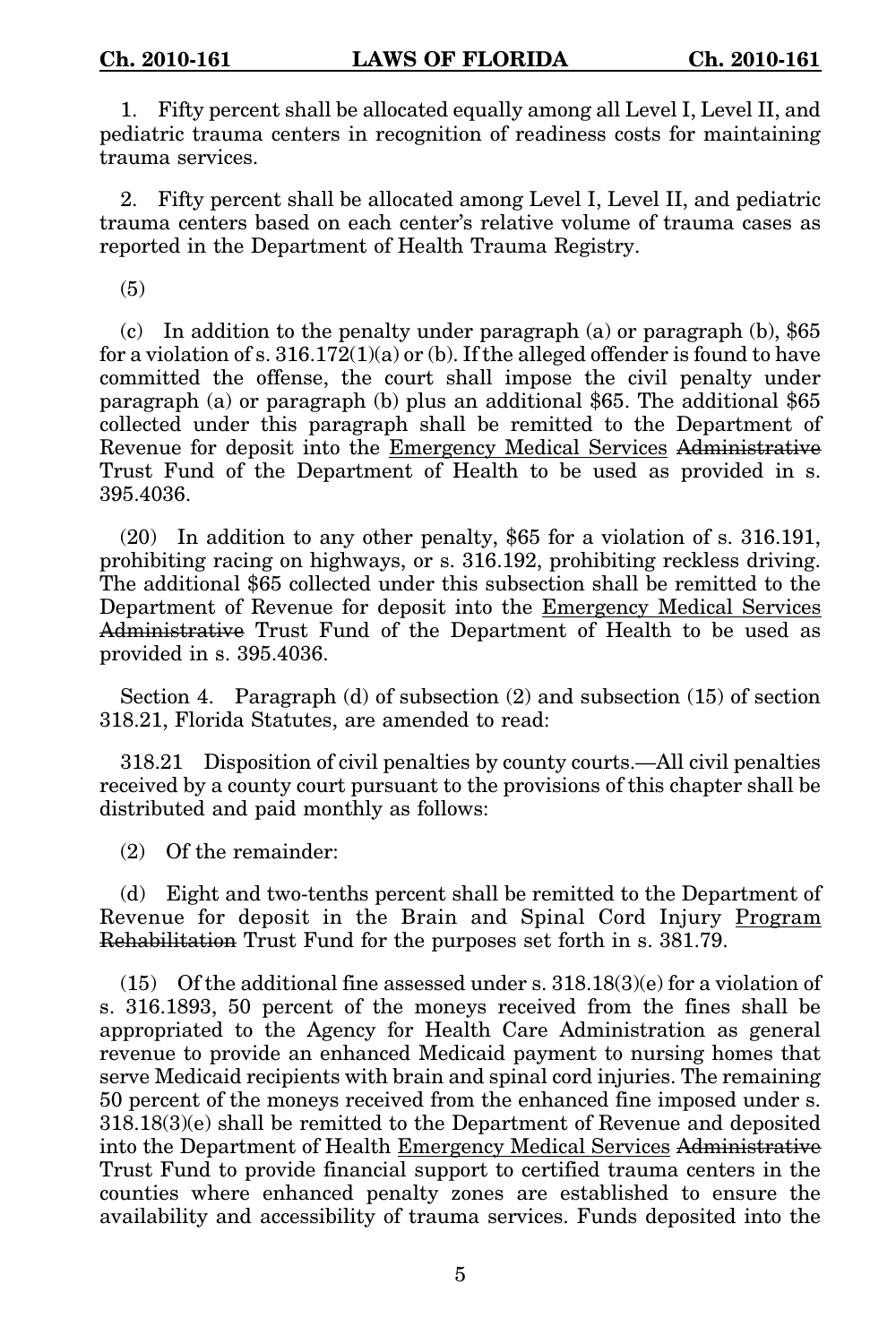Emergency Medical Services Administrative Trust Fund under this subsection shall be allocated as follows:

(a) Fifty percent shall be allocated equally among all Level I, Level II, and pediatric trauma centers in recognition of readiness costs for maintaining trauma services.

(b) Fifty percent shall be allocated among Level I, Level II, and pediatric trauma centers based on each center's relative volume of trauma cases as reported in the Department of Health Trauma Registry.

Section 5. Subsection (2) of section 320.131, Florida Statutes, is amended to read:

320.131 Temporary tags.—

(2) The department is authorized to sell temporary tags, in addition to those listed above, to their agents and where need is demonstrated by a consumer complainant. The fee shall be \$2 each. One dollar from each tag sold shall be deposited into the Brain and Spinal Cord Injury Program Rehabilitation Trust Fund, with the remaining proceeds being deposited into the Highway Safety Operating Trust Fund. Agents of the department shall sell temporary tags for \$2 each and shall charge the service charge authorized by s. 320.04 per transaction, regardless of the quantity sold. Requests for purchase of temporary tags to the department or its agents shall be made, where applicable, on letterhead stationery and notarized. Except as specifically provided otherwise, a temporary tag shall be valid for 30 days, and no more than two shall be issued to the same person for the same vehicle.

Section 6. Subsection (9) of section 327.35, Florida Statutes, is amended to read:

327.35 Boating under the influence; penalties; "designated drivers".—

(9) Notwithstanding any other provision of this section, for any person convicted of a violation of subsection (1), in addition to the fines set forth in subsections (2) and (4), an additional fine of \$60 shall be assessed and collected in the same manner as the fines set forth in subsections  $(2)$  and  $(4)$ . All fines collected under this subsection shall be remitted by the clerk of the court to the Department of Revenue for deposit into the Brain and Spinal Cord Injury Program Rehabilitation Trust Fund and used for the purposes set forth in s. 381.79, after 5 percent is deducted therefrom by the clerk of the court for administrative costs.

Section 7. Subsection (2) of section 381.765, Florida Statutes, is amended to read:

381.765 Retention of title to and disposal of equipment.—

(2) The department may offer for sale any surplus items acquired in operating the brain and spinal cord injury program when they are no longer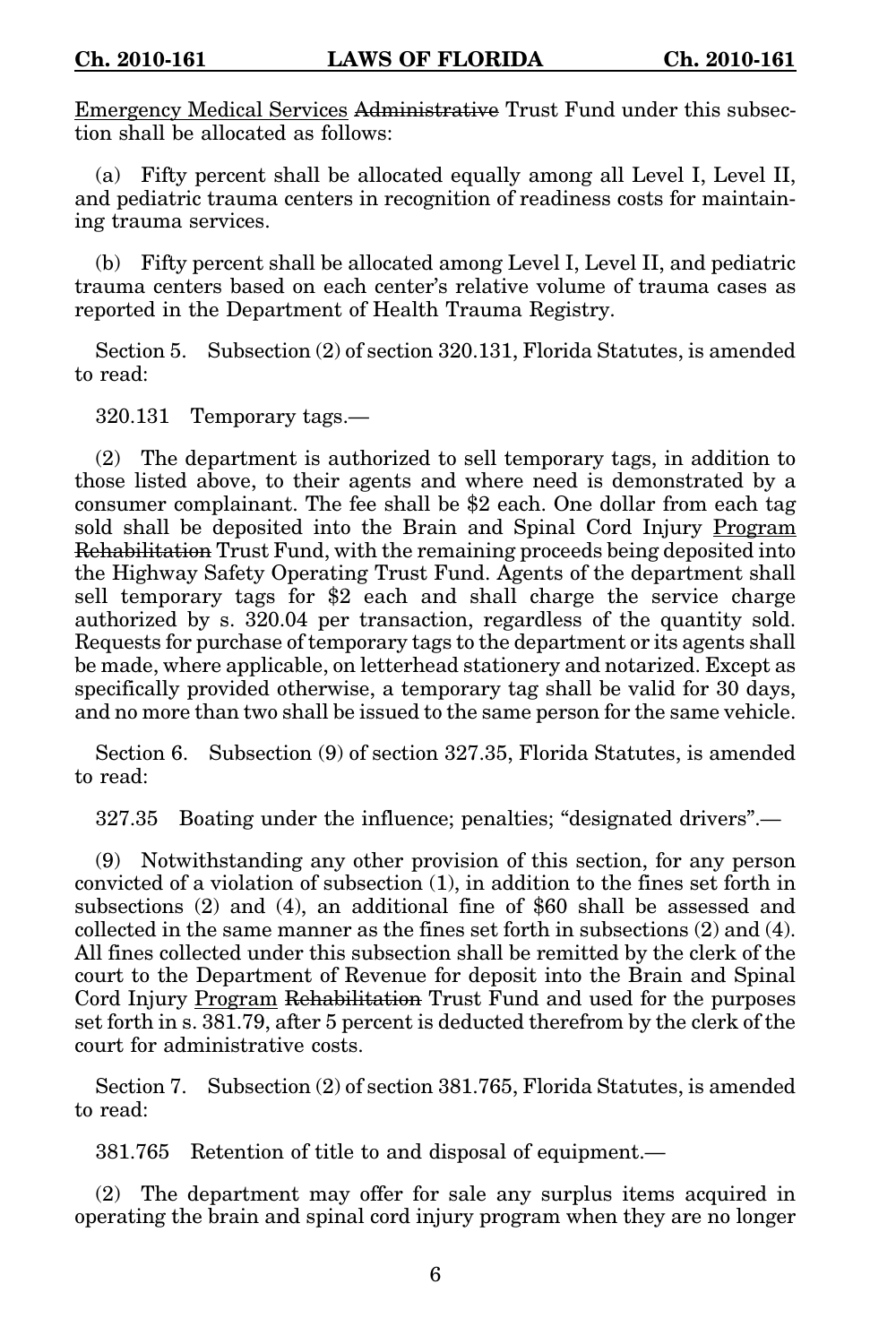necessary or exchange them for necessary items that may be used to greater advantage. When any such surplus equipment is sold or exchanged, a receipt for the equipment shall be taken from the purchaser showing the consideration given for such equipment and forwarded to the Chief Financial Officer, and any funds received by the brain and spinal cord injury program pursuant to any such transaction shall be deposited in the Brain and Spinal Cord Injury Program Rehabilitation Trust Fund and shall be available for expenditure for any purpose consistent with ss.  $381.739-381.79$  this part.

Section 8. Subsection (7) of section 381.78, Florida Statutes, is amended to read:

381.78 Advisory council on brain and spinal cord injuries.—

(7) A member of the advisory council may be removed from office by the State Surgeon General for malfeasance, misfeasance, neglect of duty, incompetence, or permanent inability to perform official duties or for pleading nolo contendere to, or being found guilty of, a crime. Malfeasance includes, but is not limited to, a violation of any specific prohibition within ss. 381.739-381.79 this part.

Section 9. Subsection (6) of section 381.79, Florida Statutes, is amended to read:

381.79 Brain and Spinal Cord Injury Program Trust Fund.—

(6) The department may accept, deposit into the trust fund, and use for carrying out the purposes of  $ss. 381.739-381.79$  this part gifts made unconditionally by will or otherwise. Any gift made under conditions that, in the judgment of the department, are proper and consistent with this section, the laws of the United States, and the laws of this state may be accepted and shall be held, invested, reinvested, and used in accordance with the conditions of the gift.

Section 10. Subsections (1) and (2) of section 395.403, Florida Statutes, are amended to read:

395.403 Reimbursement of trauma centers.—

(1) All provisional trauma centers and trauma centers shall be considered eligible to receive state funding when state funds are specifically appropriated for state-sponsored trauma centers in the General Appropriations Act. Effective July 1, 2010 2004, the department shall make one-time payments from the Emergency Medical Services Administrative Trust Fund under s. 20.435 to the trauma centers and a hospital with a pending application for a Level I trauma center in recognition of the capital investment made by the hospital to establish the trauma service. Payments shall be in equal amounts for the trauma centers approved by the department as of July 1 of the fiscal year in which funding is appropriated, with lesser amounts for the hospital with an application pending for a Level I trauma center at the department as of April 1, 2004. In the event a trauma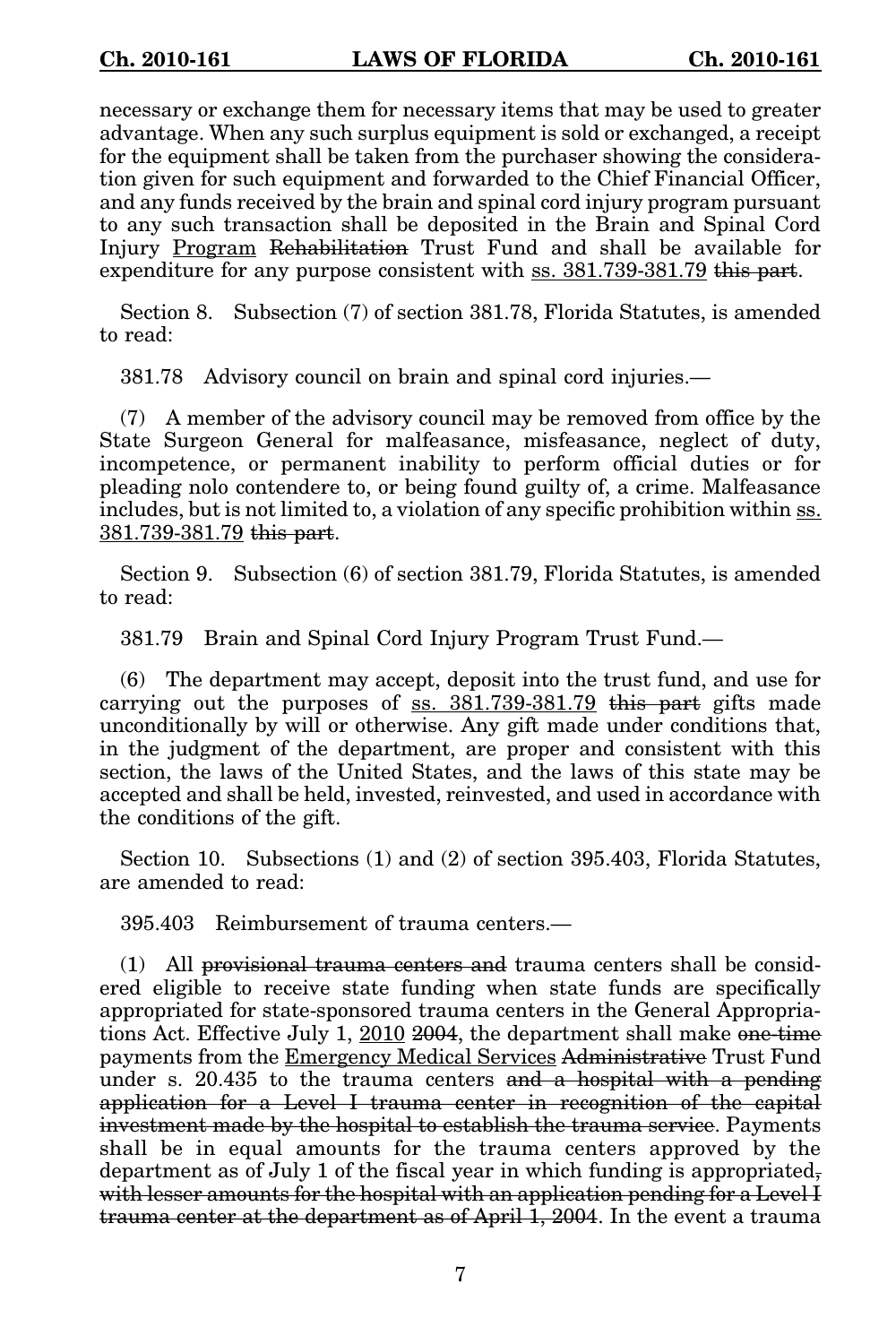center does not maintain its status as a trauma center for any state fiscal year in which such funding is appropriated, the provisional trauma center or trauma center shall repay the state for the portion of the year during which it was not a trauma center.

(2) Provisional trauma centers and Trauma centers eligible to receive distributions from the Emergency Medical Services Administrative Trust Fund under s. 20.435 in accordance with subsection (1) may request that such funds be used as intergovernmental transfer funds in the Medicaid program.

Section 11. Subsections (1) and (2) of section 395.4036, Florida Statutes, are amended to read:

395.4036 Trauma payments.—

(1) Recognizing the Legislature's stated intent to provide financial support to the current verified trauma centers and to provide incentives for the establishment of additional trauma centers as part of a system of state-sponsored trauma centers, the department shall utilize funds collected under s. 318.18 and deposited into the Emergency Medical Services Administrative Trust Fund of the department to ensure the availability and accessibility of trauma services throughout the state as provided in this subsection.

(a) Funds collected under s. 318.18(15) shall be distributed as follows:

1. Twenty percent of the total funds collected during the state fiscal year shall be distributed to verified trauma centers that have a local funding contribution as of December 31. Distribution of funds under this subparagraph shall be based on trauma caseload volume for the most recent calendar year available.

2. Forty percent of the total funds collected shall be distributed to verified trauma centers based on trauma caseload volume for the most recent calendar year available. The determination of caseload volume for distribution of funds under this subparagraph shall be based on the department's Trauma Registry data.

3. Forty percent of the total funds collected shall be distributed to verified trauma centers based on severity of trauma patients for the most recent calendar year available. The determination of severity for distribution of funds under this subparagraph shall be based on the department's International Classification Injury Severity Scores or another statistically valid and scientifically accepted method of stratifying a trauma patient's severity of injury, risk of mortality, and resource consumption as adopted by the department by rule, weighted based on the costs associated with and incurred by the trauma center in treating trauma patients. The weighting of scores shall be established by the department by rule.

8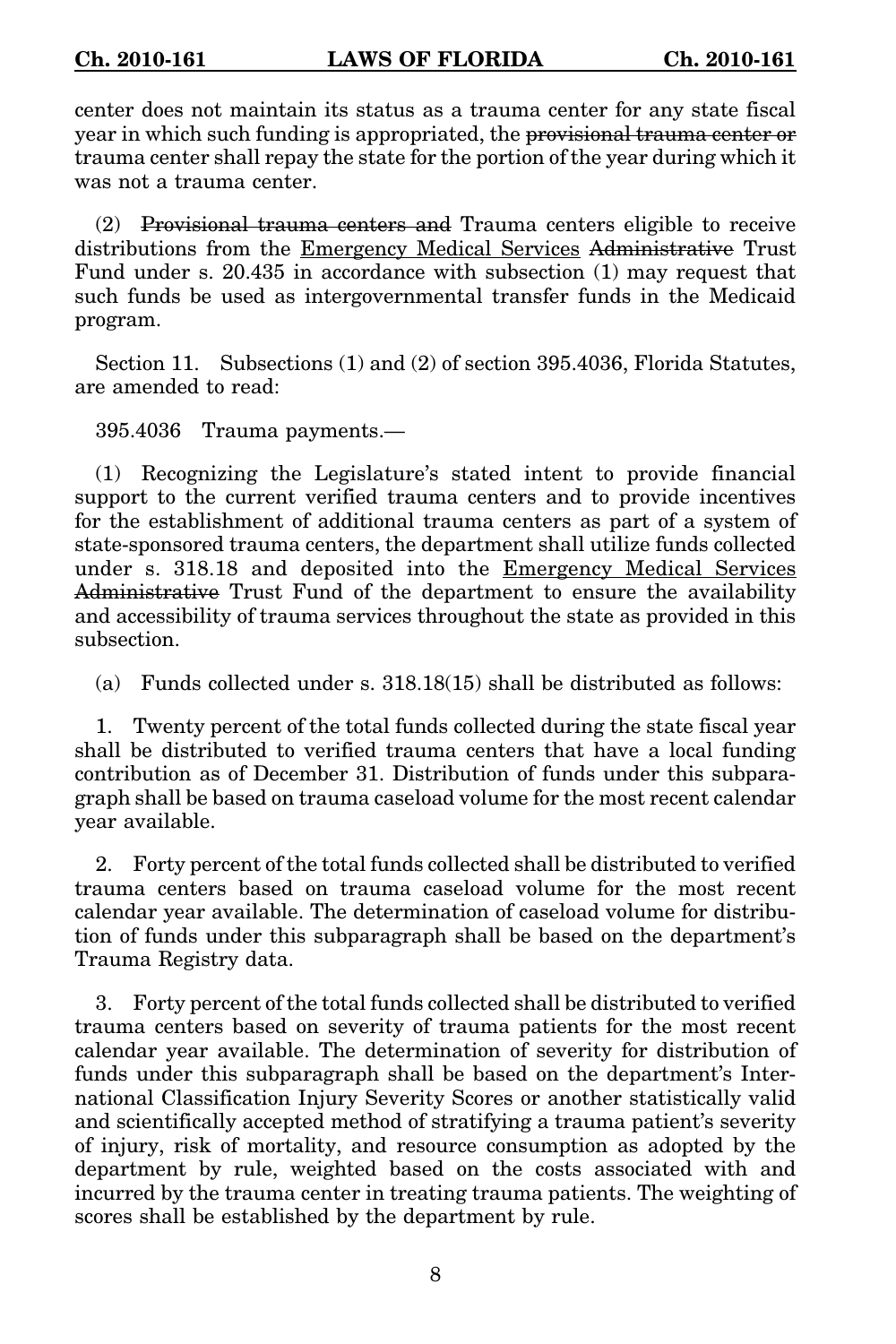(b) Funds collected under s.  $318.18(5)(c)$  and (19) shall be distributed as follows:

1. Thirty percent of the total funds collected shall be distributed to Level II trauma centers operated by a public hospital governed by an elected board of directors as of December 31, 2008.

2. Thirty-five percent of the total funds collected shall be distributed to verified trauma centers based on trauma caseload volume for the most recent calendar year available. The determination of caseload volume for distribution of funds under this subparagraph shall be based on the department's Trauma Registry data.

3. Thirty-five percent of the total funds collected shall be distributed to verified trauma centers based on severity of trauma patients for the most recent calendar year available. The determination of severity for distribution of funds under this subparagraph shall be based on the department's International Classification Injury Severity Scores or another statistically valid and scientifically accepted method of stratifying a trauma patient's severity of injury, risk of mortality, and resource consumption as adopted by the department by rule, weighted based on the costs associated with and incurred by the trauma center in treating trauma patients. The weighting of scores shall be established by the department by rule.

(2) Funds deposited in the department's Emergency Medical Services Administrative Trust Fund for verified trauma centers may be used to maximize the receipt of federal funds that may be available for such trauma centers. Notwithstanding this section and s. 318.14, distributions to trauma centers may be adjusted in a manner to ensure that total payments to trauma centers represent the same proportional allocation as set forth in this section and s. 318.14. For purposes of this section and s. 318.14, total funds distributed to trauma centers may include revenue from the Emergency Medical Services Administrative Trust Fund and federal funds for which revenue from the Administrative Trust Fund is used to meet state or local matching requirements. Funds collected under ss. 318.14 and 318.18 and deposited in the Emergency Medical Services Administrative Trust Fund of the department shall be distributed to trauma centers on a quarterly basis using the most recent calendar year data available. Such data shall not be used for more than four quarterly distributions unless there are extenuating circumstances as determined by the department, in which case the most recent calendar year data available shall continue to be used and appropriate adjustments shall be made as soon as the more recent data becomes available.

Section 12. Section 938.07, Florida Statutes, is amended to read:

938.07 Driving or boating under the influence.—Notwithstanding any other provision of s. 316.193 or s. 327.35, a court cost of \$135 shall be added to any fine imposed pursuant to s. 316.193 or s. 327.35. The clerks shall remit the funds to the Department of Revenue, \$25 of which shall be deposited in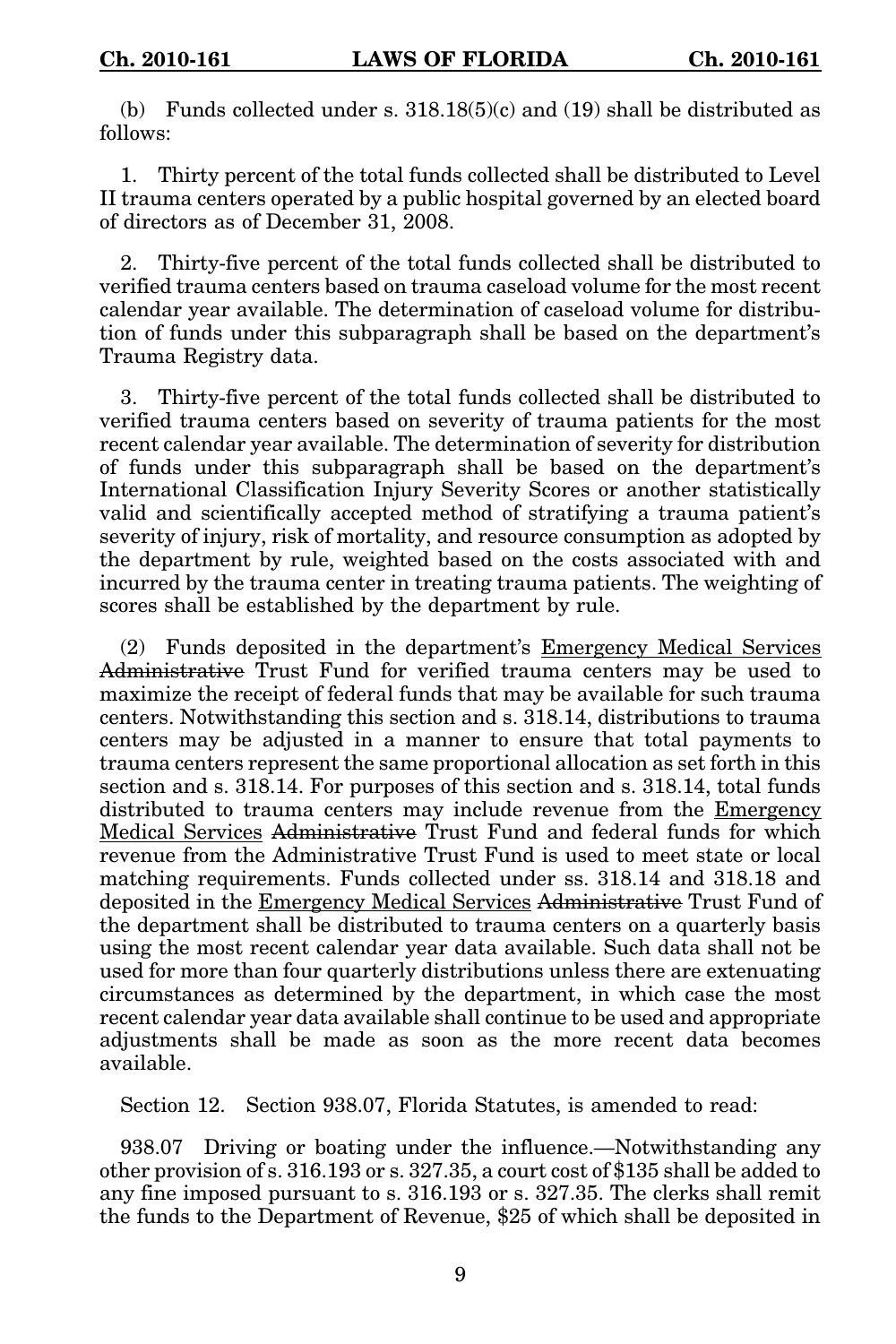the Emergency Medical Services Trust Fund, \$50 shall be deposited in the Operating Trust Fund of the Department of Law Enforcement to be used for operational expenses in conducting the statewide criminal analysis laboratory system established in s. 943.32, and \$60 shall be deposited in the Brain and Spinal Cord Injury Program Rehabilitation Trust Fund created in s. 381.79.

Section 13. Section 215.5602, Florida Statutes, is reenacted and amended to read:

215.5602 James and Esther King Biomedical Research Program.—

(1) There is established within the Department of Health the James and Esther King Biomedical Research Program funded by the proceeds of the Lawton Chiles Endowment Fund pursuant to s. 215.5601. The purpose of the James and Esther King Biomedical Research Program is to provide an annual and perpetual source of funding in order to support research initiatives that address the health care problems of Floridians in the areas of tobacco-related cancer, cardiovascular disease, stroke, and pulmonary disease. The long-term goals of the program are to:

(a) Improve the health of Floridians by researching better prevention, diagnoses, treatments, and cures for cancer, cardiovascular disease, stroke, and pulmonary disease.

(b) Expand the foundation of biomedical knowledge relating to the prevention, diagnosis, treatment, and cure of diseases related to tobacco use, including cancer, cardiovascular disease, stroke, and pulmonary disease.

(c) Improve the quality of the state's academic health centers by bringing the advances of biomedical research into the training of physicians and other health care providers.

(d) Increase the state's per capita funding for research by undertaking new initiatives in public health and biomedical research that will attract additional funding from outside the state.

(e) Stimulate economic activity in the state in areas related to biomedical research, such as the research and production of pharmaceuticals, biotechnology, and medical devices.

(2) Funds appropriated for the James and Esther King Biomedical Research Program shall be used exclusively for the award of grants and fellowships as established in this section; for research relating to the prevention, diagnosis, treatment, and cure of diseases related to tobacco use, including cancer, cardiovascular disease, stroke, and pulmonary disease; and for expenses incurred in the administration of this section. Priority shall be granted to research designed to prevent or cure disease.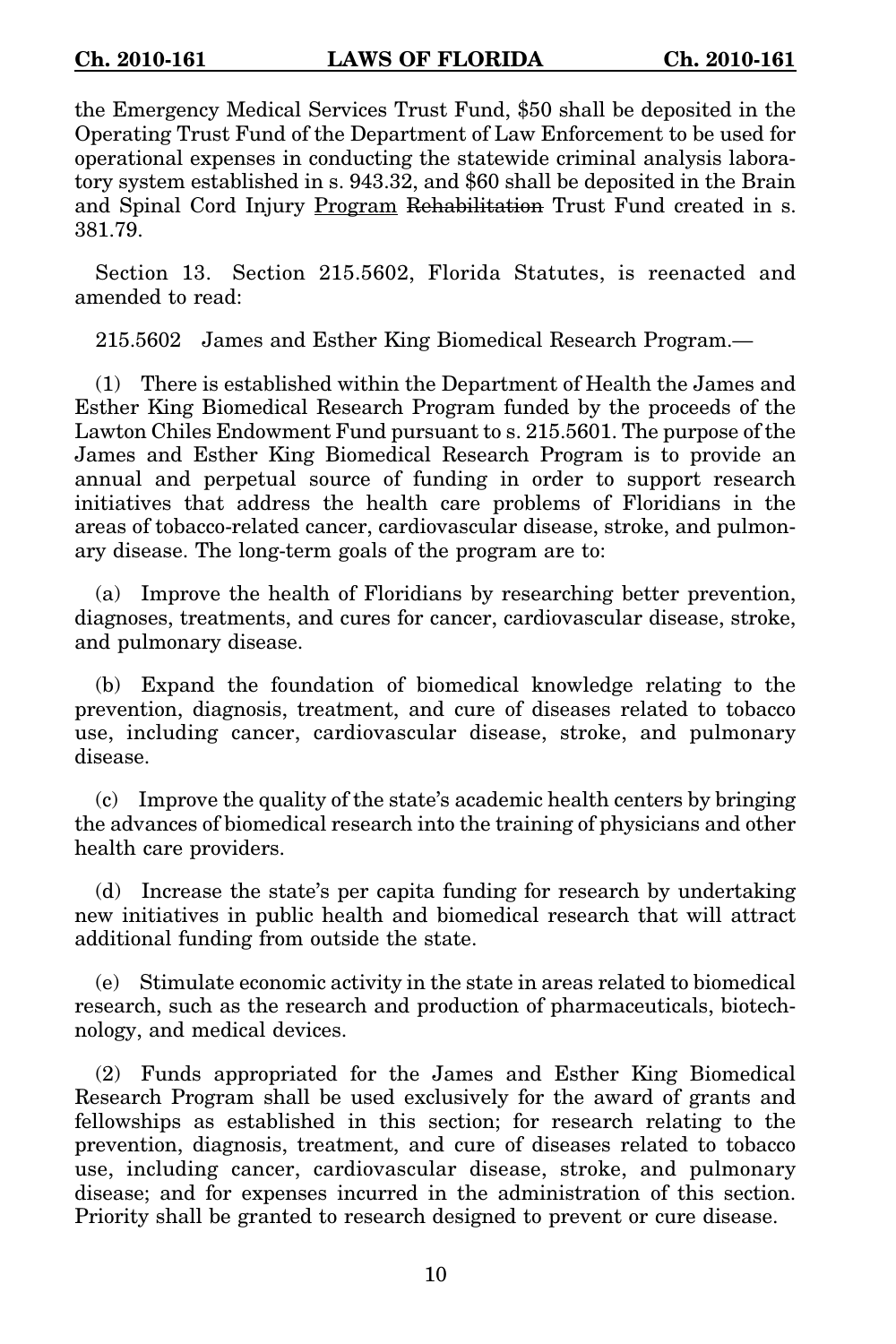(3) There is created within the Department of Health the Biomedical Research Advisory Council.

(a) The council shall consist of 11 members, including: the chief executive officer of the Florida Division of the American Cancer Society, or a designee; the chief executive officer of the Florida/Puerto Rico Affiliate of the American Heart Association, or a designee; and the chief executive officer of the American Lung Association of Florida, or a designee. The remaining 8 members of the council shall be appointed as follows:

1. The Governor shall appoint four members, two members with expertise in the field of biomedical research, one member from a research university in the state, and one member representing the general population of the state.

2. The President of the Senate shall appoint two members, one member with expertise in the field of behavioral or social research and one representative from a cancer program approved by the American College of Surgeons.

3. The Speaker of the House of Representatives shall appoint two members, one member from a professional medical organization and one representative from a cancer program approved by the American College of Surgeons.

In making these appointments, the Governor, the President of the Senate, and the Speaker of the House of Representatives shall select primarily, but not exclusively, Floridians with biomedical and lay expertise in the general areas of cancer, cardiovascular disease, stroke, and pulmonary disease. The appointments shall be for a 3-year term and shall reflect the diversity of the state's population. An appointed member may not serve more than two consecutive terms.

(b) The council shall adopt internal organizational procedures as necessary for its efficient organization.

(c) The department shall provide such staff, information, and other assistance as is reasonably necessary to assist the council in carrying out its responsibilities.

(d) Members of the council shall serve without compensation, but may receive reimbursement as provided in s. 112.061 for travel and other necessary expenses incurred in the performance of their official duties.

(4) The council shall advise the State Surgeon General as to the direction and scope of the biomedical research program. The responsibilities of the council may include, but are not limited to:

(a) Providing advice on program priorities and emphases.

(b) Providing advice on the overall program budget.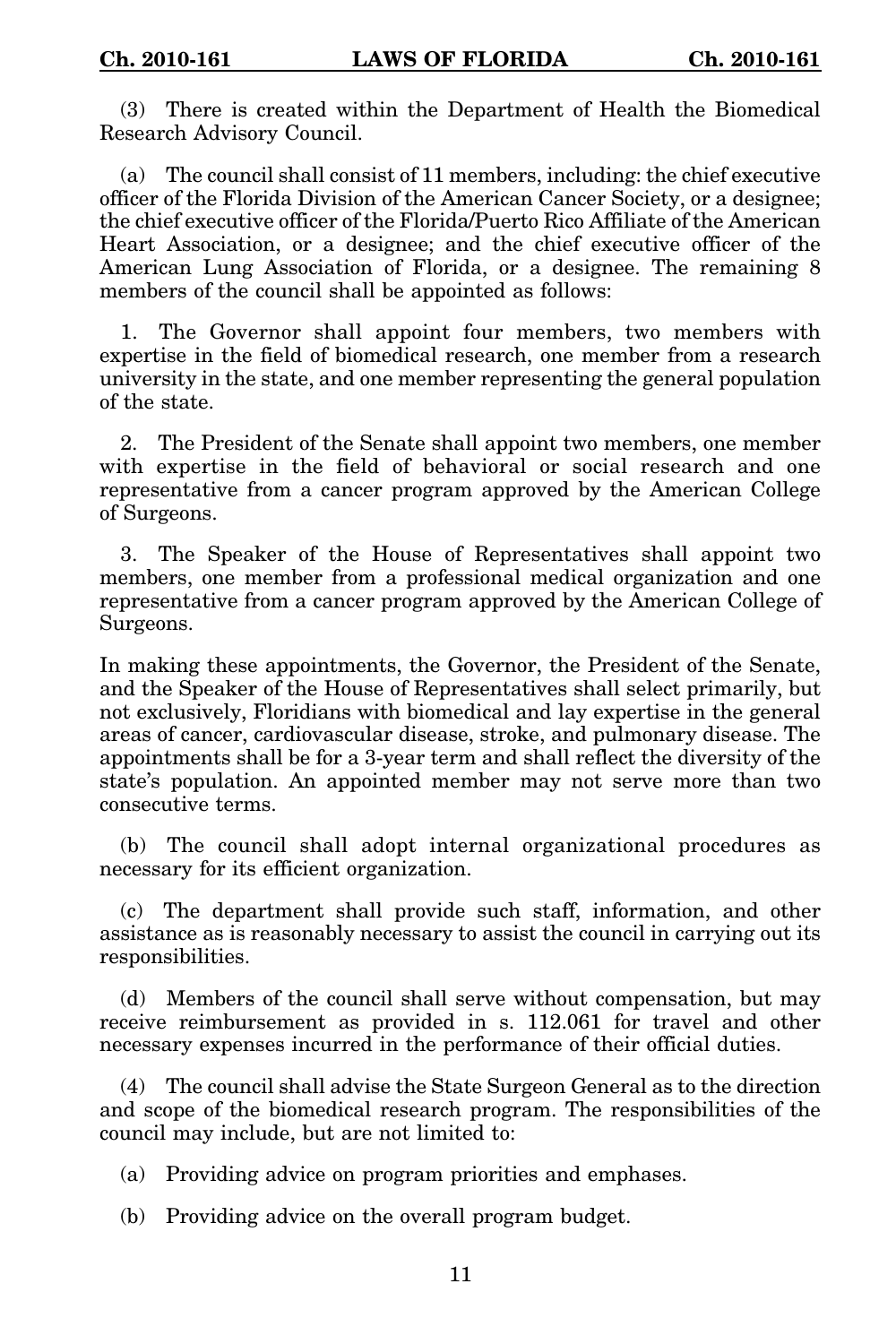(c) Participating in periodic program evaluation.

(d) Assisting in the development of guidelines to ensure fairness, neutrality, and adherence to the principles of merit and quality in the conduct of the program.

(e) Assisting in the development of appropriate linkages to nonacademic entities, such as voluntary organizations, health care delivery institutions, industry, government agencies, and public officials.

(f) Developing criteria and standards for the award of research grants.

(g) Developing administrative procedures relating to solicitation, review, and award of research grants and fellowships, to ensure an impartial, highquality peer review system.

(h) Developing and supervising research peer review panels.

(i) Reviewing reports of peer review panels and making recommendations for research grants and fellowships.

(j) Developing and providing oversight regarding mechanisms for the dissemination of research results.

(5)(a) Applications for biomedical research funding under the program may be submitted from any university or established research institute in the state. All qualified investigators in the state, regardless of institution affiliation, shall have equal access and opportunity to compete for the research funding.

(b) Grants and fellowships shall be awarded by the State Surgeon General, after consultation with the council, on the basis of scientific merit, as determined by an open competitive peer review process that ensures objectivity, consistency, and high quality. The following types of applications shall be considered for funding:

1. Investigator-initiated research grants.

2. Institutional research grants.

3. Predoctoral and postdoctoral research fellowships.

(6) To ensure that all proposals for research funding are appropriate and are evaluated fairly on the basis of scientific merit, the State Surgeon General, in consultation with the council, shall appoint a peer review panel of independent, scientifically qualified individuals to review the scientific content of each proposal and establish its scientific priority score. The priority scores shall be forwarded to the council and must be considered in determining which proposals shall be recommended for funding.

(7) The council and the peer review panel shall establish and follow rigorous guidelines for ethical conduct and adhere to a strict policy with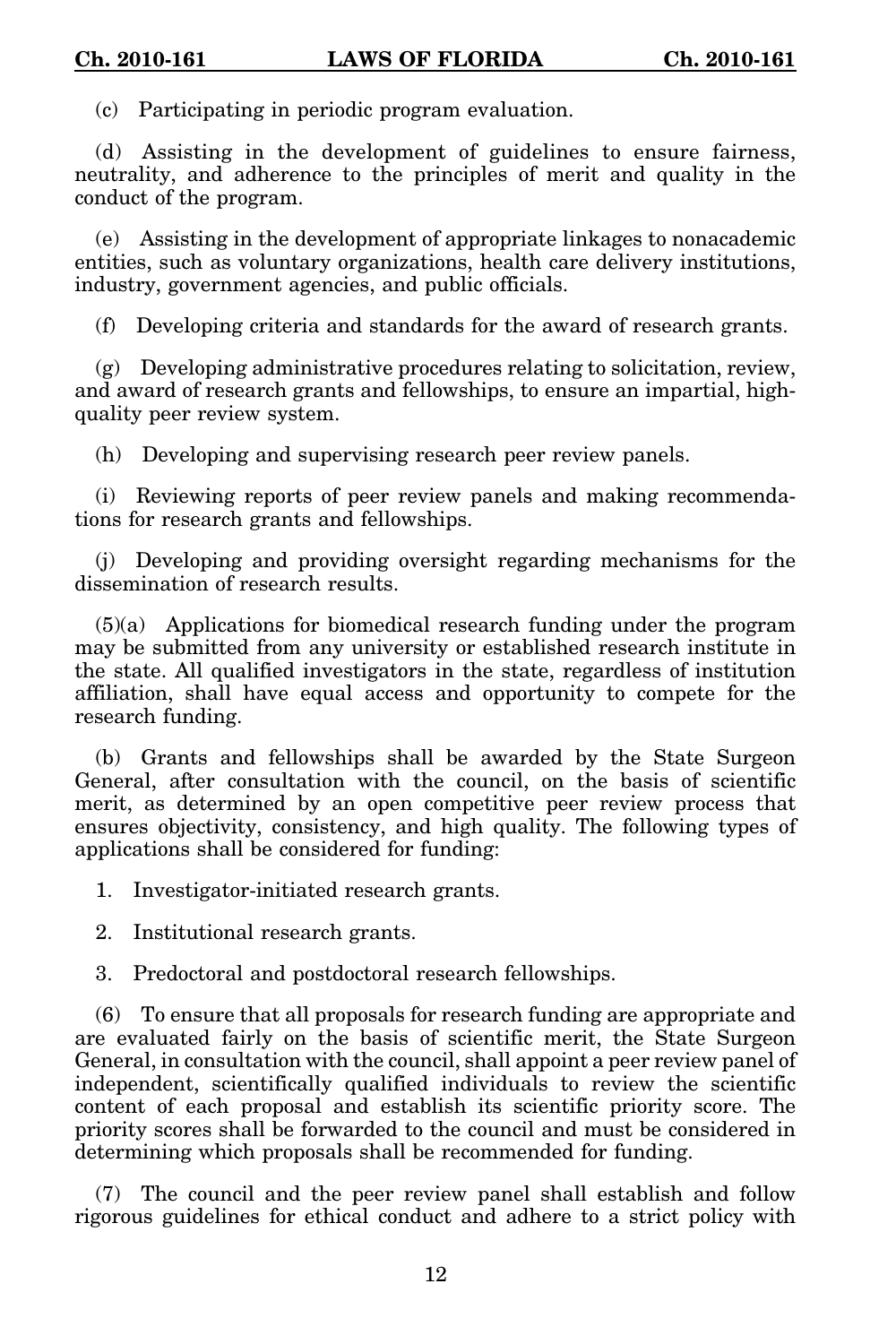regard to conflict of interest. A member of the council or panel may not participate in any discussion or decision with respect to a research proposal by any firm, entity, or agency with which the member is associated as a member of the governing body or as an employee, or with which the member has entered into a contractual arrangement. Meetings of the council and the peer review panels shall be subject to the provisions of chapter 119, s. 286.011, and s. 24, Art. I of the State Constitution.

(8) The department may contract on a competitive-bid basis with an appropriate entity to administer the program. Administrative expenses may not exceed 15 percent of the total funds available to the program in any given year.

(9) The department, after consultation with the council, may adopt rules as necessary to implement this section.

(10) The council shall submit an annual progress report on the state of biomedical research in this state to the Florida Center for Universal Research to Eradicate Disease and to the Governor, the State Surgeon General, the President of the Senate, and the Speaker of the House of Representatives by February 1. The report must include:

(a) A list of research projects supported by grants or fellowships awarded under the program.

(b) A list of recipients of program grants or fellowships.

(c) A list of publications in peer reviewed journals involving research supported by grants or fellowships awarded under the program.

(d) The total amount of biomedical research funding currently flowing into the state.

(e) New grants for biomedical research which were funded based on research supported by grants or fellowships awarded under the program.

(f) Progress in the prevention, diagnosis, treatment, and cure of diseases related to tobacco use, including cancer, cardiovascular disease, stroke, and pulmonary disease.

(11) The council shall award grants for cancer research through the William G. "Bill" Bankhead, Jr., and David Coley Cancer Research Program created in s. 381.922.

(12) From funds appropriated to accomplish the goals of this section, up to \$250,000 shall be available for the operating costs of the Florida Center for Universal Research to Eradicate Disease.

 $(a)$  Beginning in the 2010-2011 2009-2010 fiscal year and thereafter, \$50 million from 5 percent of the revenue deposited into the Health Care Trust Fund pursuant to ss. 210.011(9) and 210.276(7) shall be reserved for research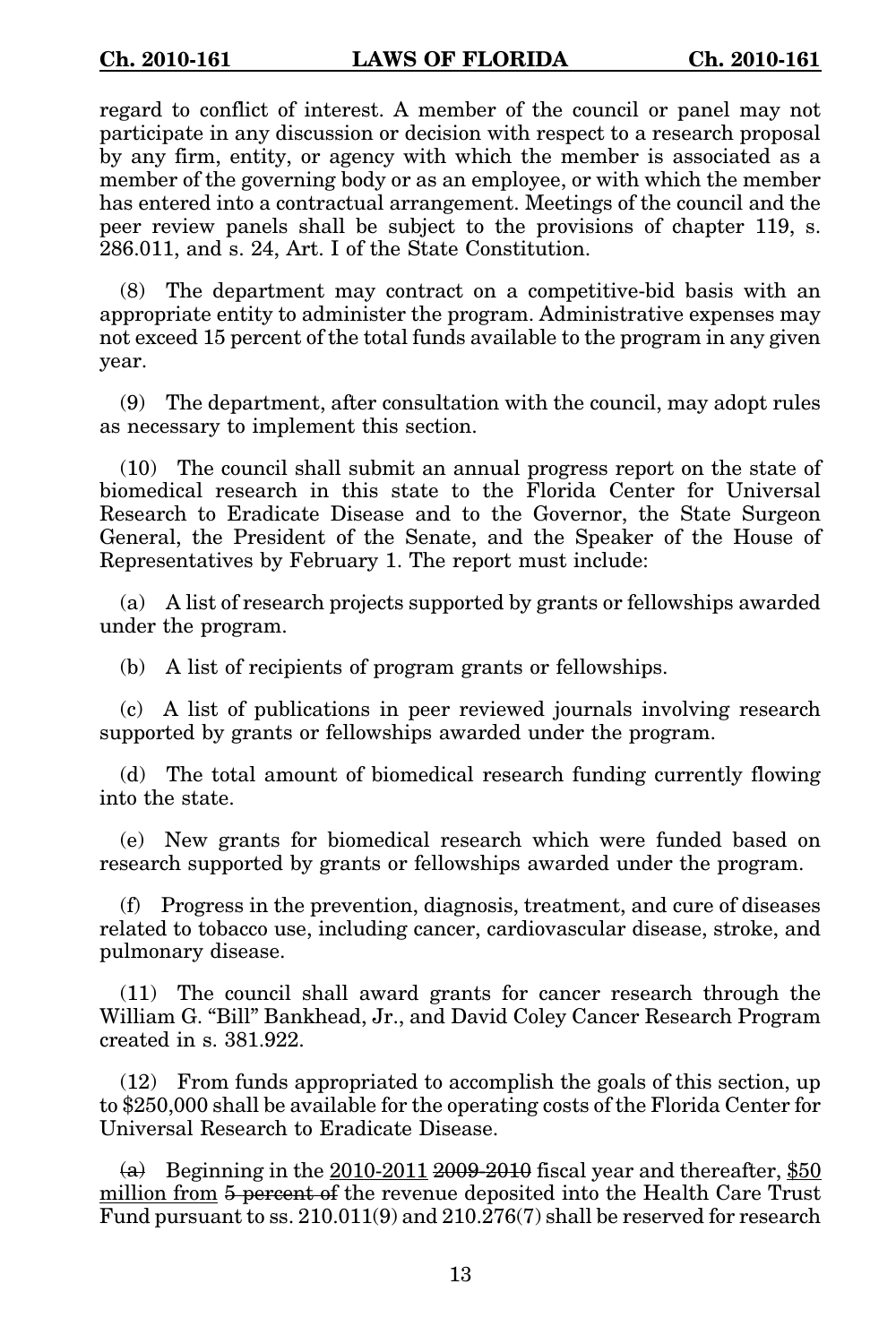of tobacco-related or cancer-related illnesses; however, the sum of the revenue reserved pursuant to ss. 210.011(9) and 210.276(7) may not exceed \$50 million in any fiscal year. Of the revenue deposited in the Health Care Trust Fund pursuant to this section, \$50 million shall be transferred to the Biomedical Research Trust Fund within the Department of Health. Subject to annual appropriations in the General Appropriations Act, \$20 million shall be appropriated to the James and Esther King Biomedical Research Program, \$20 million shall be appropriated to the William G. "Bill" Bankhead, Jr., and David Coley Cancer Research Program created under s. 381.922, and \$10 million shall be appropriated to the H. Lee Moffitt Cancer Center and Research Institute established under s. 1004.43.

(b) In the 2009-2010 fiscal year, 2.5 percent, not to exceed \$25 million, of the revenue deposited into the Health Care Trust Fund pursuant to this subsection shall be transferred to the Biomedical Research Trust Fund within the Department of Health for the James and Esther King Biomedical Research Program.

(13) By June 1, 2009, the Division of Statutory Revision of the Office of Legislative Services shall certify to the President of the Senate and the Speaker of the House of Representatives the language and statutory citation of this section, which is scheduled to expire January 1, 2011.

(14) The Legislature shall review the performance, the outcomes, and the financial management of the James and Esther King Biomedical Research Program during the 2010 Regular Session of the Legislature and shall determine the most appropriate funding source and means of funding the program based on its review.

(15) This section expires January 1, 2011, unless reviewed and reenacted by the Legislature before that date.

Section 14. Section 381.922, Florida Statutes, is reenacted and amended to read:

381.922 William G. "Bill" Bankhead, Jr., and David Coley Cancer Research Program.—

(1) The William G. "Bill" Bankhead, Jr., and David Coley Cancer Research Program, which may be otherwise cited as the "Bankhead-Coley Program," is created within the Department of Health. The purpose of the program shall be to advance progress towards cures for cancer through grants awarded through a peer-reviewed, competitive process.

(2) The program shall provide grants for cancer research to further the search for cures for cancer.

(a) Emphasis shall be given to the following goals enumerated in s. 381.921, as those goals support the advancement of such cures:

1. Efforts to significantly expand cancer research capacity in the state by: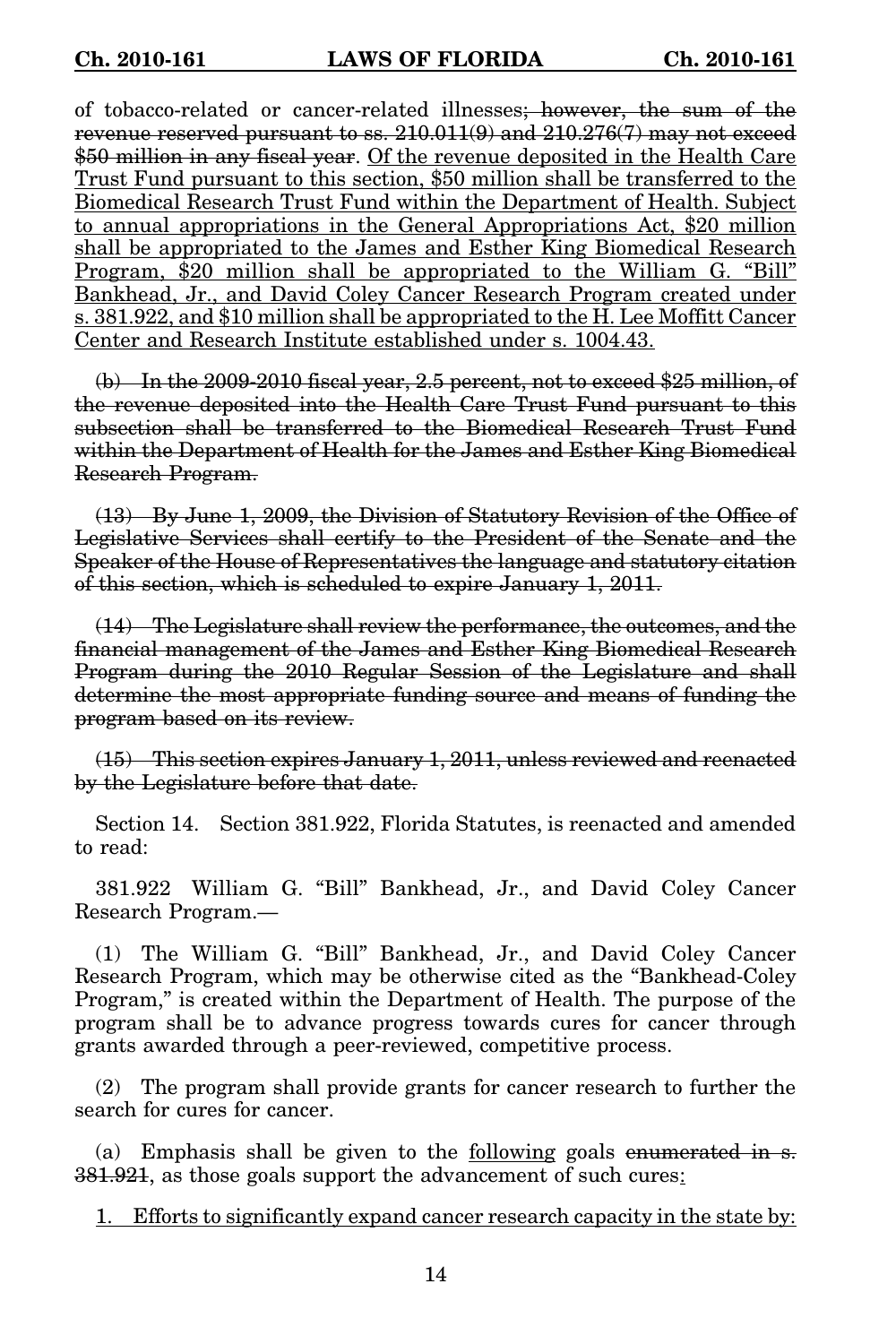a. Identifying ways to attract new research talent and attendant national grant-producing researchers to cancer research facilities in this state;

b. Implementing a peer-reviewed, competitive process to identify and fund the best proposals to expand cancer research institutes in this state;

c. Funding through available resources for those proposals that demonstrate the greatest opportunity to attract federal research grants and private financial support;

d. Encouraging the employment of bioinformatics in order to create a cancer informatics infrastructure that enhances information and resource exchange and integration through researchers working in diverse disciplines, to facilitate the full spectrum of cancer investigations;

e. Facilitating the technical coordination, business development, and support of intellectual property as it relates to the advancement of cancer research; and

f. Aiding in other multidisciplinary research-support activities as they inure to the advancement of cancer research.

2. Efforts to improve both research and treatment through greater participation in clinical trials networks by:

a. Identifying ways to increase adult enrollment in cancer clinical trials;

b. Supporting public and private professional education programs designed to increase the awareness and knowledge about cancer clinical trials;

c. Providing tools to cancer patients and community-based oncologists to aid in the identification of cancer clinical trials available in the state; and

d. Creating opportunities for the state's academic cancer centers to collaborate with community-based oncologists in cancer clinical trials networks.

3. Efforts to reduce the impact of cancer on disparate groups by:

a. Identifying those cancers that disproportionately impact certain demographic groups; and

b. Building collaborations designed to reduce health disparities as they relate to cancer.

(b) Preference may be given to grant proposals that foster collaborations among institutions, researchers, and community practitioners, as such proposals support the advancement of cures through basic or applied research, including clinical trials involving cancer patients and related networks.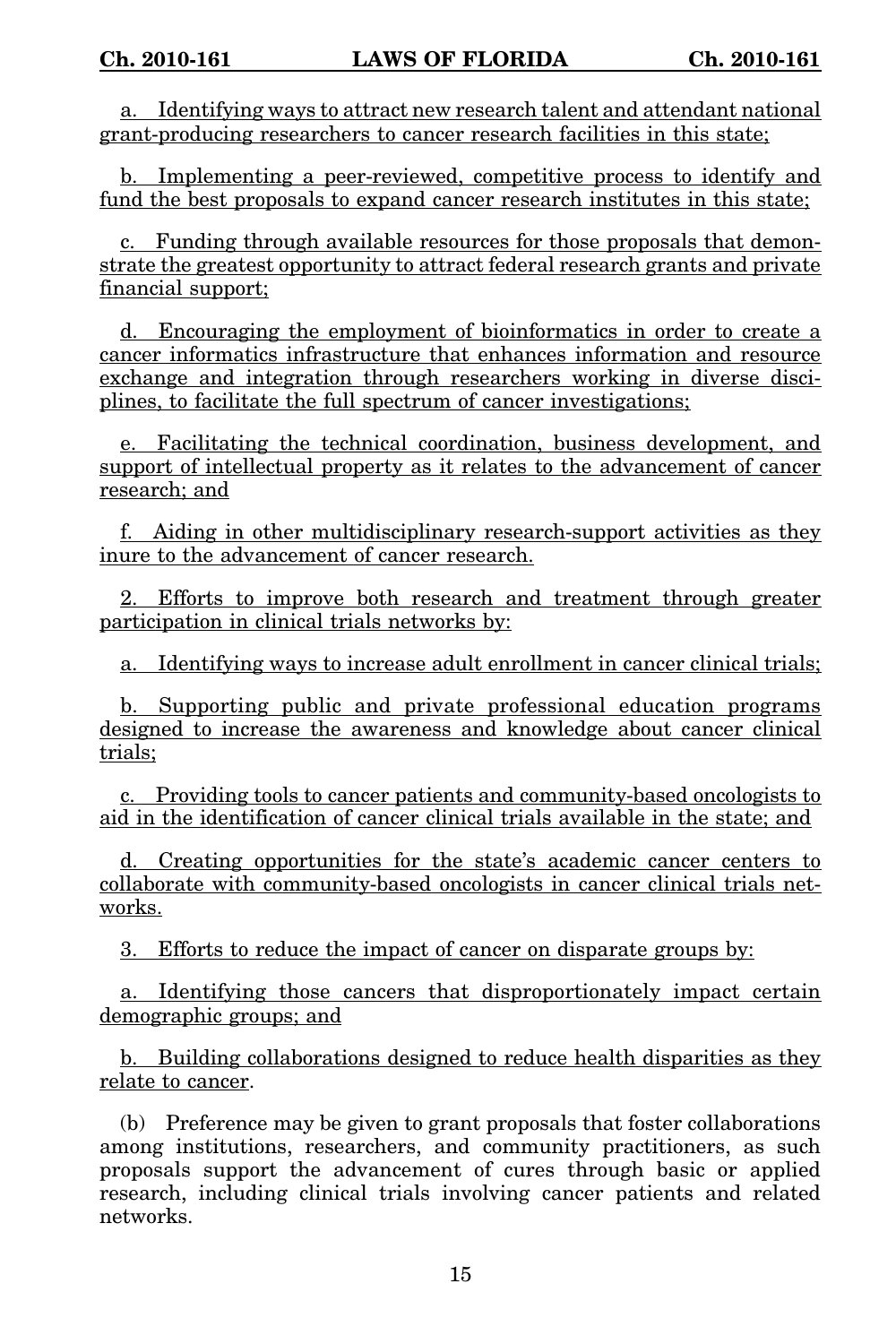(3)(a) Applications for funding for cancer research may be submitted by any university or established research institute in the state. All qualified investigators in the state, regardless of institutional affiliation, shall have equal access and opportunity to compete for the research funding. Collaborative proposals, including those that advance the program's goals enumerated in subsection (2), may be given preference. Grants shall be awarded by the State Surgeon General, after consultation with the Biomedical Research Advisory Council, on the basis of scientific merit, as determined by an open, competitive peer review process that ensures objectivity, consistency, and high quality. The following types of applications shall be considered for funding:

1. Investigator-initiated research grants.

2. Institutional research grants.

3. Collaborative research grants, including those that advance the finding of cures through basic or applied research.

(b) In order to ensure that all proposals for research funding are appropriate and are evaluated fairly on the basis of scientific merit, the State Surgeon General, in consultation with the council, shall appoint a peer review panel of independent, scientifically qualified individuals to review the scientific content of each proposal and establish its priority score. The priority scores shall be forwarded to the council and must be considered in determining which proposals shall be recommended for funding.

(c) The council and the peer review panel shall establish and follow rigorous guidelines for ethical conduct and adhere to a strict policy with regard to conflicts of interest. A member of the council or panel may not participate in any discussion or decision with respect to a research proposal by any firm, entity, or agency with which the member is associated as a member of the governing body or as an employee or with which the member has entered into a contractual arrangement. Meetings of the council and the peer review panels are subject to chapter 119, s. 286.011, and s. 24, Art. I of the State Constitution.

(4) By December 15 of each year, the Department of Health shall submit to the Governor, the President of the Senate, and the Speaker of the House of Representatives a report indicating progress towards the program's mission and making recommendations that further its purpose.

(5) The William G. "Bill" Bankhead, Jr., and David Coley Cancer Research Program is funded pursuant to s. 215.5602(12). Funds appropriated for the William G. "Bill" Bankhead, Jr., and David Coley Cancer Research Program shall be distributed pursuant to this section to provide grants to researchers seeking cures for cancer and cancer-related illnesses, with emphasis given to the goals enumerated in this section s.  $381.921$ . From the total funds appropriated, an amount of up to 10 percent may be used for administrative expenses. From funds appropriated to accomplish the goals of

16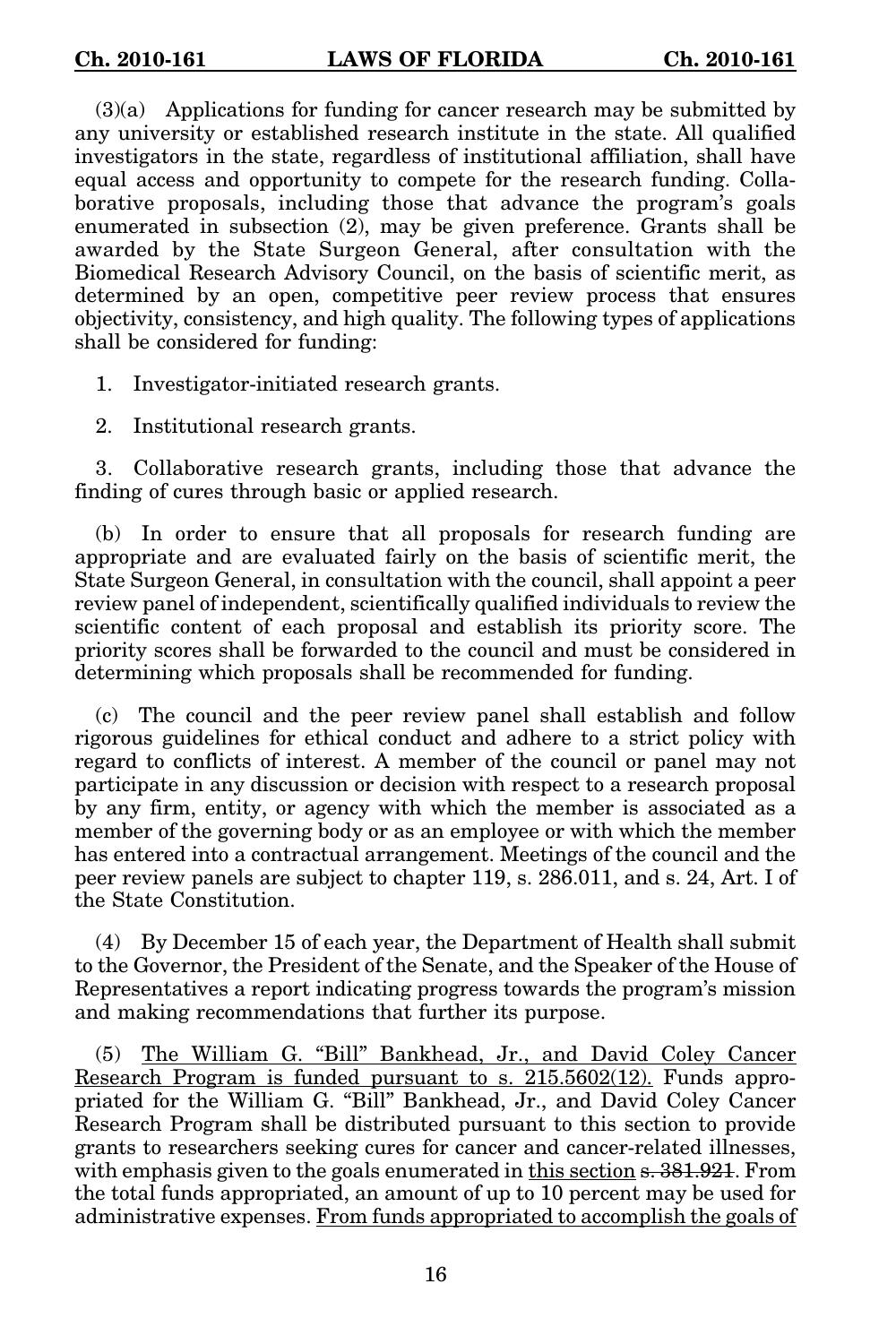this section, up to \$250,000 shall be available for the operating costs of the Florida Center for Universal Research to Eradicate Disease. In the 2009- 2010 fiscal year, 2.5 percent, not to exceed \$25 million, of the revenue deposited into the Health Care Trust Fund pursuant to s.  $215.5602(12)(a)$ shall be transferred to the Biomedical Research Trust Fund within the Department of Health for the William G. "Bill" Bankhead, Jr., and David Coley Cancer Research Program.

(6) By June 1, 2009, the Division of Statutory Revision of the Office of Legislative Services shall certify to the President of the Senate and the Speaker of the House of Representatives the language and statutory citation of this section, which is scheduled to expire January 1, 2011.

(7) The Legislature shall review the performance, the outcomes, and the financial management of the William G. "Bill" Bankhead, Jr., and David Coley Cancer Research Program during the 2010 Regular Session of the Legislature and shall determine the most appropriate funding source and means of funding the program based on its review.

(8) This section expires January 1, 2011, unless reviewed and reenacted by the Legislature before that date.

Section 15. Subsection (6) of section 20.43, Florida Statutes, is amended, and subsection (10) is added to that section, to read:

20.43 Department of Health.—There is created a Department of Health.

(6) The State Surgeon General is and division directors are authorized to appoint ad hoc advisory committees as necessary. The issue or problem that the ad hoc committee shall address, and the timeframe within which the committee is to complete its work, shall be specified at the time the committee is appointed. Ad hoc advisory committees shall include representatives of groups or entities affected by the issue or problem that the committee is asked to examine. Members of ad hoc advisory committees shall receive no compensation, but may, within existing departmental resources, receive reimbursement for travel expenses as provided in s. 112.061.

 $(10)(a)$  Beginning in fiscal year 2010-2011, the department shall initiate or commence new programs only when the Legislative Budget Commission or the Legislature expressly authorizes the department to do so.

(b) Beginning in fiscal year 2010-2011, before applying for any continuation of or new federal or private grants that are for an amount of \$50,000 or greater, the department shall provide written notification to the Governor, the President of the Senate, and the Speaker of the House of Representatives. The notification must include detailed information about the purpose of the grant, the intended use of the funds, and the number of full-time permanent or temporary employees needed to administer the program funded by the grant.

17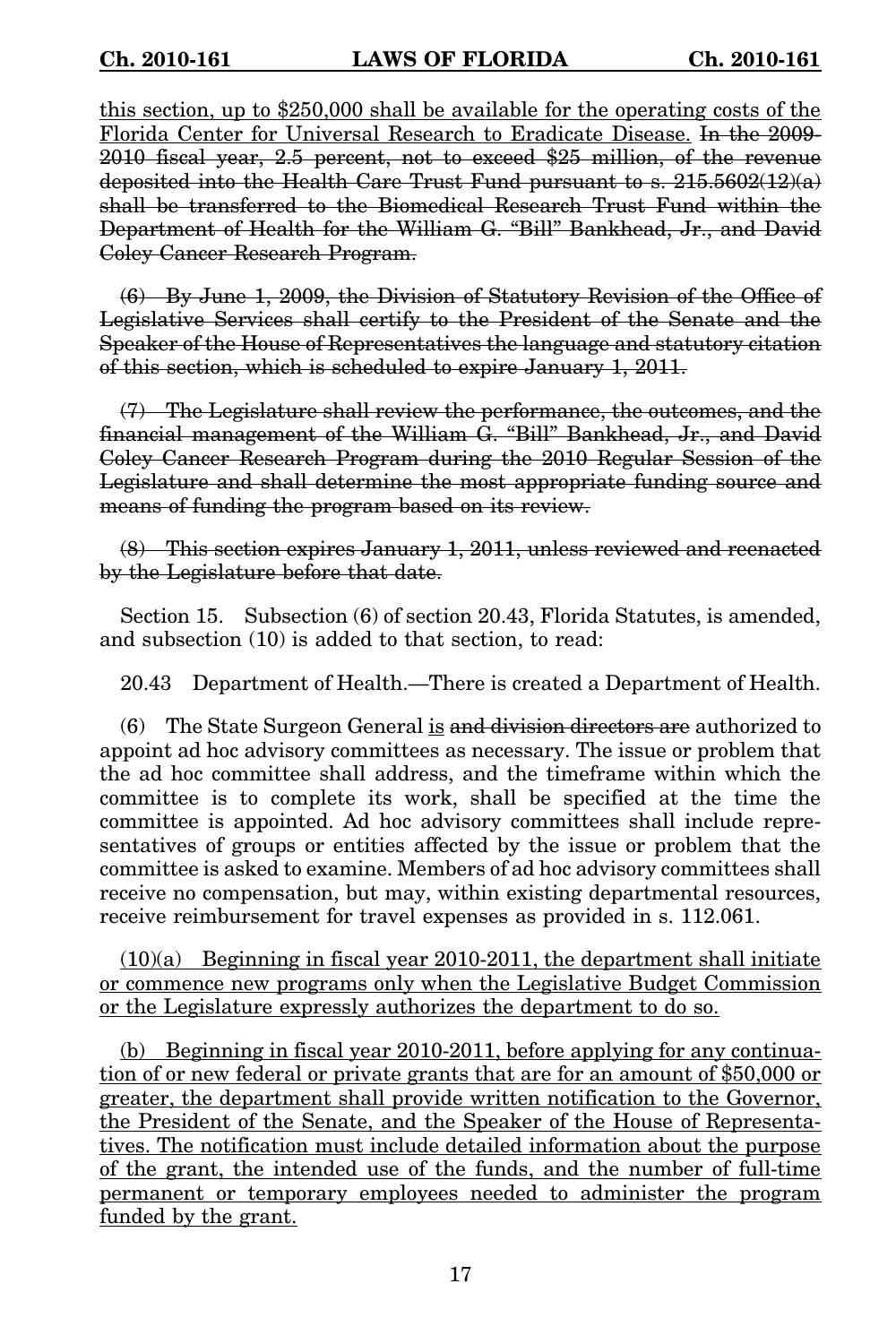Section 16. Subsection (14) of section 381.0011, Florida Statutes, is renumbered as subsection (15), and a new subsection (14) is added to that section, to read:

381.0011 Duties and powers of the Department of Health.—It is the duty of the Department of Health to:

(14) Manage and coordinate emergency preparedness and disaster response functions to: investigate and control the spread of disease; coordinate the availability and staffing of special needs shelters; support patient evacuation; ensure the safety of food and drugs; provide critical incident stress debriefing; and provide surveillance and control of radiological, chemical, biological, and other environmental hazards.

Section 17. Subsection (16) of section 381.006, Florida Statutes, is amended to read:

381.006 Environmental health.—The department shall conduct an environmental health program as part of fulfilling the state's public health mission. The purpose of this program is to detect and prevent disease caused by natural and manmade factors in the environment. The environmental health program shall include, but not be limited to:

(16) A group-care-facilities function. As used in this subsection, the term, where a "group care facility" means any public or private school, assisted living facility, adult family-care home, adult day care center, short-term residential treatment center, residential treatment facility, home for special services, transitional living facility, crisis stabilization unit, hospice, prescribed pediatric extended care center, intermediate care facility for persons with developmental disabilities, or boarding school housing, building or buildings, section of a building, or distinct part of a building or other place, whether operated for profit or not, which undertakes, through its ownership or management, to provide one or more personal services, care, protection, and supervision to persons who require such services and who are not related to the owner or administrator. The department may adopt rules necessary to protect the health and safety of residents, staff, and patrons of group care facilities. Rules related to public and private schools shall be developed by, such as child care facilities, family day care homes, assisted living facilities, adult day care centers, adult family care homes, hospices, residential treatment facilities, crisis stabilization units, pediatric extended care centers, intermediate care facilities for the developmentally disabled, group care homes, and, jointly with the Department of Education in consultation with the department, private and public schools. These Rules adopted under this subsection may include definitions of terms; provisions relating to operation and maintenance of facilities, buildings, grounds, equipment, furnishings, and occupant-space requirements; lighting; heating, cooling, and ventilation; food service; water supply and plumbing; sewage; sanitary facilities; insect and rodent control; garbage; safety; personnel health, hygiene, and work practices; and other matters the department finds are appropriate or necessary to protect the safety and health of the residents,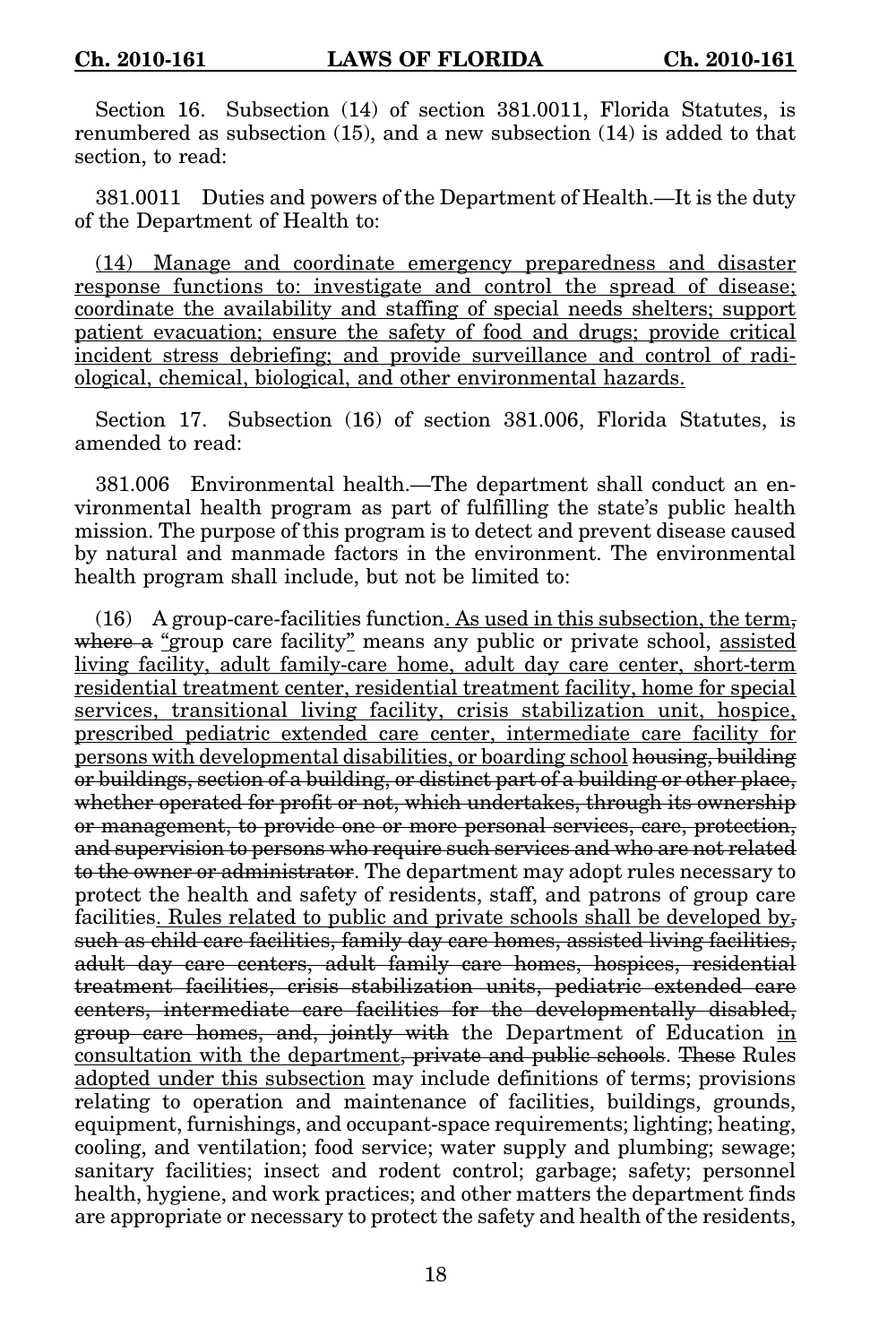staff, students, faculty, or patrons. The department may not adopt rules that conflict with rules adopted by the licensing or certifying agency. The department may enter and inspect at reasonable hours to determine compliance with applicable statutes or rules. In addition to any sanctions that the department may impose for violations of rules adopted under this section, the department shall also report such violations to any agency responsible for licensing or certifying the group care facility. The licensing or certifying agency may also impose any sanction based solely on the findings of the department.

The department may adopt rules to carry out the provisions of this section.

Section 18. Subsections (1), (2), (3), and (6) of section 381.0072, Florida Statutes, are amended to read:

381.0072 Food service protection.—It shall be the duty of the Department of Health to adopt and enforce sanitation rules consistent with law to ensure the protection of the public from food-borne illness. These rules shall provide the standards and requirements for the storage, preparation, serving, or display of food in food service establishments as defined in this section and which are not permitted or licensed under chapter 500 or chapter 509.

(1) DEFINITIONS.—As used in this section, the term:

(a) "Department" means the Department of Health or its representative county health department.

(b) "Food service establishment" means detention facilities, public or private schools, migrant labor camps, assisted living facilities, adult familycare homes, adult day care centers, short-term residential treatment centers, residential treatment facilities, homes for special services, transitional living facilities, crisis stabilization units, hospices, prescribed pediatric extended care centers, intermediate care facilities for persons with developmental disabilities, boarding schools, civic or fraternal organizations, bars and lounges, vending machines that dispense potentially hazardous foods at facilities expressly named in this paragraph, and facilities used as temporary food events or mobile food units at any facility expressly named any facility, as described in this paragraph, where food is prepared and intended for individual portion service, including and includes the site at which individual portions are provided, The term includes any such facility regardless of whether consumption is on or off the premises and regardless of whether there is a charge for the food. The term includes detention facilities, child care facilities, schools, institutions, civic or fraternal organizations, bars and lounges and facilities used at temporary food events, mobile food units, and vending machines at any facility regulated under this section. The term does not include any entity not expressly named in this paragraph private homes where food is prepared or served for individual family consumption; nor does the term include churches, synagogues, or other not-for-profit religious organizations as long as these organizations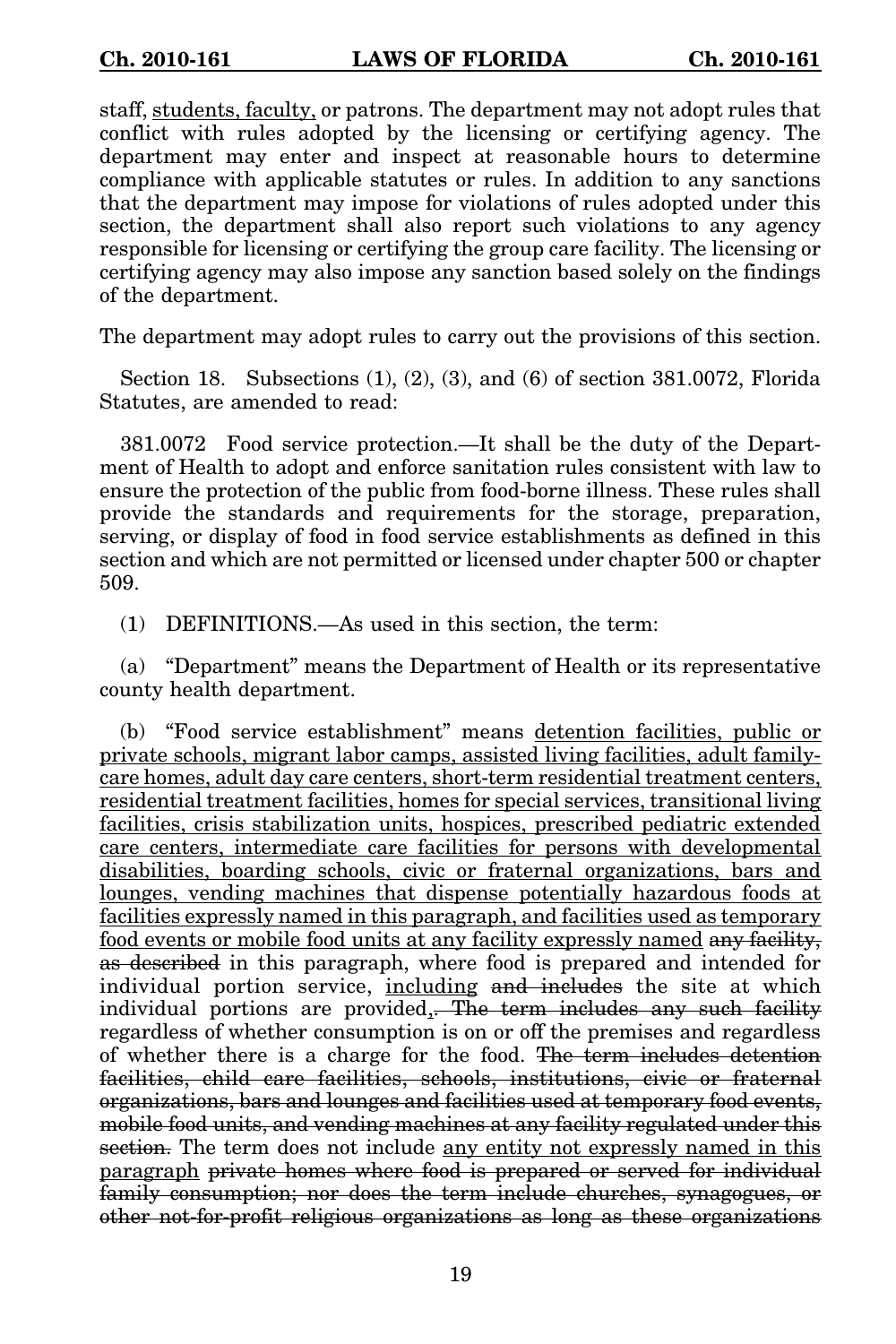serve only their members and guests and do not advertise food or drink for public consumption, or any facility or establishment permitted or licensed under chapter 500 or chapter 509; nor does the term include any theater, if the primary use is as a theater and if patron service is limited to food items customarily served to the admittees of theaters; nor does the term include a research and development test kitchen limited to the use of employees and which is not open to the general public.

(c) "Operator" means the owner, operator, keeper, proprietor, lessee, manager, assistant manager, agent, or employee of a food service establishment.

(2) DUTIES.—

(a) The department may advise and consult with the Agency for Health Care Administration, the Department of Business and Professional Regulation, the Department of Agriculture and Consumer Services, and the Department of Children and Family Services concerning procedures related to the storage, preparation, serving, or display of food at any building, structure, or facility not expressly included in this section that is inspected, licensed, or regulated by those agencies.

 $(b)(a)$  The department shall adopt rules, including definitions of terms which are consistent with law prescribing minimum sanitation standards and manager certification requirements as prescribed in s. 509.039, and which shall be enforced in food service establishments as defined in this section. The sanitation standards must address the construction, operation, and maintenance of the establishment; lighting, ventilation, laundry rooms, lockers, use and storage of toxic materials and cleaning compounds, and firstaid supplies; plan review; design, construction, installation, location, maintenance, sanitation, and storage of food equipment and utensils; employee training, health, hygiene, and work practices; food supplies, preparation, storage, transportation, and service, including access to the areas where food is stored or prepared; and sanitary facilities and controls, including water supply and sewage disposal; plumbing and toilet facilities; garbage and refuse collection, storage, and disposal; and vermin control. Public and private schools, if the food service is operated by school employees,; hospitals licensed under chapter 395; nursing homes licensed under part II of chapter 400; child care facilities as defined in s. 402.301; residential facilities colocated with a nursing home or hospital, if all food is prepared in a central kitchen that complies with nursing or hospital regulations; and bars and lounges, civic organizations, and any other facility that is not regulated under this section as defined by department rule, are exempt from the rules developed for manager certification. The department shall administer a comprehensive inspection, monitoring, and sampling program to ensure such standards are maintained. With respect to food service establishments permitted or licensed under chapter 500 or chapter 509, the department shall assist the Division of Hotels and Restaurants of the Department of Business and Professional Regulation and the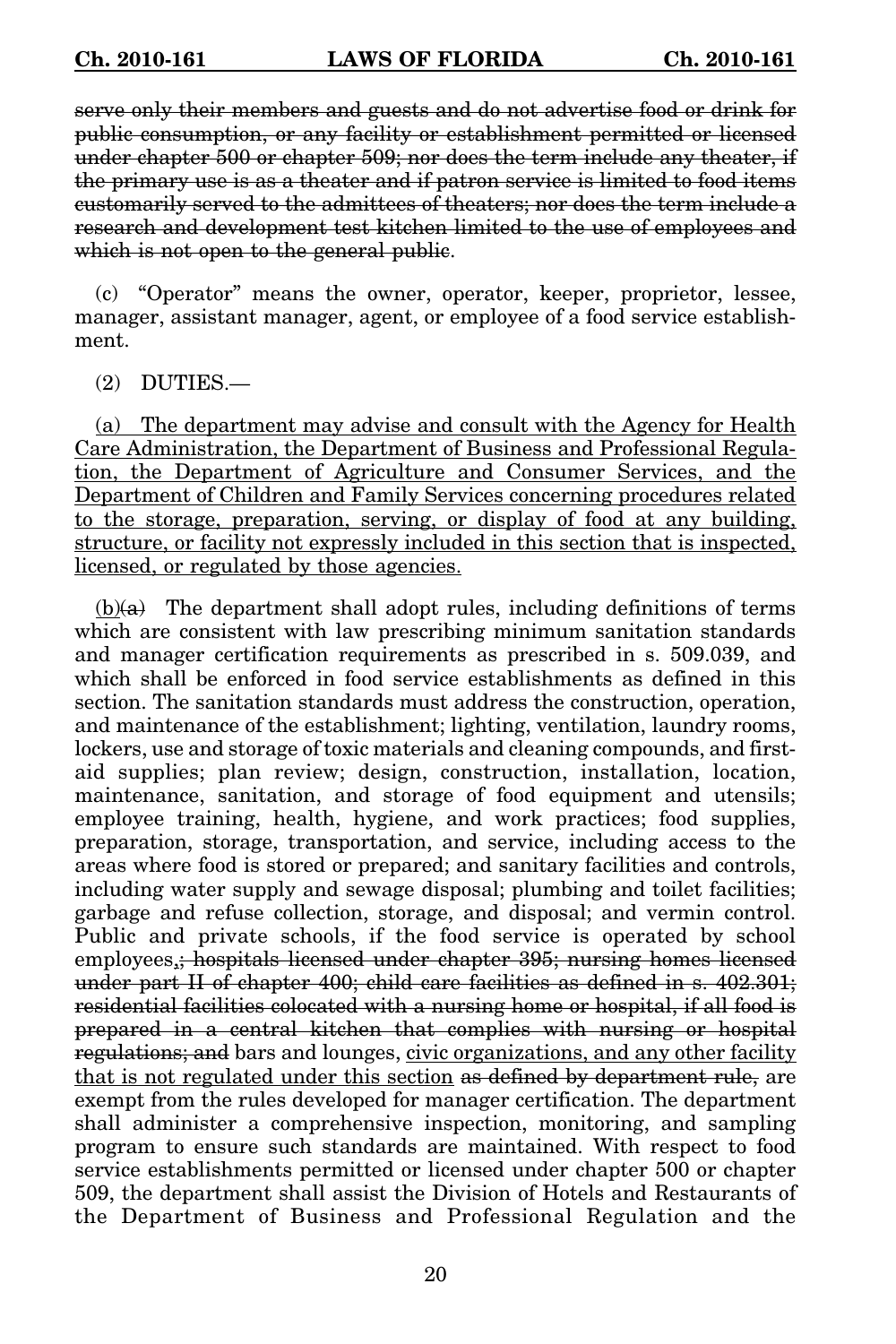Department of Agriculture and Consumer Services with rulemaking by providing technical information.

 $(c)(b)$  The department shall carry out all provisions of this chapter and all other applicable laws and rules relating to the inspection or regulation of food service establishments as defined in this section, for the purpose of safeguarding the public's health, safety, and welfare.

 $(d)$ (e) The department shall inspect each food service establishment as often as necessary to ensure compliance with applicable laws and rules. The department shall have the right of entry and access to these food service establishments at any reasonable time. In inspecting food service establishments as provided under this section, the department shall provide each inspected establishment with the food recovery brochure developed under s. 570.0725.

 $(e)(d)$  The department or other appropriate regulatory entity may inspect theaters exempted in subsection (1) to ensure compliance with applicable laws and rules pertaining to minimum sanitation standards. A fee for inspection shall be prescribed by rule, but the aggregate amount charged per year per theater establishment shall not exceed \$300, regardless of the entity providing the inspection.

## (3) LICENSES REQUIRED.—

(a) Licenses; annual renewals.—Each food service establishment regulated under this section shall obtain a license from the department annually. Food service establishment licenses shall expire annually and are not transferable from one place or individual to another. However, those facilities licensed by the department's Office of Licensure and Certification, the Child Care Services Program Office, or the Agency for Persons with Disabilities are exempt from this subsection. It shall be a misdemeanor of the second degree, punishable as provided in s. 381.0061, s. 775.082, or s. 775.083, for such an establishment to operate without this license. The department may refuse a license, or a renewal thereof, to any establishment that is not constructed or maintained in accordance with law and with the rules of the department. Annual application for renewal is not required.

(b) Application for license.—Each person who plans to open a food service establishment regulated under this section and not regulated under chapter 500 or chapter 509 shall apply for and receive a license prior to the commencement of operation.

## (6) IMMINENT DANGERS; STOP-SALE ORDERS.—

(a) In the course of epidemiological investigations or for those establishments regulated by the department under this chapter, the department, to protect the public from food that is unwholesome or otherwise unfit for human consumption, may examine, sample, seize, and stop the sale or use of food to determine its condition. The department may stop the sale and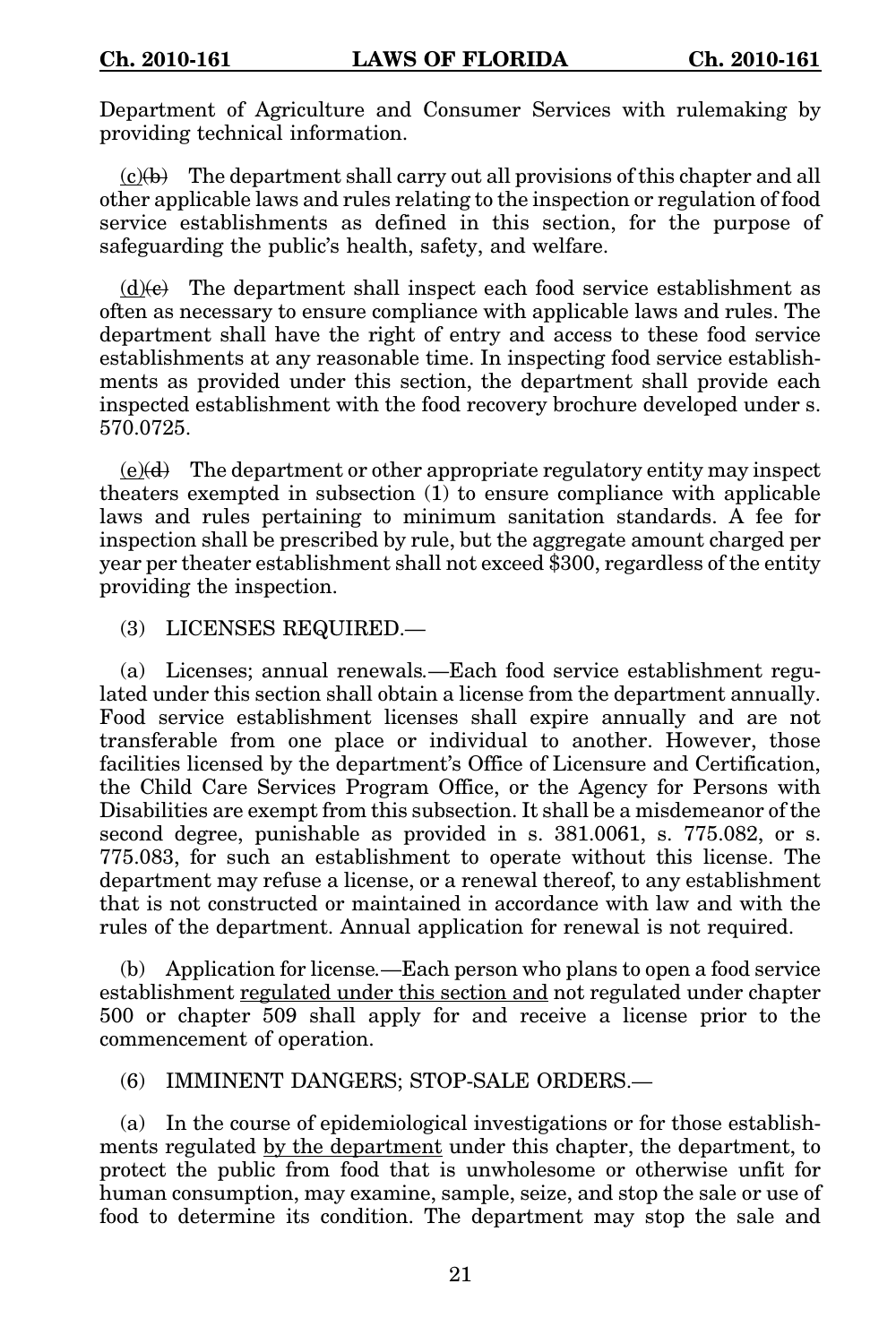supervise the proper destruction of food when the State Health Officer or his or her designee determines that such food represents a threat to the public health.

(b) The department may determine that a food service establishment regulated under this section is an imminent danger to the public health and require its immediate closure when such establishment fails to comply with applicable sanitary and safety standards and, because of such failure, presents an imminent threat to the public's health, safety, and welfare. The department may accept inspection results from state and local building and firesafety officials and other regulatory agencies as justification for such actions. Any facility so deemed and closed shall remain closed until allowed by the department or by judicial order to reopen.

Section 19. Sections 411.23, 411.231, and 411.232, Florida Statutes, are repealed.

Section 20. Paragraph (d) of subsection (5) of section 411.01, Florida Statutes, is amended to read:

411.01 School readiness programs; early learning coalitions.—

(5) CREATION OF EARLY LEARNING COALITIONS.—

(d) Implementation.—

1. An early learning coalition may not implement the school readiness program until the coalition is authorized through approval of the coalition's school readiness plan by the Agency for Workforce Innovation.

2. Each early learning coalition shall develop a plan for implementing the school readiness program to meet the requirements of this section and the performance standards and outcome measures adopted by the Agency for Workforce Innovation. The plan must demonstrate how the program will ensure that each 3-year-old and 4-year-old child in a publicly funded school readiness program receives scheduled activities and instruction designed to enhance the age-appropriate progress of the children in attaining the performance standards adopted by the Agency for Workforce Innovation under subparagraph  $(4)(d)8$ . Before implementing the school readiness program, the early learning coalition must submit the plan to the Agency for Workforce Innovation for approval. The Agency for Workforce Innovation may approve the plan, reject the plan, or approve the plan with conditions. The Agency for Workforce Innovation shall review school readiness plans at least annually.

3. If the Agency for Workforce Innovation determines during the annual review of school readiness plans, or through monitoring and performance evaluations conducted under paragraph (4)(l), that an early learning coalition has not substantially implemented its plan, has not substantially met the performance standards and outcome measures adopted by the agency, or has not effectively administered the school readiness program or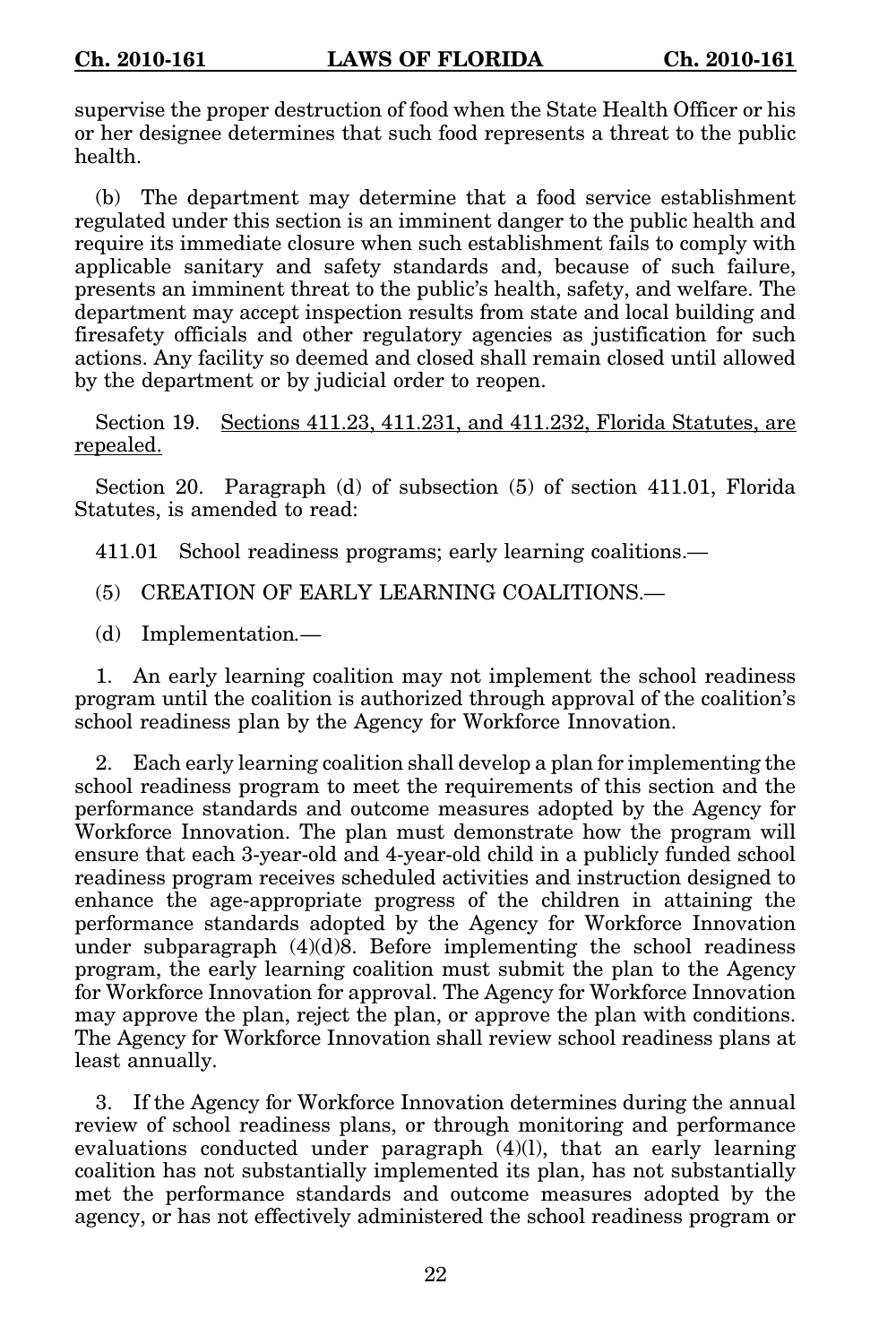Voluntary Prekindergarten Education Program, the Agency for Workforce Innovation may dissolve the coalition and temporarily contract with a qualified entity to continue school readiness and prekindergarten services in the coalition's county or multicounty region until the coalition is reestablished through resubmission of a school readiness plan and approval by the agency.

4. The Agency for Workforce Innovation shall adopt criteria for the approval of school readiness plans. The criteria must be consistent with the performance standards and outcome measures adopted by the agency and must require each approved plan to include the following minimum standards and provisions:

a. A sliding fee scale establishing a copayment for parents based upon their ability to pay, which is the same for all program providers, to be implemented and reflected in each program's budget.

b. A choice of settings and locations in licensed, registered, religiousexempt, or school-based programs to be provided to parents.

c. Instructional staff who have completed the training course as required in s.  $402.305(2)(d)1$ , as well as staff who have additional training or credentials as required by the Agency for Workforce Innovation. The plan must provide a method for assuring the qualifications of all personnel in all program settings.

d. Specific eligibility priorities for children within the early learning coalition's county or multicounty region in accordance with subsection (6).

e. Performance standards and outcome measures adopted by the Agency for Workforce Innovation.

f. Payment rates adopted by the early learning coalition and approved by the Agency for Workforce Innovation. Payment rates may not have the effect of limiting parental choice or creating standards or levels of services that have not been authorized by the Legislature.

g. Systems support services, including a central agency, child care resource and referral, eligibility determinations, training of providers, and parent support and involvement.

h. Direct enhancement services to families and children. System support and direct enhancement services shall be in addition to payments for the placement of children in school readiness programs.

i. The business organization of the early learning coalition, which must include the coalition's articles of incorporation and bylaws if the coalition is organized as a corporation. If the coalition is not organized as a corporation or other business entity, the plan must include the contract with a fiscal agent. An early learning coalition may contract with other coalitions to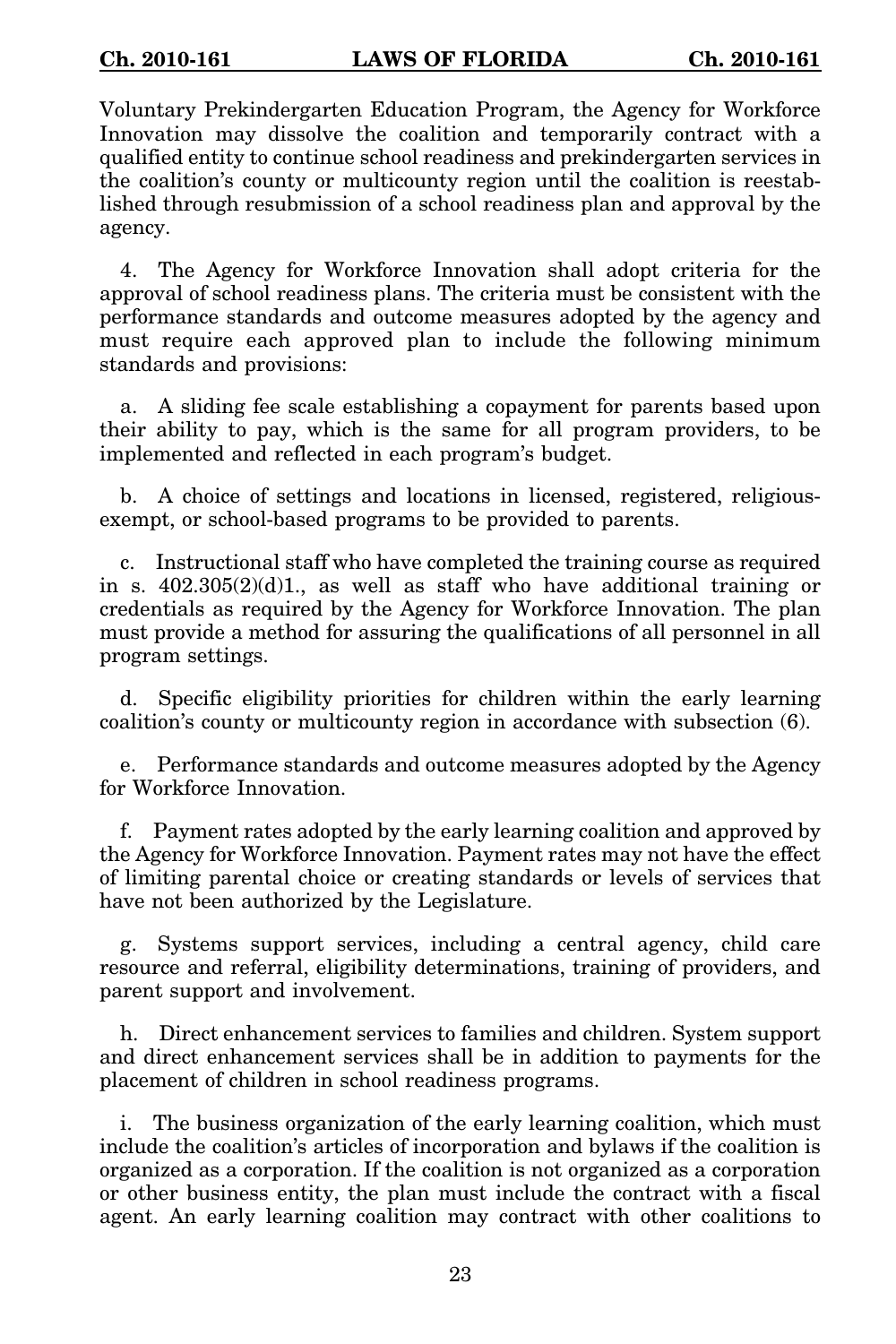achieve efficiency in multicounty services, and these contracts may be part of the coalition's school readiness plan.

j. Strategies to meet the needs of unique populations, such as migrant workers.

As part of the school readiness plan, the early learning coalition may request the Governor to apply for a waiver to allow the coalition to administer the Head Start Program to accomplish the purposes of the school readiness program. If a school readiness plan demonstrates that specific statutory goals can be achieved more effectively by using procedures that require modification of existing rules, policies, or procedures, a request for a waiver to the Agency for Workforce Innovation may be submitted as part of the plan. Upon review, the Agency for Workforce Innovation may grant the proposed modification.

5. Persons with an early childhood teaching certificate may provide support and supervision to other staff in the school readiness program.

6. An early learning coalition may not implement its school readiness plan until it submits the plan to and receives approval from the Agency for Workforce Innovation. Once the plan is approved, the plan and the services provided under the plan shall be controlled by the early learning coalition. The plan shall be reviewed and revised as necessary, but at least biennially. An early learning coalition may not implement the revisions until the coalition submits the revised plan to and receives approval from the Agency for Workforce Innovation. If the Agency for Workforce Innovation rejects a revised plan, the coalition must continue to operate under its prior approved plan.

7. Sections  $125.901(2)(a)3$ . and,  $411.221$ , and  $411.232$  do not apply to an early learning coalition with an approved school readiness plan. To facilitate innovative practices and to allow the regional establishment of school readiness programs, an early learning coalition may apply to the Governor and Cabinet for a waiver of, and the Governor and Cabinet may waive, any of the provisions of ss.  $411.223$ ,  $411.232$ , and  $1003.54$ , if the waiver is necessary for implementation of the coalition's school readiness plan.

8. Two or more counties may join for purposes of planning and implementing a school readiness program.

9. An early learning coalition may, subject to approval by the Agency for Workforce Innovation as part of the coalition's school readiness plan, receive subsidized child care funds for all children eligible for any federal subsidized child care program.

10. An early learning coalition may enter into multiparty contracts with multicounty service providers in order to meet the needs of unique populations such as migrant workers.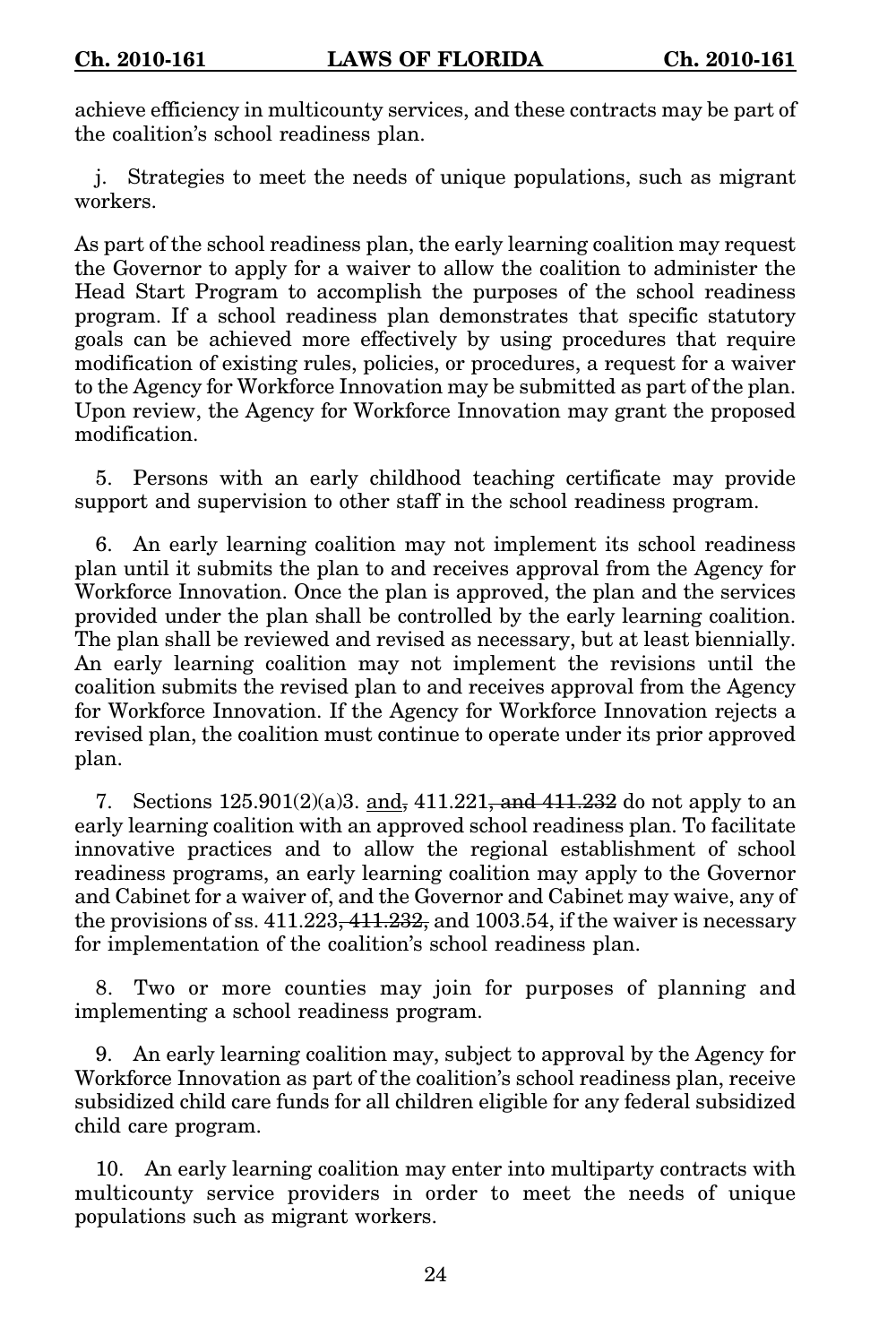Section 21. Subsection (2) of section 411.224, Florida Statutes, is amended to read:

411.224 Family support planning process.—The Legislature establishes a family support planning process to be used by the Department of Children and Family Services as the service planning process for targeted individuals, children, and families under its purview.

(2) To the extent possible within existing resources, the following populations must be included in the family support planning process:

(a) Children from birth to age 5 who are served by the clinic and programs of the Division of Children's Medical Services of the Department of Health.

(b) Children participating in the developmental evaluation and intervention program of the Division of Children's Medical Services of the Department of Health.

(c) Children from age 3 through age 5 who are served by the Agency for Persons with Disabilities.

(d) Children from birth through age 5 who are served by the Mental Health Program Office of the Department of Children and Family Services.

(e) Participants who are served by the Children's Early Investment Program established in s. 411.232.

 $(e)(f)$  Healthy Start participants in need of ongoing service coordination.

 $(f)(g)$  Children from birth through age 5 who are served by the voluntary family services, protective supervision, foster care, or adoption and related services programs of the Child Care Services Program Office of the Department of Children and Family Services, and who are eligible for ongoing services from one or more other programs or agencies that participate in family support planning; however, children served by the voluntary family services program, where the planned length of intervention is 30 days or less, are excluded from this population.

Section 22. Subsections (32) through (54) of section 499.003, Florida Statutes, are renumbered as subsections (33) through (55), respectively, present subsection (42) is amended, and a new subsection (32) is added to that section, to read:

499.003 Definitions of terms used in this part.—As used in this part, the term:

(32) "Medical convenience kit" means packages or units that contain combination products as defined in 21 C.F.R. s. 3.2(e)(2).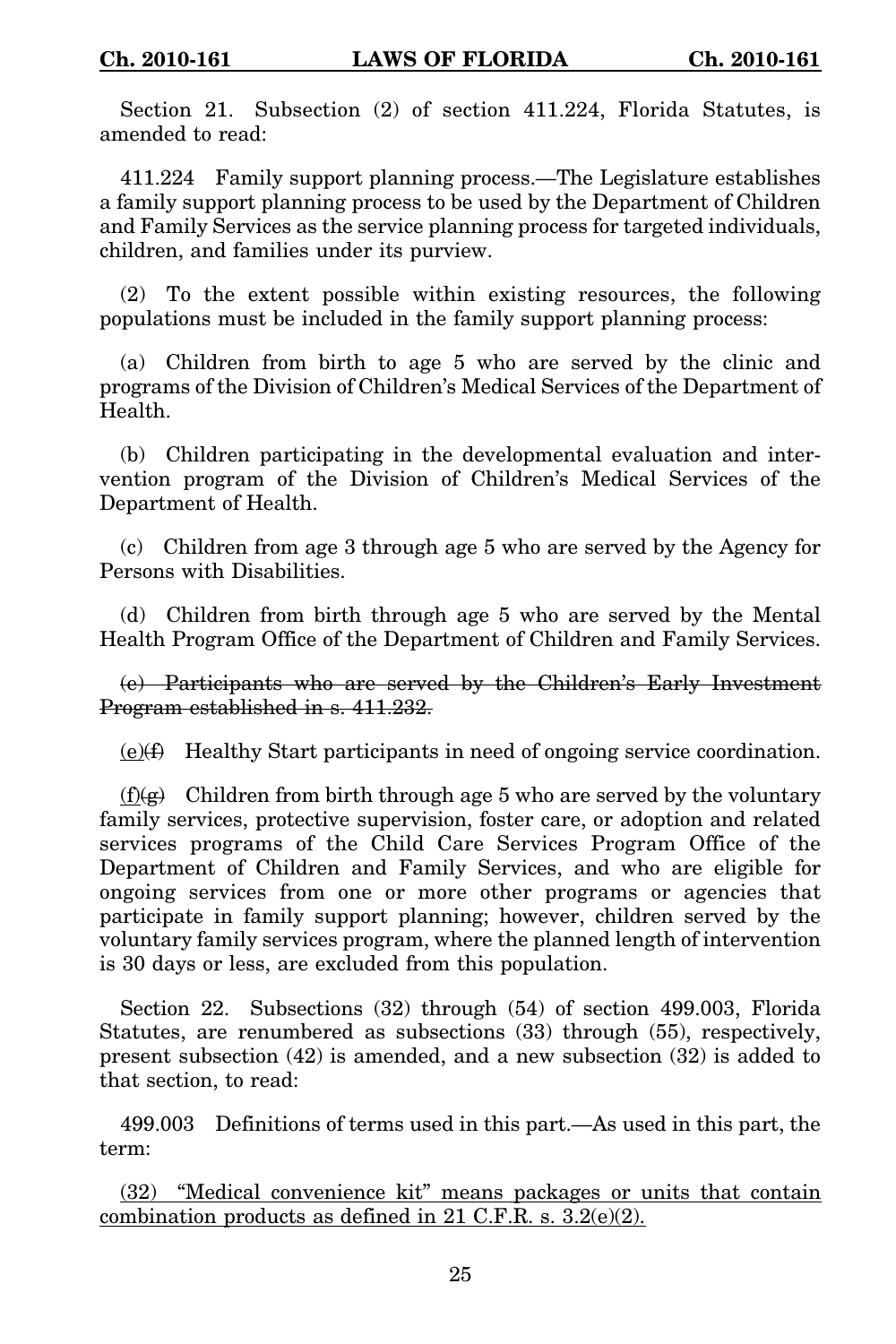$(43)(42)$  "Prescription drug" means a prescription, medicinal, or legend drug, including, but not limited to, finished dosage forms or active ingredients subject to, defined by, or described by s. 503(b) of the Federal Food, Drug, and Cosmetic Act or s. 465.003(8), s. 499.007(13), or subsection  $(11)$ , subsection  $(46)$   $(45)$ , or subsection  $(53)$   $(52)$ .

Section 23. Paragraph (q) of subsection (2) of section 499.01, Florida Statutes, is amended to read:

499.01 Permits.—

(2) The following permits are established:

(q) Device manufacturer permit.—

1. A device manufacturer permit is required for any person that engages in the manufacture, repackaging, or assembly of medical devices for human use in this state, except that a permit is not required if:

a. The person is engaged only in manufacturing, repackaging, or assembling a medical device pursuant to a practitioner's order for a specific patient; or

b. The person does not manufacture, repackage, or assemble any medical devices or components for such devices, except those devices or components which are exempt from registration pursuant to s. 499.015(8).

2.1. A manufacturer or repackager of medical devices in this state must comply with all appropriate state and federal good manufacturing practices and quality system rules.

3.2. The department shall adopt rules related to storage, handling, and recordkeeping requirements for manufacturers of medical devices for human use.

Section 24. Paragraph (i) is added to subsection (3) of section 499.01212, Florida Statutes, to read:

499.01212 Pedigree paper.—

(3) EXCEPTIONS.—A pedigree paper is not required for:

(i) The wholesale distribution of prescription drugs within a medical convenience kit if:

1. The medical convenience kit is assembled in an establishment that is registered with the United States Food and Drug Administration as a medical device manufacturer;

2. The medical convenience kit manufacturer purchased the prescription drug directly from the manufacturer or from a wholesaler that purchased the prescription drug directly from the manufacturer;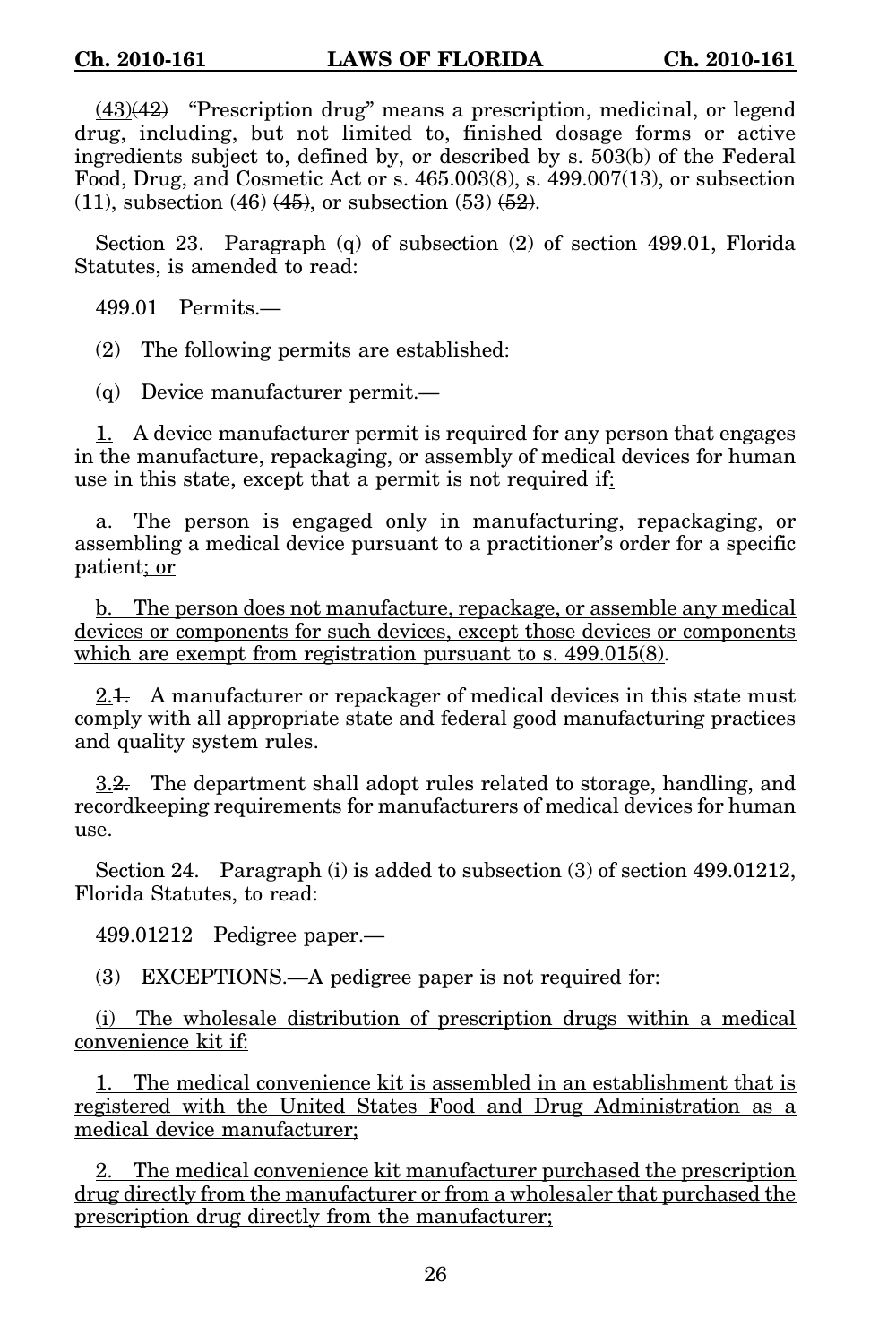3. The medical convenience kit manufacturer complies with federal law for the distribution of the prescription drugs within the kit; and

4. The drugs contained in the medical kit are:

a. Intravenous solutions intended for the replenishment of fluids and electrolytes;

b. Products intended to maintain the equilibrium of water and minerals in the body;

c. Products intended for irrigation or reconstitution;

d. Anesthetics; or

e. Anticoagulants.

This exemption does not apply to a convenience kit containing any controlled substance that appears in a schedule contained in or subject to chapter 893 or the federal Comprehensive Drug Abuse Prevention and Control Act of 1970.

Section 25. Subsections (4) and (5) of section 509.013, Florida Statutes, are amended to read:

509.013 Definitions.—As used in this chapter, the term:

(4)(a) "Public lodging establishment" includes a transient public lodging establishment as defined in subparagraph 1. and a nontransient public lodging establishment as defined in subparagraph 2.

1. "Transient public lodging establishment" means any unit, group of units, dwelling, building, or group of buildings within a single complex of buildings which is rented to guests more than three times in a calendar year for periods of less than 30 days or 1 calendar month, whichever is less, or which is advertised or held out to the public as a place regularly rented to guests.

2. "Nontransient public lodging establishment" means any unit, group of units, dwelling, building, or group of buildings within a single complex of buildings which is rented to guests for periods of at least 30 days or 1 calendar month, whichever is less, or which is advertised or held out to the public as a place regularly rented to guests for periods of at least 30 days or 1 calendar month.

License classifications of public lodging establishments, and the definitions therefor, are set out in s. 509.242. For the purpose of licensure, the term does not include condominium common elements as defined in s. 718.103.

(b) The following are excluded from the definitions in paragraph (a):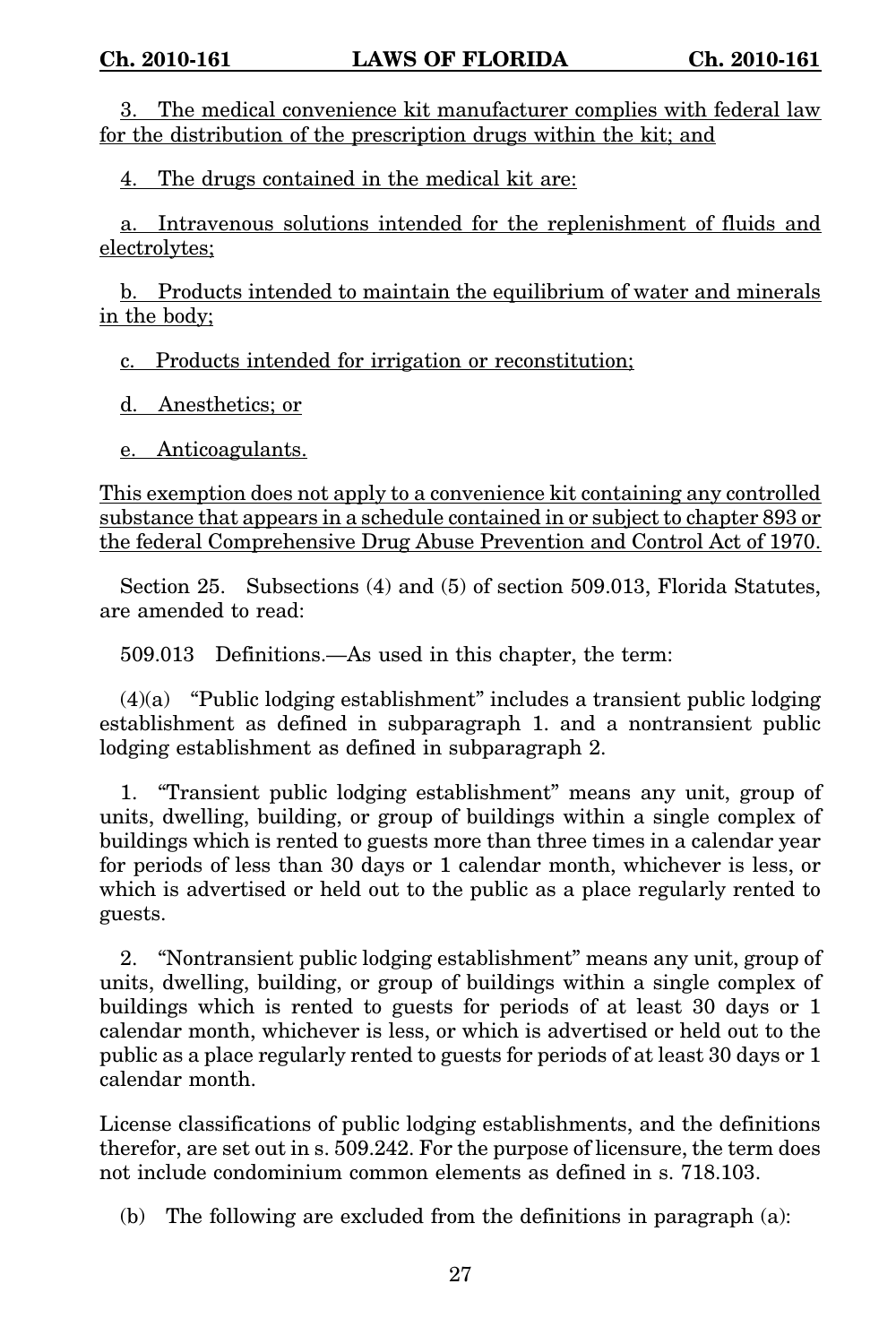1. Any dormitory or other living or sleeping facility maintained by a public or private school, college, or university for the use of students, faculty, or visitors;

2. Any facility certified or licensed and regulated by the Agency for Health Care Administration or the Department of Children and Family Services hospital, nursing home, sanitarium, assisted living facility, or other similar place regulated under s. 381.0072;

3. Any place renting four rental units or less, unless the rental units are advertised or held out to the public to be places that are regularly rented to transients;

4. Any unit or group of units in a condominium, cooperative, or timeshare plan and any individually or collectively owned one-family, two-family, three-family, or four-family dwelling house or dwelling unit that is rented for periods of at least 30 days or 1 calendar month, whichever is less, and that is not advertised or held out to the public as a place regularly rented for periods of less than 1 calendar month, provided that no more than four rental units within a single complex of buildings are available for rent;

5. Any migrant labor camp or residential migrant housing permitted by the Department of Health; under ss. 381.008-381.00895; and

6. Any establishment inspected by the Department of Health and regulated by chapter 513.

(5)(a) "Public food service establishment" means any building, vehicle, place, or structure, or any room or division in a building, vehicle, place, or structure where food is prepared, served, or sold for immediate consumption on or in the vicinity of the premises; called for or taken out by customers; or prepared prior to being delivered to another location for consumption.

(b) The following are excluded from the definition in paragraph (a):

1. Any place maintained and operated by a public or private school, college, or university:

a. For the use of students and faculty; or

b. Temporarily to serve such events as fairs, carnivals, and athletic contests.

2. Any eating place maintained and operated by a church or a religious, nonprofit fraternal, or nonprofit civic organization:

a. For the use of members and associates; or

b. Temporarily to serve such events as fairs, carnivals, or athletic contests.

28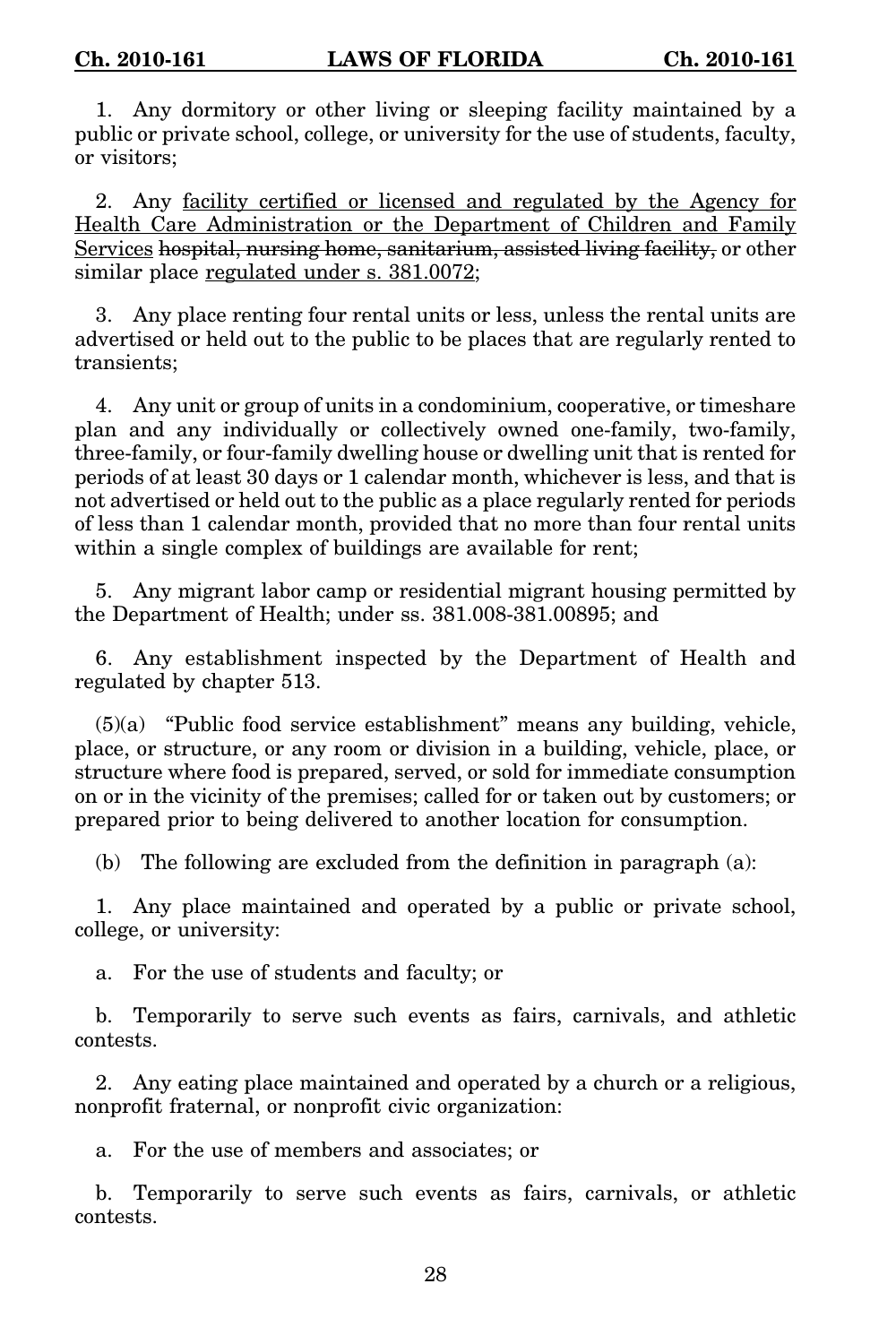3. Any eating place located on an airplane, train, bus, or watercraft which is a common carrier.

4. Any eating place maintained by a facility certified or licensed and regulated by the Agency for Health Care Administration or the Department of Children and Family Services hospital, nursing home, sanitarium, assisted living facility, adult day care center, or other similar place that is regulated under s. 381.0072.

5. Any place of business issued a permit or inspected by the Department of Agriculture and Consumer Services under s. 500.12.

6. Any place of business where the food available for consumption is limited to ice, beverages with or without garnishment, popcorn, or prepackaged items sold without additions or preparation.

7. Any theater, if the primary use is as a theater and if patron service is limited to food items customarily served to the admittees of theaters.

8. Any vending machine that dispenses any food or beverages other than potentially hazardous foods, as defined by division rule.

9. Any vending machine that dispenses potentially hazardous food and which is located in a facility regulated under s. 381.0072.

10. Any research and development test kitchen limited to the use of employees and which is not open to the general public.

Section 26. The Department of Health shall develop a plan that exclusively uses private and nonstate public hospitals to provide treatment to cure, hospitalization, and isolation for persons with contagious cases of tuberculosis who pose a threat to the public. The department shall submit the plan to the Governor, the President of the Senate, and the Speaker of the House of Representatives by November 1, 2010. The plan shall include the following elements:

(1) Identification of hospitals functionally capable of caring for such patients.

(2) Reimbursement for hospital inpatient services at the Medicaid rate and reimbursement for other medically necessary services that are not hospital inpatient services at the relevant Medicaid rate.

(3) Projected cost estimates.

(4) A transition plan for closing the A. G. Holley State Hospital and transferring patients to private and nonstate public hospitals over a 90-day period of time.

Section 27. (1) All of the statutory powers, duties, and functions, records, personnel, property, and unexpended balances of appropriations,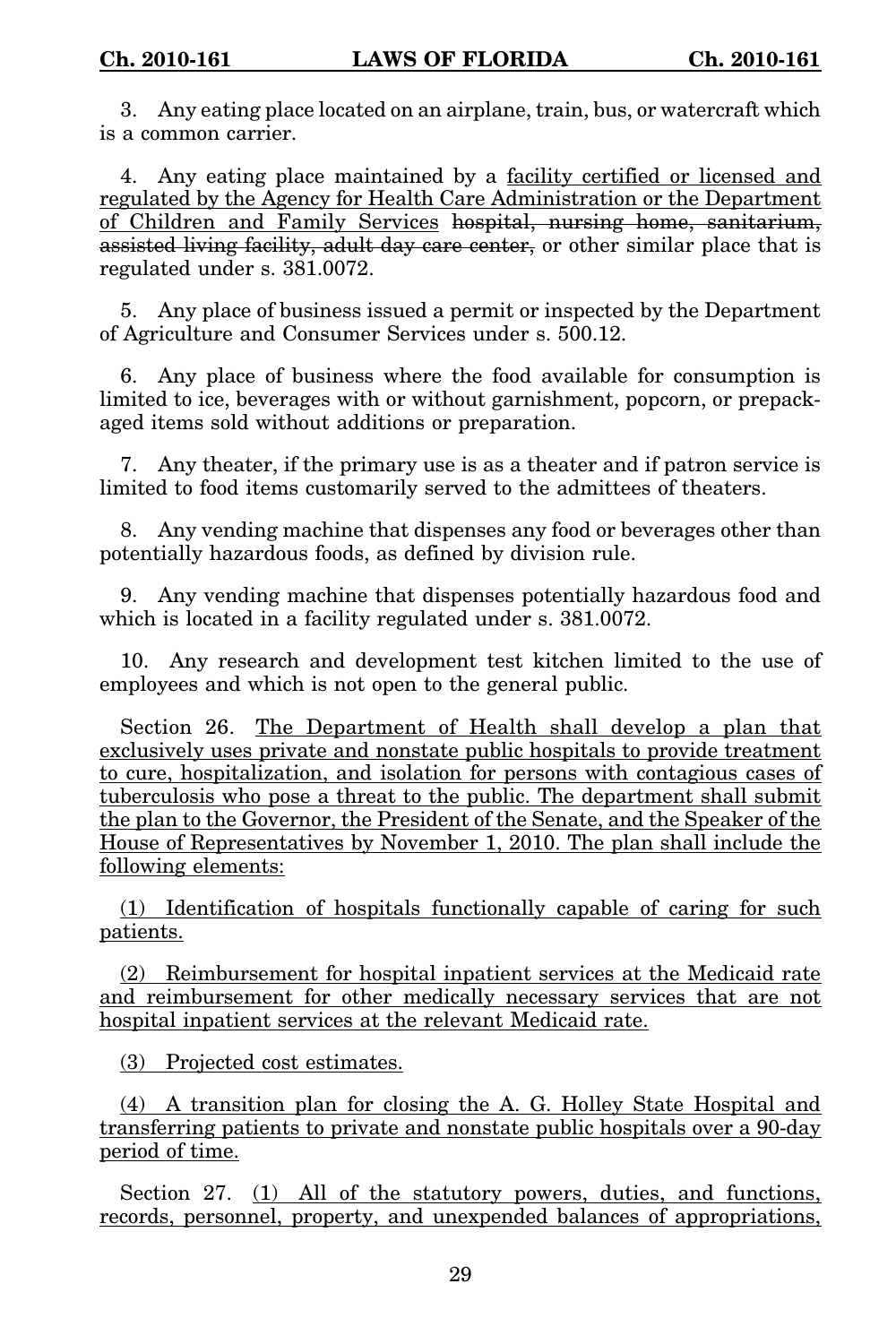allocations, or other funds for the administration of chapter 499, Florida Statutes, relating to drugs, devices, cosmetics, and household products shall be transferred by a type two transfer, as defined in s.  $20.06(2)$ . Florida Statutes, from the Department of Health to the Department of Business and Professional Regulation.

(2) The transfer of regulatory authority under chapter 499, Florida Statutes, provided by this section shall not affect the validity of any judicial or administrative action pending as of 11:59 p.m. on the day before the effective date of this section to which the Department of Health is at that time a party, and the Department of Business and Professional Regulation shall be substituted as a party in interest in any such action.

(3) All lawful orders issued by the Department of Health implementing or enforcing or otherwise in regard to any provision of chapter 499, Florida Statutes, issued prior to the effective date of this section shall remain in effect and be enforceable after the effective date of this section unless thereafter modified in accordance with law.

(4) The rules of the Department of Health relating to the implementation of chapter 499, Florida Statutes, that were in effect at 11:59 p.m. on the day prior to the effective date of this section shall become the rules of the Department of Business and Professional Regulation and shall remain in effect until amended or repealed in the manner provided by law.

(5) Notwithstanding the transfer of regulatory authority under chapter 499, Florida Statutes, provided by this section, persons and entities holding in good standing any permit under chapter 499, Florida Statutes, as of 11:59 p.m. on the day prior to the effective date of this section shall, as of the effective date of this section, be deemed to hold in good standing a permit in the same capacity as that for which the permit was formerly issued.

(6) Notwithstanding the transfer of regulatory authority under chapter 499, Florida Statutes, provided by this section, persons holding in good standing any certification under chapter 499, Florida Statutes, as of 11:59 p.m. on the day prior to the effective date of this section shall, as of the effective date of this section, be deemed to be certified in the same capacity in which they were formerly certified.

(7) This section shall take effect October 1, 2011.

Section 28. Paragraph (a) of subsection  $(3)$  and subsections  $(9)$  and  $(10)$  of section 381.0403, Florida Statutes, are amended to read:

381.0403 The Community Hospital Education Act.—

(3) PROGRAM FOR COMMUNITY HOSPITAL EDUCATION; STATE AND LOCAL PLANNING.—

(a) There is established under the Department of Health a program for statewide graduate medical education. It is intended that continuing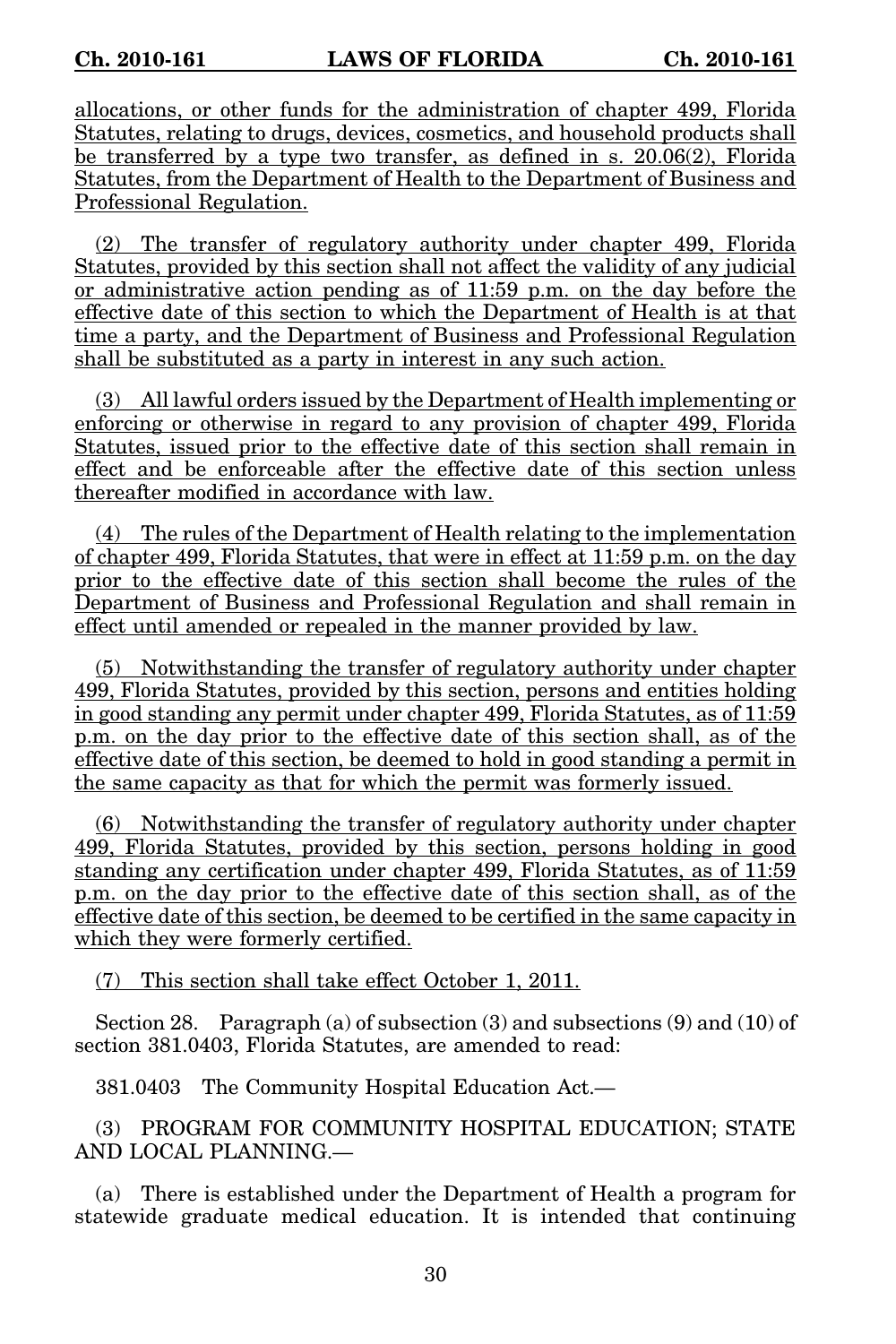graduate medical education programs for interns and residents be established on a statewide basis. The program shall provide financial support for primary care specialty interns and residents based on policies recommended and approved by the Community Hospital Education Council, herein established, and the Department of Health. Only those programs with at least three residents or interns in each year of the training program are qualified to apply for financial support. Programs with fewer than three residents or interns per training year are qualified to apply for financial support, but only if the appropriate accrediting entity for the particular specialty has approved the program for fewer positions. Programs added after fiscal year 1997-1998 shall have 5 years to attain the requisite number of residents or interns. When feasible and to the extent allowed through the General Appropriations Act, state funds shall be used to generate federal matching funds under Medicaid, or other federal programs, and the resulting combined state and federal funds shall be allocated to participating hospitals for the support of graduate medical education. The department may spend up to \$75,000 of the state appropriation for administrative costs associated with the production of the annual report as specified in subsection  $(9)$ , and for administration of the program.

(9) ANNUAL REPORT ON GRADUATE MEDICAL EDUCATION; COMMITTEE.—The Executive Office of the Governor, the Department of Health, and the Agency for Health Care Administration shall collaborate to establish a committee that shall produce an annual report on graduate medical education. The committee shall be comprised of 11 members: five members shall be deans of the medical schools or their designees; the Governor shall appoint two members, one of whom must be a representative of the Florida Medical Association who has supervised or currently supervises residents or interns and one of whom must be a representative of the Florida Hospital Association; the Secretary of Health Care Administration shall appoint two members, one of whom must be a representative of a statutory teaching hospital and one of whom must be a physician who has supervised or is currently supervising residents or interns; and the State Surgeon General shall appoint two members, one of whom must be a representative of a statutory family practice teaching hospital and one of whom must be a physician who has supervised or is currently supervising residents or interns. With the exception of the deans, members shall serve 4 year terms. In order to stagger the terms, the Governor's appointees shall serve initial terms of 4 years, the State Surgeon General's appointees shall serve initial terms of 3 years, and the Secretary of Health Care Administration's appointees shall serve initial terms of 2 years. A member's term shall be deemed terminated when the member's representative status no longer exists. Once the committee is appointed, it shall elect a chair to serve for a 1-year term. The report shall be provided to the Governor, the President of the Senate, and the Speaker of the House of Representatives by January 15 annually. Committee members shall serve without compensation. The report shall address the following: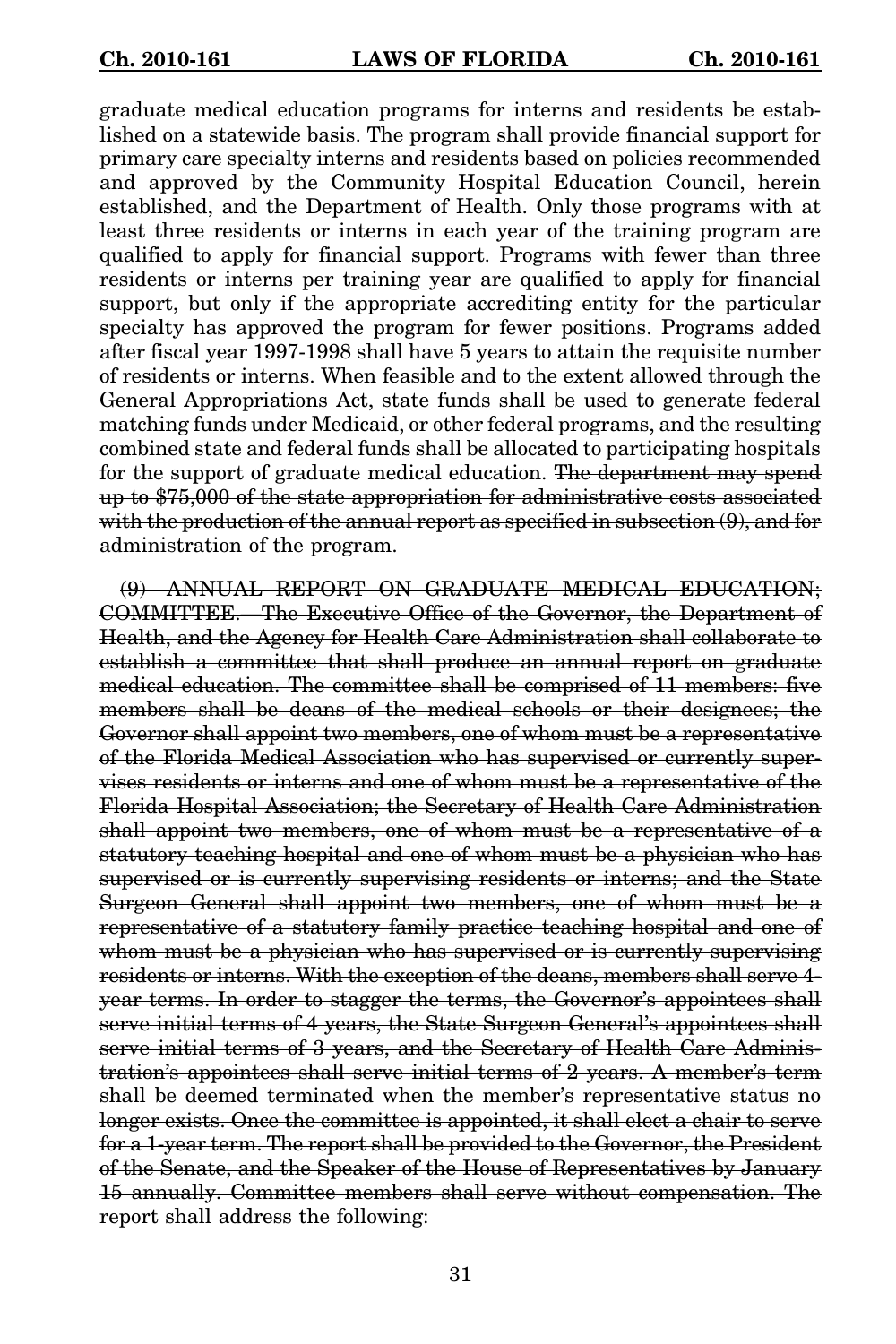(a) The role of residents and medical faculty in the provision of health care.

(b) The relationship of graduate medical education to the state's physician workforce.

(c) The costs of training medical residents for hospitals, medical schools, teaching hospitals, including all hospital-medical affiliations, practice plans at all of the medical schools, and municipalities.

(d) The availability and adequacy of all sources of revenue to support graduate medical education and recommend alternative sources of funding for graduate medical education.

(e) The use of state and federal appropriated funds for graduate medical education by hospitals receiving such funds.

 $(9)(10)$  RULEMAKING.—The department has authority to adopt rules pursuant to ss. 120.536(1) and 120.54 to implement the provisions of this section.

Section 29. Section 381.4018, Florida Statutes, is amended to read:

381.4018 Physician workforce assessment and development.—

(1) DEFINITIONS.—As used in this section, the term:

(a) "Consortium" or "consortia" means a combination of statutory teaching hospitals, specialty children's hospitals, statutory rural hospitals, other hospitals, accredited medical schools, clinics operated by the Department of Health, clinics operated by the Department of Veterans' Affairs, area health education centers, community health centers, federally qualified health centers, prison clinics, local community clinics, or other programs. At least one member of the consortium shall be a sponsoring institution accredited or currently seeking accreditation by the Accreditation Council for Graduate Medical Education or the American Osteopathic Association.

(b) "Council" means the Physician Workforce Advisory Council.

(c) "Department" means the Department of Health.

(d) "Graduate medical education program" means a program accredited by the Accreditation Council for Graduate Medical Education or the American Osteopathic Association.

(e) "Primary care specialty" means emergency medicine, family practice, internal medicine, pediatrics, psychiatry, geriatrics, general surgery, obstetrics and gynecology, and combined pediatrics and internal medicine and other specialties as determined by the Physician Workforce Advisory Council or the Department of Health.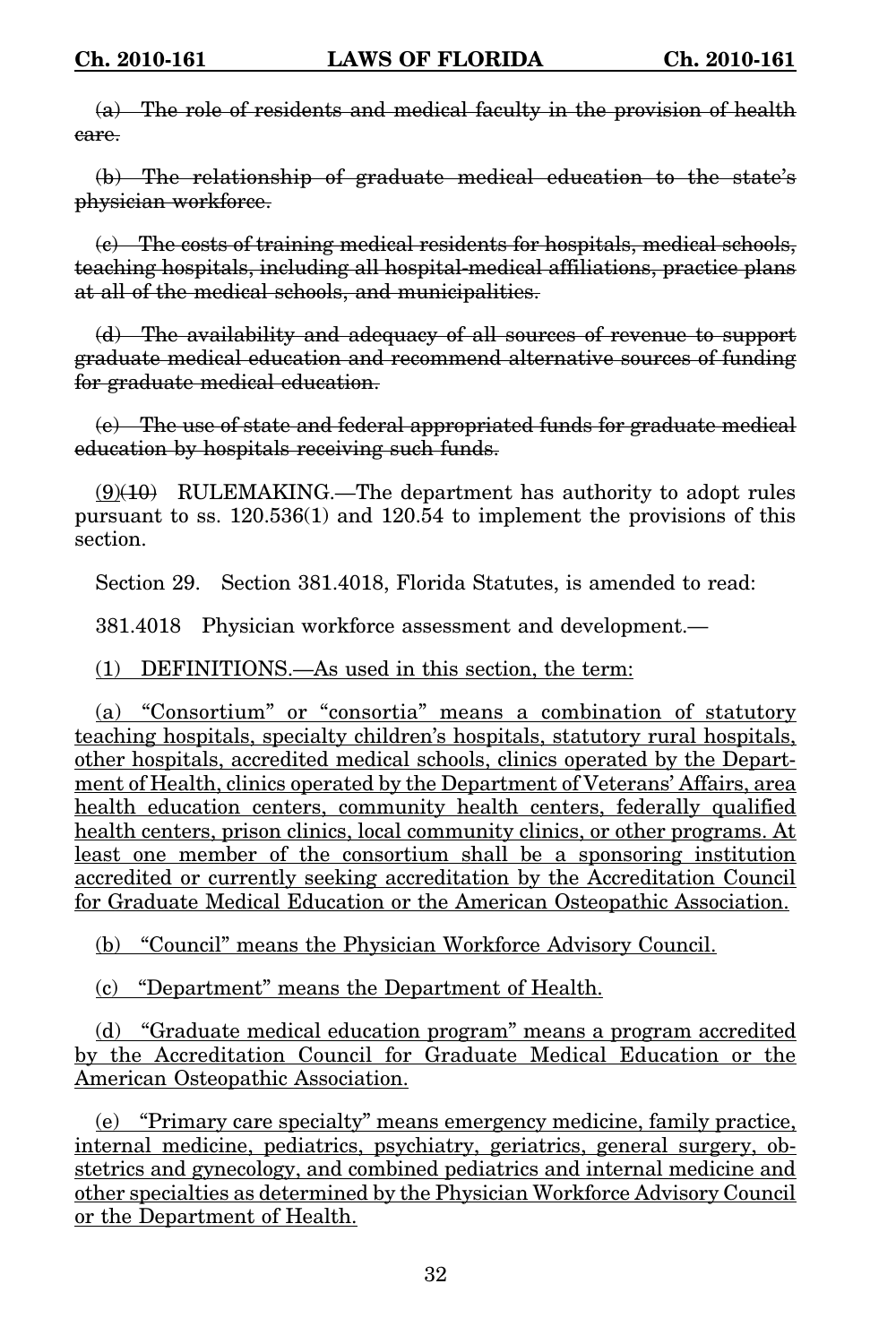$(2)(1)$  LEGISLATIVE INTENT.—The Legislature recognizes that physician workforce planning is an essential component of ensuring that there is an adequate and appropriate supply of well-trained physicians to meet this state's future health care service needs as the general population and elderly population of the state increase. The Legislature finds that items to consider relative to assessing the physician workforce may include physician practice status; specialty mix; geographic distribution; demographic information, including, but not limited to, age, gender, race, and cultural considerations; and needs of current or projected medically underserved areas in the state. Long-term strategic planning is essential as the period from the time a medical student enters medical school to completion of graduate medical education may range from 7 to 10 years or longer. The Legislature recognizes that strategies to provide for a well-trained supply of physicians must include ensuring the availability and capacity of quality graduate medical schools and graduate medical education programs in this state, as well as using new or existing state and federal programs providing incentives for physicians to practice in needed specialties and in underserved areas in a manner that addresses projected needs for physician manpower.

 $(3)(2)$  PURPOSE.—The department of Health shall serve as a coordinating and strategic planning body to actively assess the state's current and future physician workforce needs and work with multiple stakeholders to develop strategies and alternatives to address current and projected physician workforce needs.

(4)(3) GENERAL FUNCTIONS.—The department shall maximize the use of existing programs under the jurisdiction of the department and other state agencies and coordinate governmental and nongovernmental stakeholders and resources in order to develop a state strategic plan and assess the implementation of such strategic plan. In developing the state strategic plan, the department shall:

(a) Monitor, evaluate, and report on the supply and distribution of physicians licensed under chapter 458 or chapter 459. The department shall maintain a database to serve as a statewide source of data concerning the physician workforce.

(b) Develop a model and quantify, on an ongoing basis, the adequacy of the state's current and future physician workforce as reliable data becomes available. Such model must take into account demographics, physician practice status, place of education and training, generational changes, population growth, economic indicators, and issues concerning the "pipeline" into medical education.

(c) Develop and recommend strategies to determine whether the number of qualified medical school applicants who might become competent, practicing physicians in this state will be sufficient to meet the capacity of the state's medical schools. If appropriate, the department shall, working with representatives of appropriate governmental and nongovernmental entities, develop strategies and recommendations and identify best practice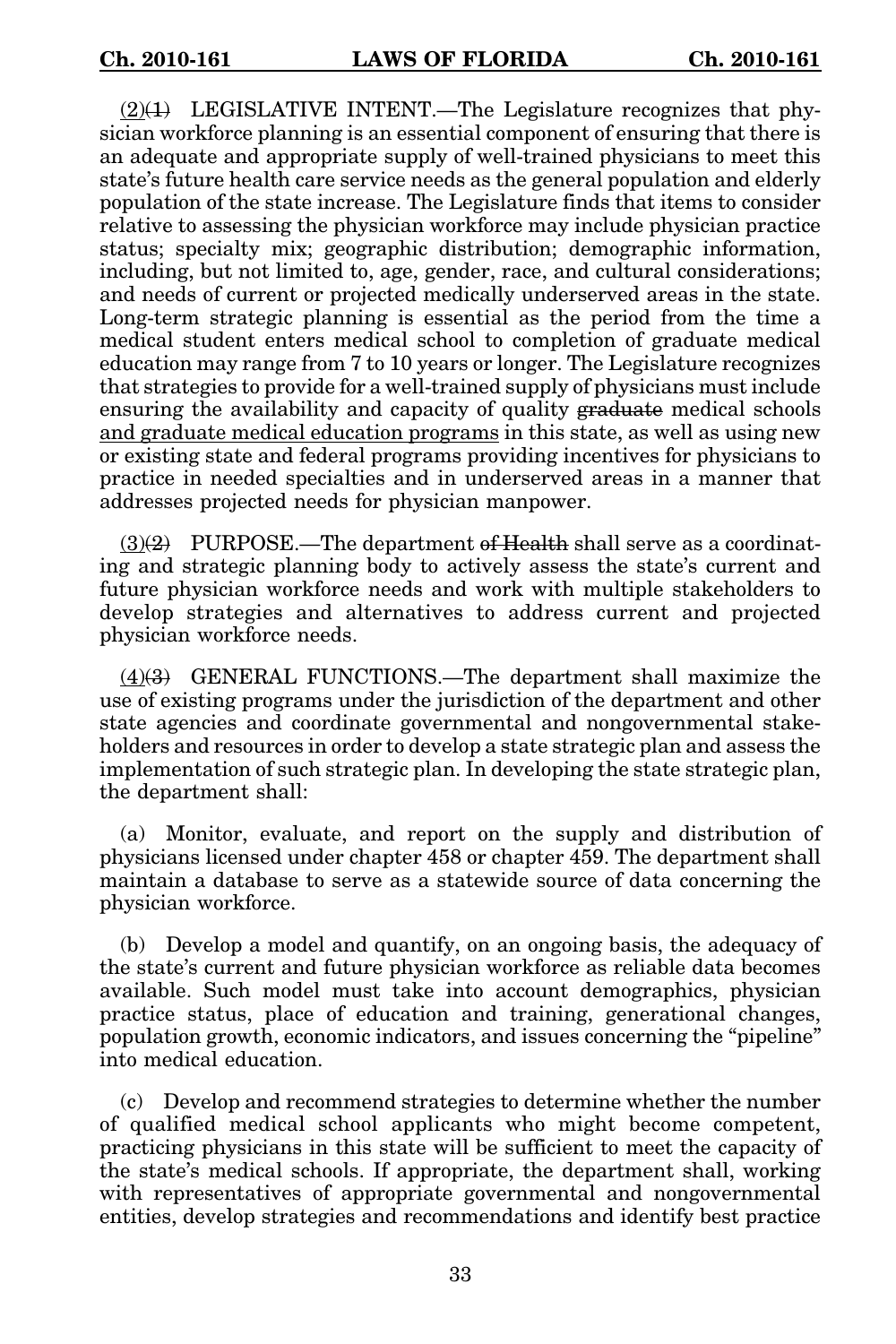programs that introduce health care as a profession and strengthen skills needed for medical school admission for elementary, middle, and high school students, and improve premedical education at the precollege and college level in order to increase this state's potential pool of medical students.

(d) Develop strategies to ensure that the number of graduates from the state's public and private allopathic and osteopathic medical schools is are adequate to meet physician workforce needs, based on the analysis of the physician workforce data, so as to provide a high-quality medical education to students in a manner that recognizes the uniqueness of each new and existing medical school in this state.

(e) Pursue strategies and policies to create, expand, and maintain graduate medical education positions in the state based on the analysis of the physician workforce data. Such strategies and policies must take into account the effect of federal funding limitations on the expansion and creation of positions in graduate medical education. The department shall develop options to address such federal funding limitations. The department shall consider options to provide direct state funding for graduate medical education positions in a manner that addresses requirements and needs relative to accreditation of graduate medical education programs. The department shall consider funding residency positions as a means of addressing needed physician specialty areas, rural areas having a shortage of physicians, and areas of ongoing critical need, and as a means of addressing the state's physician workforce needs based on an ongoing analysis of physician workforce data.

(f) Develop strategies to maximize federal and state programs that provide for the use of incentives to attract physicians to this state or retain physicians within the state. Such strategies should explore and maximize federal-state partnerships that provide incentives for physicians to practice in federally designated shortage areas. Strategies shall also consider the use of state programs, such as the Florida Health Service Corps established pursuant to s. 381.0302 and the Medical Education Reimbursement and Loan Repayment Program pursuant to s. 1009.65, which provide for education loan repayment or loan forgiveness and provide monetary incentives for physicians to relocate to underserved areas of the state.

(g) Coordinate and enhance activities relative to physician workforce needs, undergraduate medical education, and graduate medical education, and reentry of retired military and other physicians into the physician workforce provided by the Division of Medical Quality Assurance, the Community Hospital Education Program and the Graduate Medical Education Committee established pursuant to s. 381.0403, area health education center networks established pursuant to s. 381.0402, and other offices and programs within the department of Health as designated by the State Surgeon General.

(h) Work in conjunction with and act as a coordinating body for governmental and nongovernmental stakeholders to address matters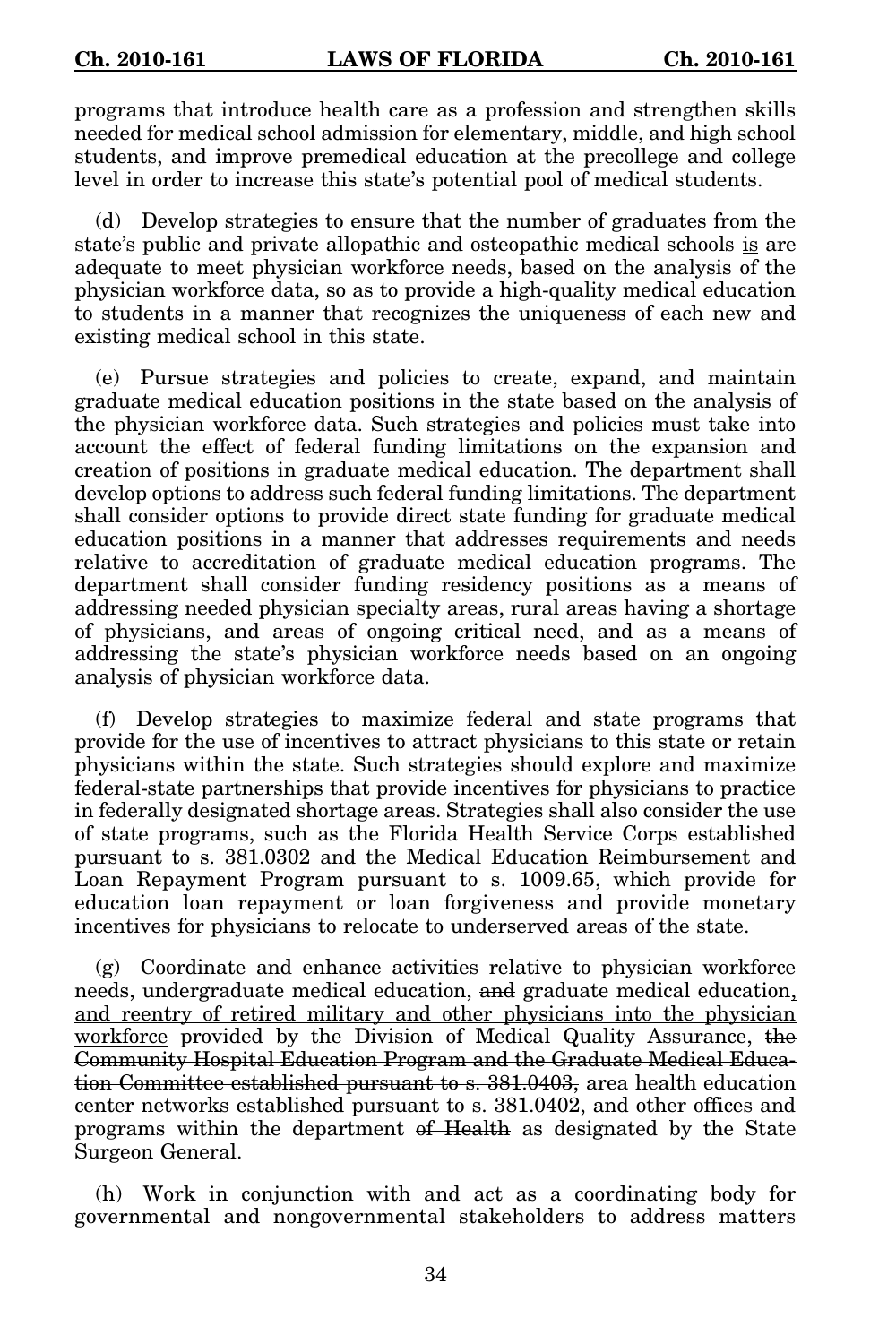relating to the state's physician workforce assessment and development for the purpose of ensuring an adequate supply of well-trained physicians to meet the state's future needs. Such governmental stakeholders shall include, but need not be limited to, the State Surgeon General or his or her designee, the Commissioner of Education or his or her designee, the Secretary of Health Care Administration or his or her designee, and the Chancellor of the State University System or his or her designee from the Board of Governors of the State University System, and, at the discretion of the department, other representatives of state and local agencies that are involved in assessing, educating, or training the state's current or future physicians. Other stakeholders shall include, but need not be limited to, organizations representing the state's public and private allopathic and osteopathic medical schools; organizations representing hospitals and other institutions providing health care, particularly those that currently provide or have an interest in providing accredited medical education and graduate medical education to medical students and medical residents; organizations representing allopathic and osteopathic practicing physicians; and, at the discretion of the department, representatives of other organizations or entities involved in assessing, educating, or training the state's current or future physicians.

(i) Serve as a liaison with other states and federal agencies and programs in order to enhance resources available to the state's physician workforce and medical education continuum.

(j) Act as a clearinghouse for collecting and disseminating information concerning the physician workforce and medical education continuum in this state.

(5) PHYSICIAN WORKFORCE ADVISORY COUNCIL.—There is created in the department the Physician Workforce Advisory Council, an advisory council as defined in s. 20.03. The council shall comply with the requirements of s. 20.052, except as otherwise provided in this section.

(a) The council shall consist of 19 members. Members appointed by the State Surgeon General shall include:

1. A designee from the department who is a physician licensed under chapter 458 or chapter 459 and recommended by the State Surgeon General.

2. An individual who is affiliated with the Science Students Together Reaching Instructional Diversity and Excellence program and recommended by the area health education center network.

3. Two individuals recommended by the Council of Florida Medical School Deans, one representing a college of allopathic medicine and one representing a college of osteopathic medicine.

4. One individual recommended by the Florida Hospital Association, representing a hospital that is licensed under chapter 395, has an accredited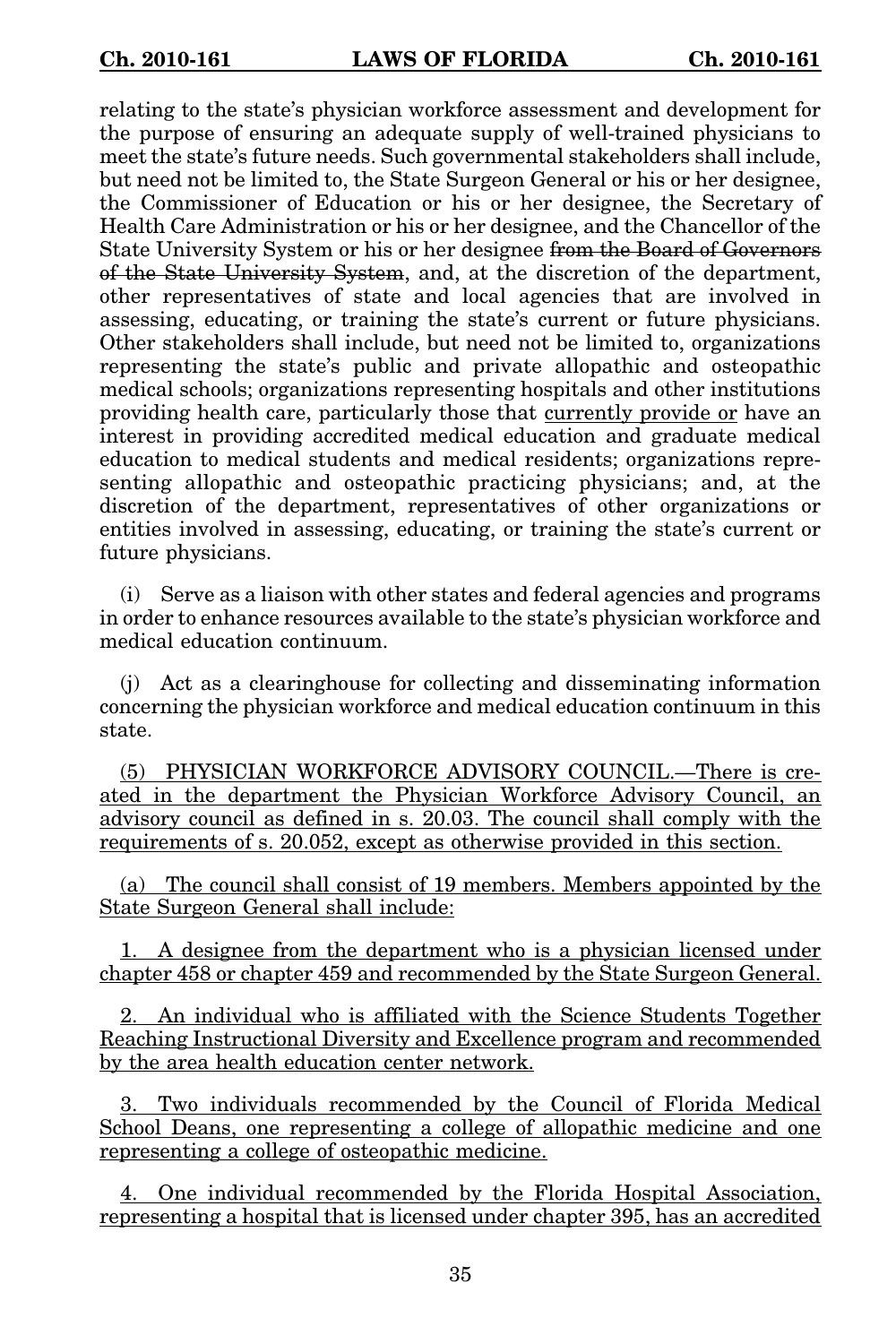graduate medical education program, and is not a statutory teaching hospital.

5. One individual representing a statutory teaching hospital as defined in s. 408.07 and recommended by the Safety Net Hospital Alliance.

6. One individual representing a family practice teaching hospital as defined in s. 395.805 and recommended by the Council of Family Medicine and Community Teaching Hospitals.

7. Two individuals recommended by the Florida Medical Association, one representing a primary care specialty and one representing a nonprimary care specialty.

8. Two individuals recommended by the Florida Osteopathic Medical Association, one representing a primary care specialty and one representing a nonprimary care specialty.

9. Two individuals who are program directors of accredited graduate medical education programs, one representing a program that is accredited by the Accreditation Council for Graduate Medical Education and one representing a program that is accredited by the American Osteopathic Association.

10. An individual recommended by the Florida Association of Community Health Centers representing a federally qualified health center located in a rural area as defined in s.  $381.0406(2)(a)$ .

11. An individual recommended by the Florida Academy of Family Physicians.

12. An individual recommended by the Florida Alliance for Health Professions Diversity.

13. The Chancellor of the State University System or his or her designee.

14. A layperson member as determined by the State Surgeon General.

Appointments to the council shall be made by the State Surgeon General. Each entity authorized to make recommendations under this subsection shall make at least two recommendations to the State Surgeon General for each appointment to the council. The State Surgeon General shall name one appointee for each position from the recommendations made by each authorized entity.

(b) Each council member shall be appointed to a 4-year term. An individual may not serve more than two terms. Any council member may be removed from office for malfeasance; misfeasance; neglect of duty; incompetence; permanent inability to perform official duties; or pleading guilty or nolo contendere to, or being found guilty of, a felony. Any council member who meets the criteria for removal, or who is otherwise unwilling or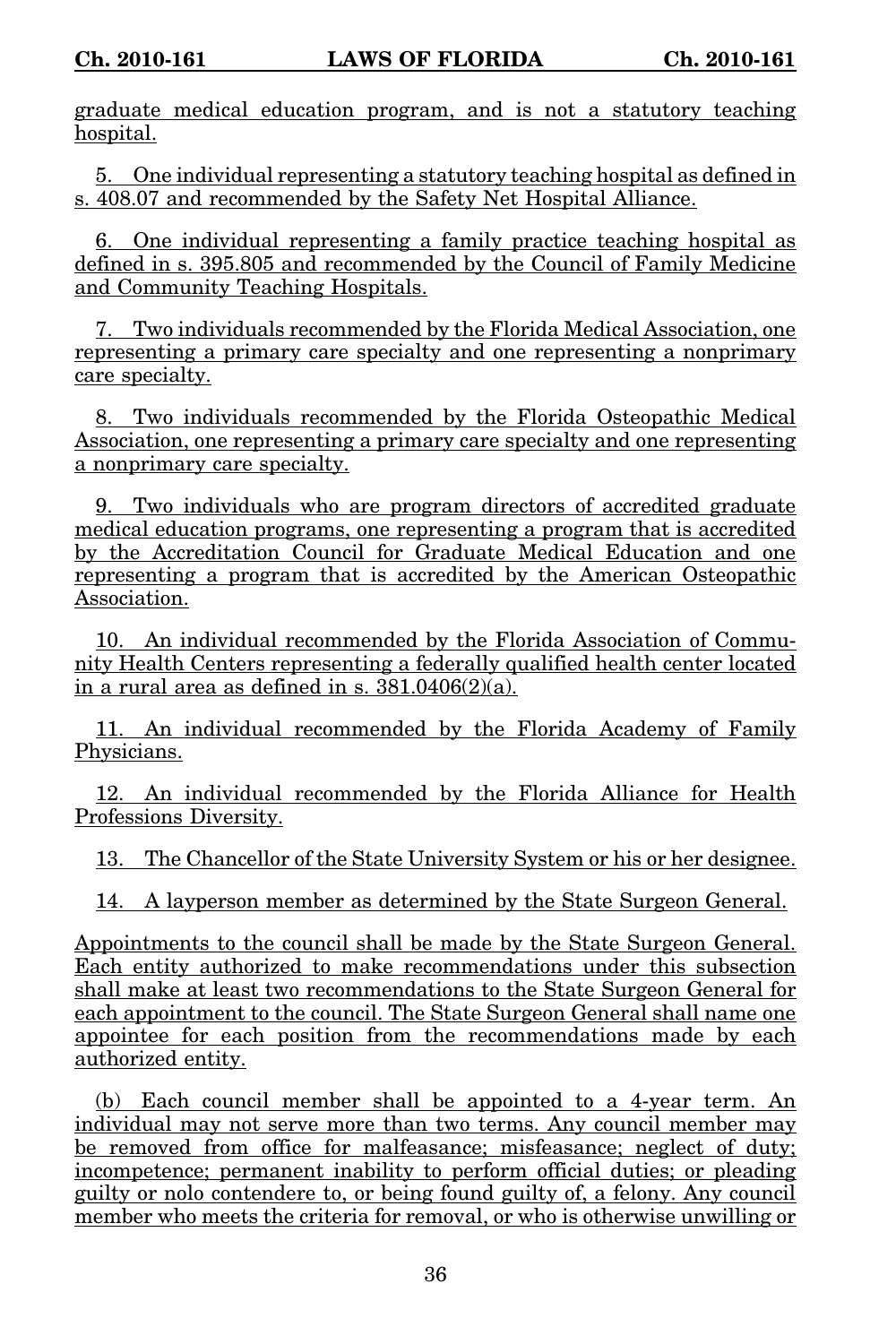unable to properly fulfill the duties of the office, shall be succeeded by an individual chosen by the State Surgeon General to serve out the remainder of the council member's term. If the remainder of the replaced council member's term is less than 18 months, notwithstanding the provisions of this paragraph, the succeeding council member may be reappointed twice by the State Surgeon General.

(c) The chair of the council is the State Surgeon General, who shall designate a vice chair from the membership of the council to serve in the absence of the State Surgeon General. A vacancy shall be filled for the remainder of the unexpired term in the same manner as the original appointment.

(d) Council members are not entitled to receive compensation or reimbursement for per diem or travel expenses.

(e) The council shall meet at least twice a year in person or by teleconference.

(f) The council shall:

1. Advise the State Surgeon General and the department on matters concerning current and future physician workforce needs in this state;

2. Review survey materials and the compilation of survey information;

3. Annually review the number, location, cost, and reimbursement of graduate medical education programs and positions;

4. Provide recommendations to the department regarding the survey completed by physicians licensed under chapter 458 or chapter 459;

5. Assist the department in preparing the annual report to the Legislature pursuant to ss. 458.3192 and 459.0082;

6. Assist the department in preparing an initial strategic plan, conduct ongoing strategic planning in accordance with this section, and provide ongoing advice on implementing the recommendations;

7. Monitor and provide recommendations regarding the need for an increased number of primary care or other physician specialties to provide the necessary current and projected health and medical services for the state; and

8. Monitor and make recommendations regarding the status of the needs relating to graduate medical education in this state.

Section 30. Section 458.3192, Florida Statutes, is amended to read:

458.3192 Analysis of survey results; report.—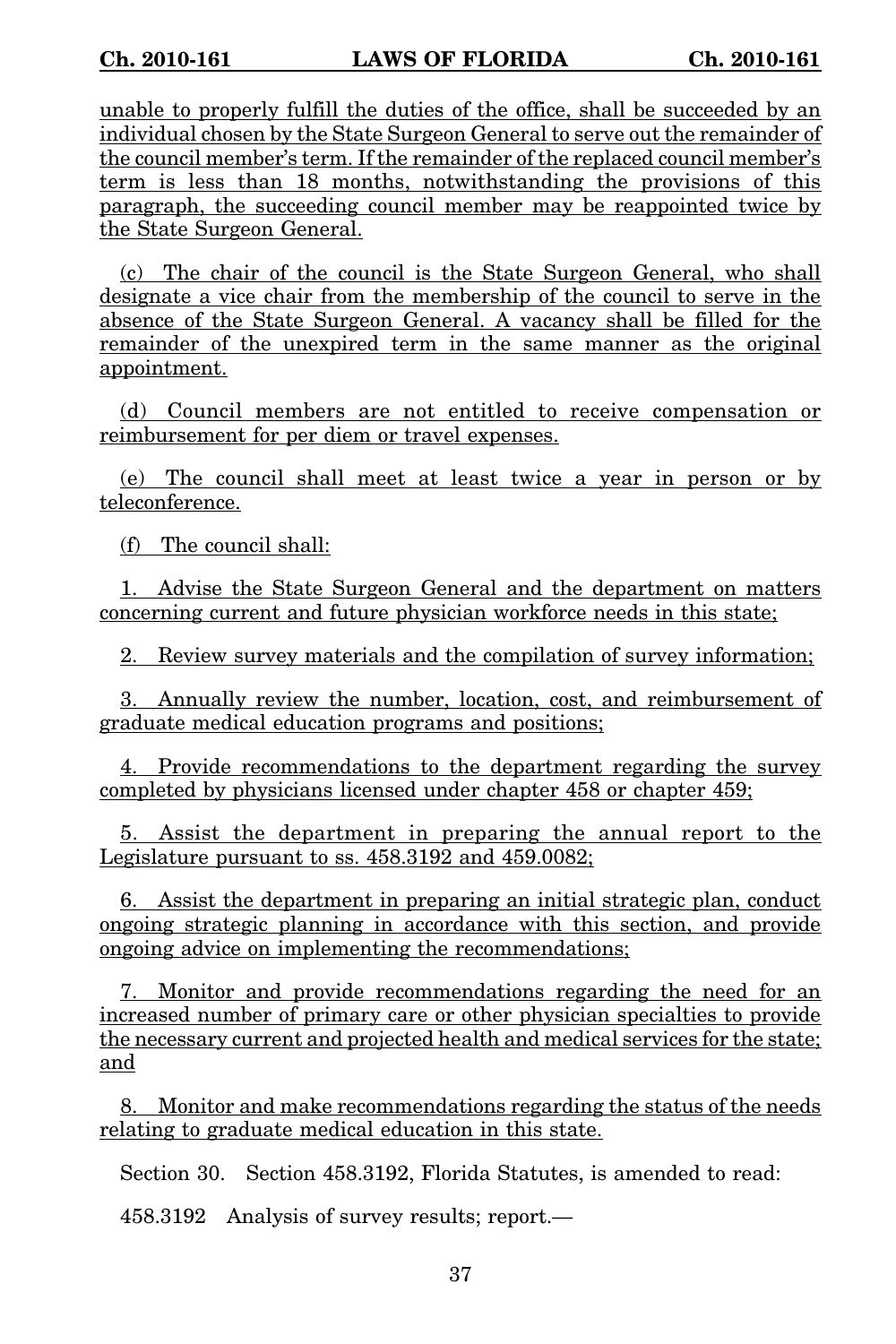(1) Each year, the Department of Health shall analyze the results of the physician survey required by s. 458.3191 and determine by geographic area and specialty the number of physicians who:

(a) Perform deliveries of children in this state Florida.

(b) Read mammograms and perform breast-imaging-guided procedures in this state Florida.

(c) Perform emergency care on an on-call basis for a hospital emergency department.

(d) Plan to reduce or increase emergency on-call hours in a hospital emergency department.

(e) Plan to relocate their allopathic or osteopathic practice outside the state.

(f) Practice medicine in this state.

(g) Plan to reduce or modify the scope of their practice.

(2) The Department of Health must report its findings to the Governor, the President of the Senate, and the Speaker of the House of Representatives by November 1 each year. The department shall also include in its report findings, recommendations, and strategic planning activities as provided in s. 381.4018. The department may also include other information requested by the Physician Workforce Advisory Council.

Section 31. Section 459.0082, Florida Statutes, is amended to read:

459.0082 Analysis of survey results; report.—

(1) Each year, the Department of Health shall analyze the results of the physician survey required by s. 459.0081 and determine by geographic area and specialty the number of physicians who:

(a) Perform deliveries of children in this state Florida.

(b) Read mammograms and perform breast-imaging-guided procedures in this state Florida.

(c) Perform emergency care on an on-call basis for a hospital emergency department.

(d) Plan to reduce or increase emergency on-call hours in a hospital emergency department.

(e) Plan to relocate their allopathic or osteopathic practice outside the state.

(f) Practice medicine in this state.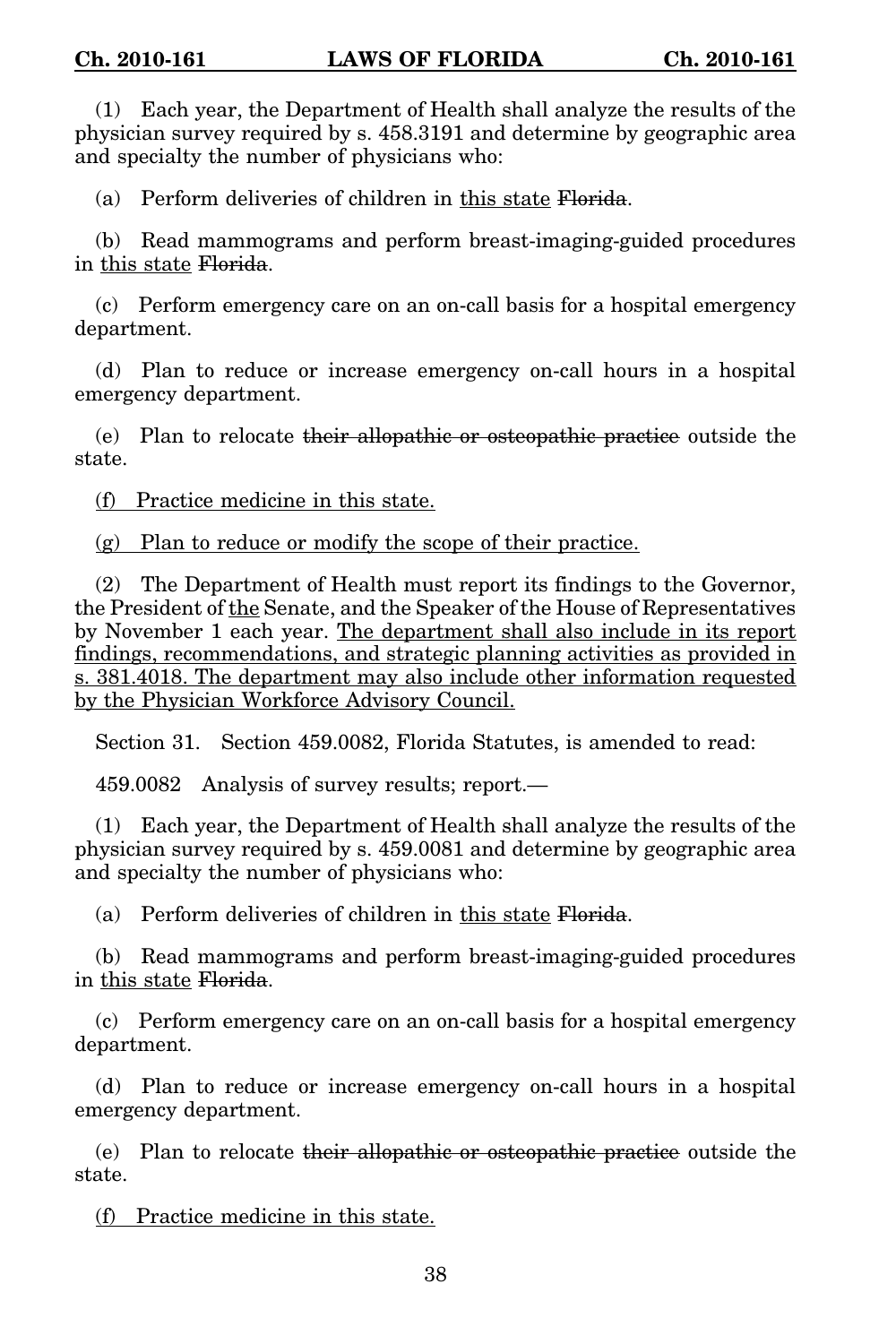(g) Plan to reduce or modify the scope of their practice.

(2) The Department of Health must report its findings to the Governor, the President of the Senate, and the Speaker of the House of Representatives by November 1 each year. The department shall also include in its report findings, recommendations, and strategic planning activities as provided in s. 381.4018. The department may also include other information requested by the Physician Workforce Advisory Council.

Section 32. Section 458.315, Florida Statutes, is amended to read:

458.315 Temporary certificate for practice in areas of critical need.—

(1) Any physician who:

(a) Is licensed to practice in any jurisdiction in the United States and other state, whose license is currently valid; or,

(b) Has served as a physician in the United States Armed Forces for at least 10 years and received an honorable discharge from the military;

and who pays an application fee of \$300 may be issued a temporary certificate for to practice in areas of communities of Florida where there is a critical need for physicians.

(2) A certificate may be issued to a physician who:

(a) Will practice in an area of critical need;

(b) Will be employed by or practice in a county health department, correctional facility, Department of Veterans' Affairs clinic, community health center funded by s. 329, s. 330, or s. 340 of the United States Public Health Services Act, or other agency or institution that is approved by the State Surgeon General and provides health care to meet the needs of underserved populations in this state; or

(c) Will practice for a limited time to address critical physician-specialty, demographic, or geographic needs for this state's physician workforce as determined by the State Surgeon General entity that provides health care to indigents and that is approved by the State Health Officer.

(3) The Board of Medicine may issue this temporary certificate with the following restrictions:

 $(a)(1)$  The State Surgeon General board shall determine the areas of critical need, and the physician so certified may practice in any of those areas for a time to be determined by the board. Such areas shall include, but are not be limited to, health professional shortage areas designated by the United States Department of Health and Human Services.

 $1.6a$  A recipient of a temporary certificate for practice in areas of critical need may use the certificate license to work for any approved entity employer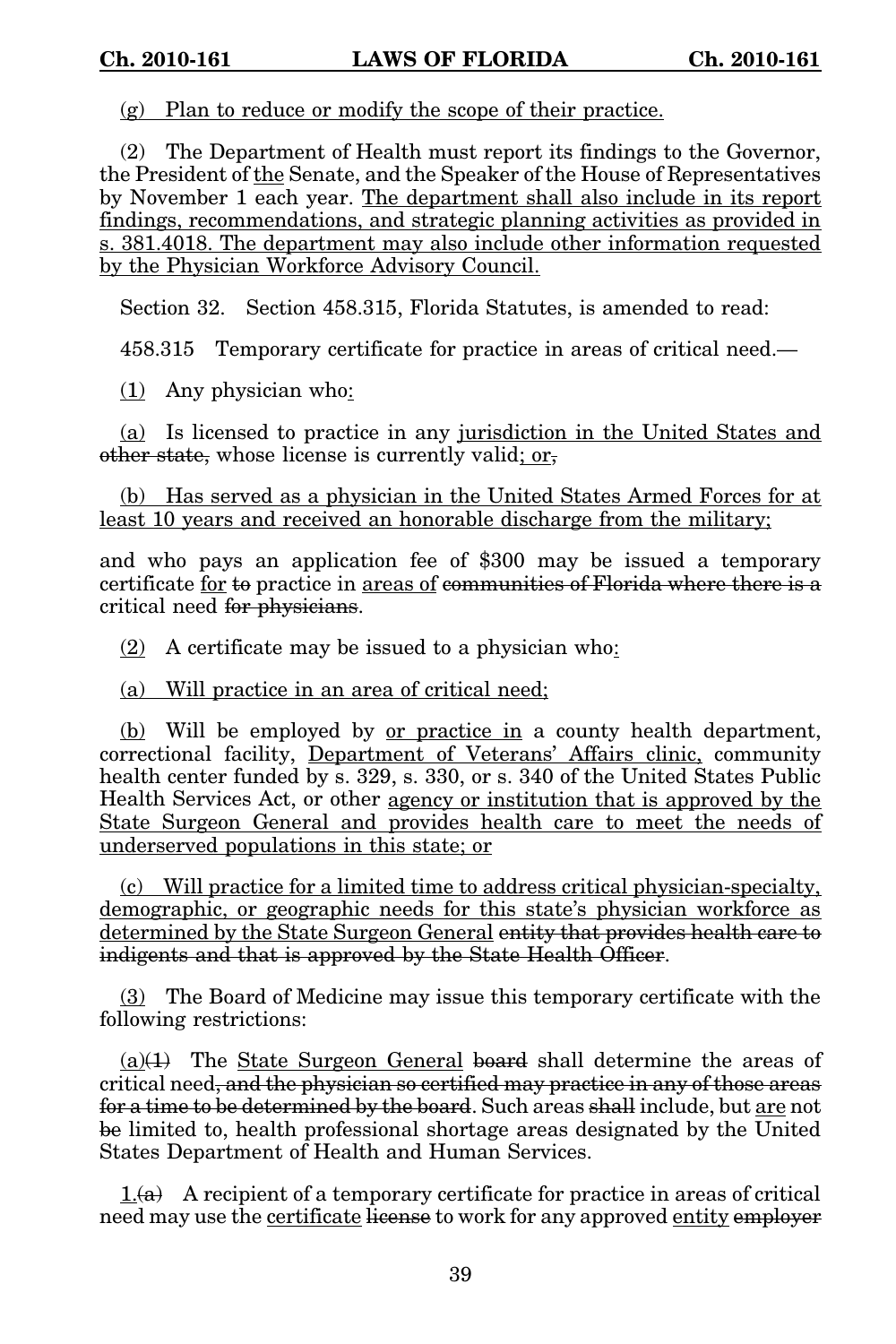in any area of critical need or as authorized by the State Surgeon General approved by the board.

 $2.(\theta)$  The recipient of a temporary certificate for practice in areas of critical need shall, within 30 days after accepting employment, notify the board of all approved institutions in which the licensee practices and of all approved institutions where practice privileges have been denied.

 $(b)(2)$  The board may administer an abbreviated oral examination to determine the physician's competency, but a no written regular examination is not required necessary. Within 60 days after receipt of an application for a temporary certificate, the board shall review the application and issue the temporary certificate, or notify the applicant of denial, or notify the applicant that the board recommends additional assessment, training, education, or other requirements as a condition of certification. If the applicant has not actively practiced during the prior 3 years and the board determines that the applicant may lack clinical competency, possess diminished or inadequate skills, lack necessary medical knowledge, or exhibit patterns of deficits in clinical decisionmaking, the board may:

1. Deny the application;

2. Issue a temporary certificate having reasonable restrictions that may include, but are not limited to, a requirement for the applicant to practice under the supervision of a physician approved by the board; or

3. Issue a temporary certificate upon receipt of documentation confirming that the applicant has met any reasonable conditions of the board which may include, but are not limited to, completing continuing education or undergoing an assessment of skills and training.

 $(c)(3)$  Any certificate issued under this section is shall be valid only so long as the State Surgeon General determines that the reason area for which it was is issued remains a an area of critical need to the state. The Board of Medicine shall review each temporary certificateholder not the service within said area not less than annually to ascertain that the minimum requirements of the Medical Practice Act and its adopted the rules and regulations promulgated thereunder are being complied with. If it is determined that such minimum requirements are not being met, the board shall forthwith revoke such certificate or shall impose restrictions or conditions, or both, as a condition of continued practice under the certificate.

 $(d)(4)$  The board may shall not issue a temporary certificate for practice in an area of critical need to any physician who is under investigation in any jurisdiction in the United States another state for an act that which would constitute a violation of this chapter until such time as the investigation is complete, at which time the provisions of s. 458.331 shall apply.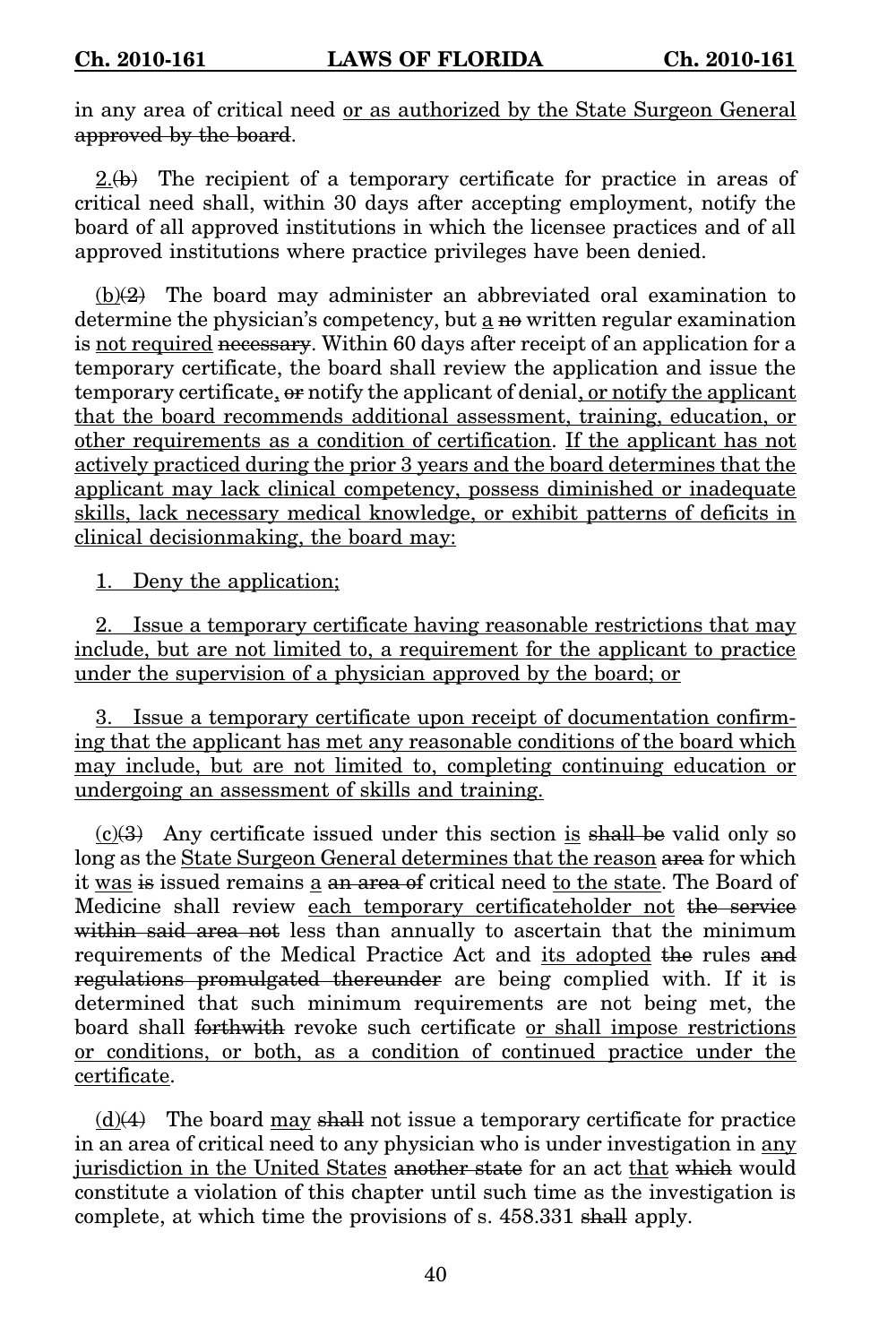$(4)(5)$  The application fee and all licensure fees, including neurological injury compensation assessments, shall be waived for those persons obtaining a temporary certificate to practice in areas of critical need for the purpose of providing volunteer, uncompensated care for low-income residents Floridians. The applicant must submit an affidavit from the employing agency or institution stating that the physician will not receive any compensation for any service involving the practice of medicine.

Section 33. Section 459.0076, Florida Statutes, is created to read:

459.0076 Temporary certificate for practice in areas of critical need.—

(1) Any physician who:

(a) Is licensed to practice in any jurisdiction in the United States and whose license is currently valid; or

(b) Has served as a physician in the United States Armed Forces for at least 10 years and received an honorable discharge from the military;

and who pays an application fee of \$300 may be issued a temporary certificate for practice in areas of critical need.

(2) A certificate may be issued to a physician who:

(a) Will practice in an area of critical need;

(b) Will be employed by or practice in a county health department, correctional facility, Department of Veterans' Affairs clinic, community health center funded by s. 329, s. 330, or s. 340 of the United States Public Health Services Act, or other agency or institution that is approved by the State Surgeon General and provides health care to meet the needs of underserved populations in this state; or

(c) Will practice for a limited time to address critical physician-specialty, demographic, or geographic needs for this state's physician workforce as determined by the State Surgeon General.

(3) The Board of Osteopathic Medicine may issue this temporary certificate with the following restrictions:

(a) The State Surgeon General shall determine the areas of critical need. Such areas include, but are not limited to, health professional shortage areas designated by the United States Department of Health and Human Services.

1. A recipient of a temporary certificate for practice in areas of critical need may use the certificate to work for any approved entity in any area of critical need or as authorized by the State Surgeon General.

2. The recipient of a temporary certificate for practice in areas of critical need shall, within 30 days after accepting employment, notify the board of all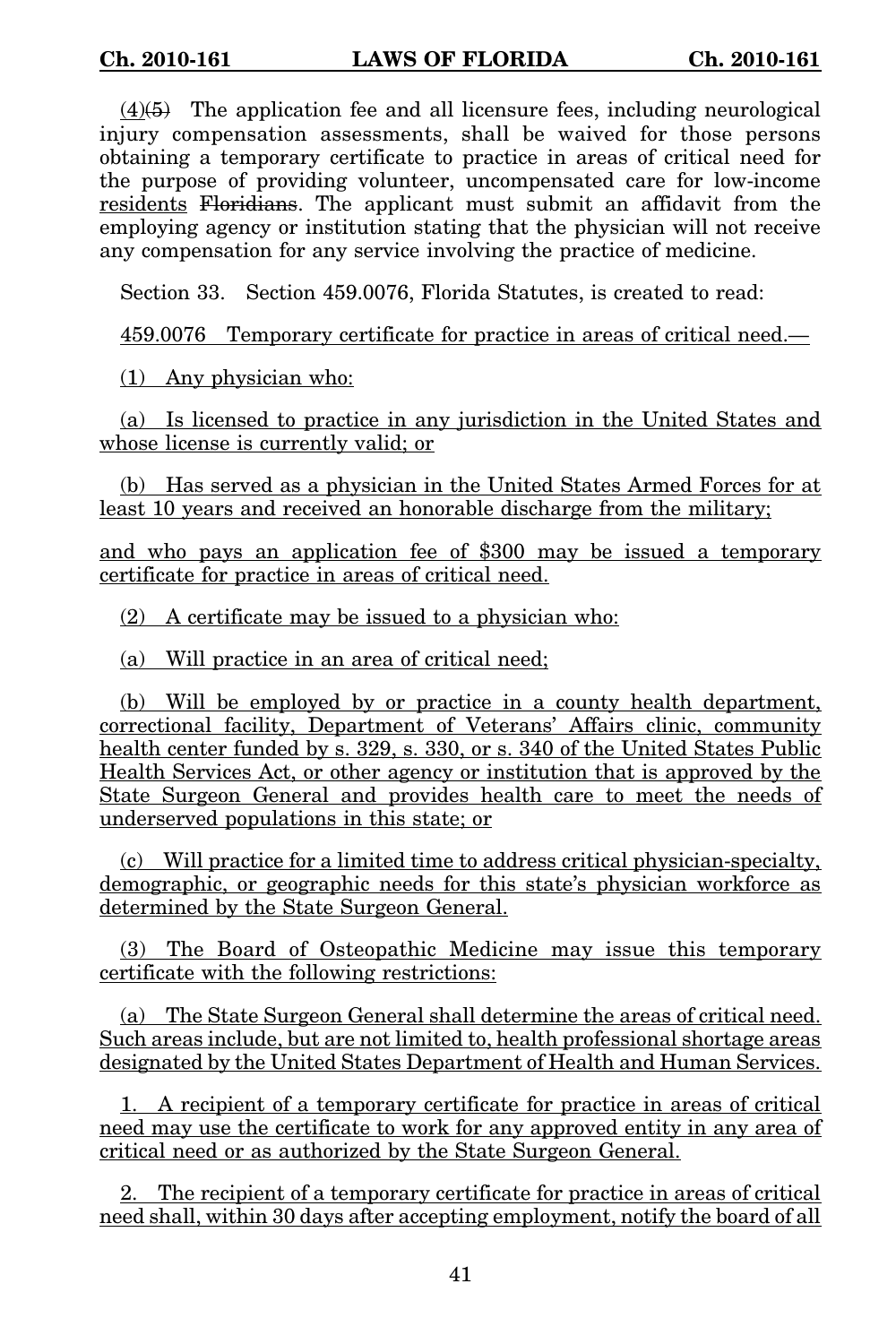approved institutions in which the licensee practices and of all approved institutions where practice privileges have been denied.

(b) The board may administer an abbreviated oral examination to determine the physician's competency, but a written regular examination is not required. Within 60 days after receipt of an application for a temporary certificate, the board shall review the application and issue the temporary certificate, notify the applicant of denial, or notify the applicant that the board recommends additional assessment, training, education, or other requirements as a condition of certification. If the applicant has not actively practiced during the prior 3 years and the board determines that the applicant may lack clinical competency, possess diminished or inadequate skills, lack necessary medical knowledge, or exhibit patterns of deficits in clinical decisionmaking, the board may:

1. Deny the application;

2. Issue a temporary certificate having reasonable restrictions that may include, but are not limited to, a requirement for the applicant to practice under the supervision of a physician approved by the board; or

3. Issue a temporary certificate upon receipt of documentation confirming that the applicant has met any reasonable conditions of the board which may include, but are not limited to, completing continuing education or undergoing an assessment of skills and training.

(c) Any certificate issued under this section is valid only so long as the State Surgeon General determines that the reason for which it was issued remains a critical need to the state. The Board of Osteopathic Medicine shall review each temporary certificateholder not less than annually to ascertain that the minimum requirements of the Osteopathic Medical Practice Act and its adopted rules are being complied with. If it is determined that such minimum requirements are not being met, the board shall revoke such certificate or shall impose restrictions or conditions, or both, as a condition of continued practice under the certificate.

(d) The board may not issue a temporary certificate for practice in an area of critical need to any physician who is under investigation in any jurisdiction in the United States for an act that would constitute a violation of this chapter until such time as the investigation is complete, at which time the provisions of s. 459.015 apply.

(4) The application fee and all licensure fees, including neurological injury compensation assessments, shall be waived for those persons obtaining a temporary certificate to practice in areas of critical need for the purpose of providing volunteer, uncompensated care for low-income residents. The applicant must submit an affidavit from the employing agency or institution stating that the physician will not receive any compensation for any service involving the practice of medicine.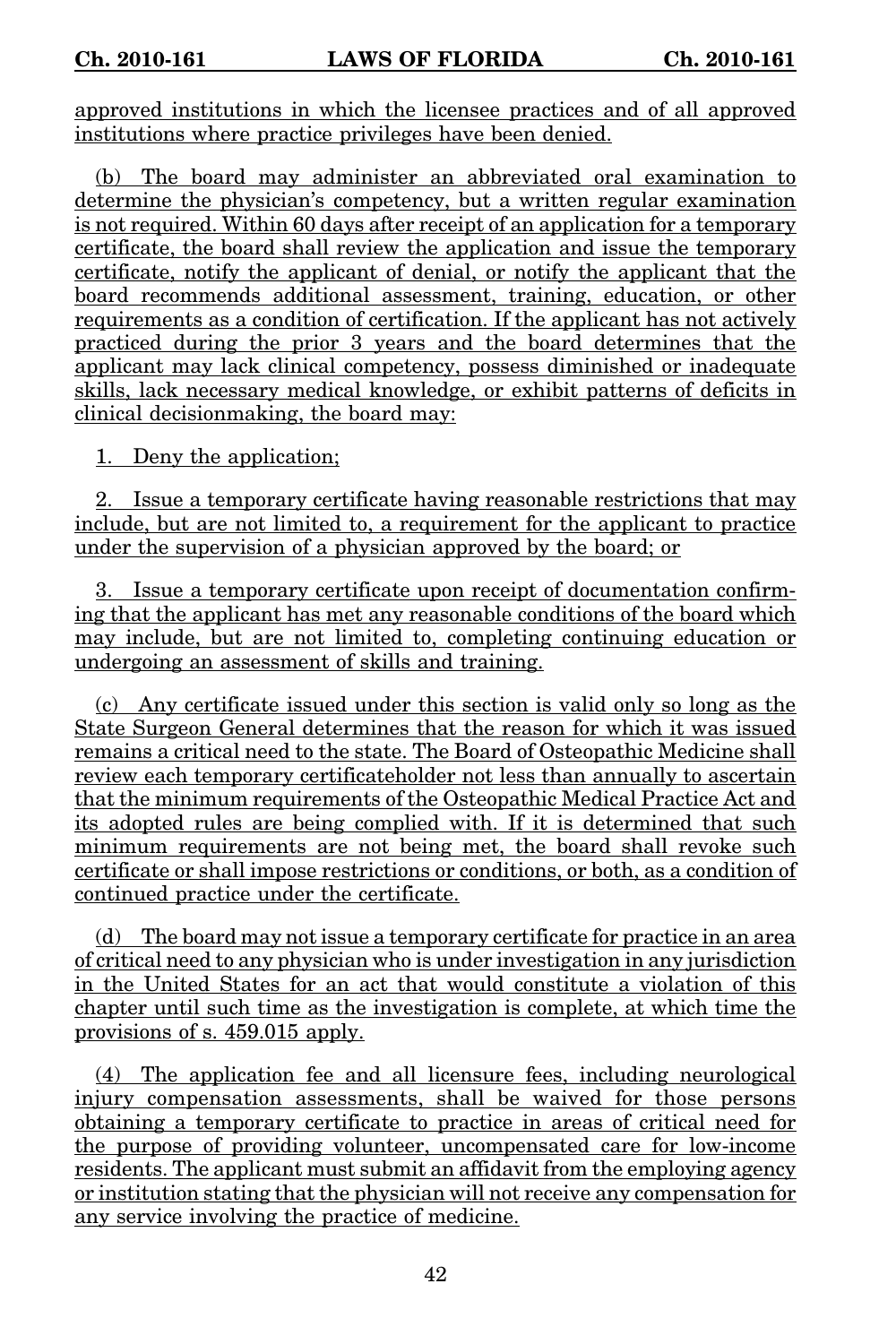Section 34. (1) The Department of Health shall conduct an evaluation and justification review of each division established under s. 20.43, Florida Statutes. The review shall be comprehensive in its scope and, at a minimum, must be conducted in such a manner as to specifically determine the following, and to consider and determine what changes, if any, are needed with respect thereto:

(a) The identifiable cost of each division and programs within the division.

(b) The specific purpose of each division and programs within the division, and the specific public health benefit derived therefrom.

(c) Progress toward achieving the outputs and outcomes associated with each division and programs within the division.

(d) An explanation of circumstances contributing to the department's ability to achieve, not achieve, or exceed its projected outputs and outcomes, as defined in s. 216.011, associated with each division and programs within the division.

(e) Alternate courses of action that would result in administration of the same program in a more efficient or effective manner. The courses of action to be considered must include, but are not limited to:

1. Whether the department could be organized in a more efficient and effective manner, including whether each division's mission, goals, or objectives should be redefined. The report must include a rationale for each department division and programs within the division, the return on investment of each division and programs within the division, the relatedness of the division and programs within the division to a public health function, and any federal funding support for each division and programs within the division. The review should recommend the reduction and restructuring of department bureaus and divisions.

2. Whether the division and programs within the division could be administered more efficiently or effectively to avoid duplication of activities and ensure that activities are adequately coordinated.

3. Whether the division and programs within that division could be performed more efficiently or more effectively by another unit of government or a private entity.

4. When compared to costs, whether effectiveness warrants elimination of the division or programs within the division or, if the division or a program within the division serves a limited interest, whether the division or program should be redesigned to require users to finance program costs.

5. Whether the cost to administer the division or program within the division exceeds license and other fee revenues paid by those being regulated.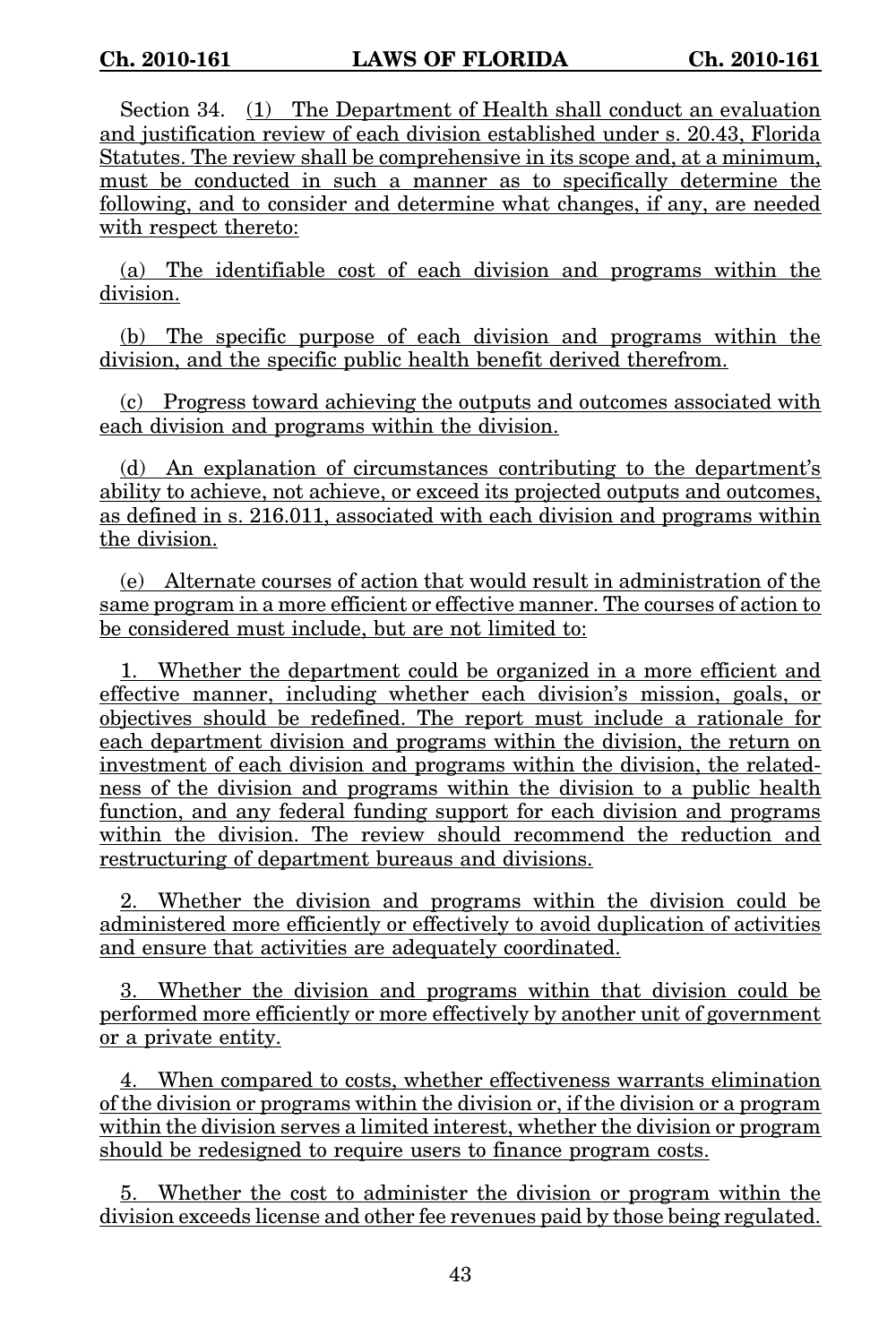6. Whether other changes could improve the efficiency and effectiveness of the division or program within the division.

(f) The consequences of discontinuing such division or programs within the division. If any discontinuation is recommended, such recommendation must be accompanied by a description of alternatives to implement such recommendation, including an implementation schedule for discontinuation and recommended procedures for assisting state agency employees affected by the discontinuation.

(g) Whether current performance measures and standards should be reviewed or amended to assist department efforts in achieving outputs and outcome measures.

(h) Whether the information reported as part of the state's performancebased program budgeting system has relevance and utility for the evaluation of each division and programs within the division.

(i) Whether department management has established control systems sufficient to ensure that performance data are maintained and supported by department records and accurately presented in department performance reports.

(3) No later than March 1, 2011, the department shall submit a report on its evaluation and justification review findings and recommendations to the President of the Senate, the Speaker of the House of Representatives, the chairs of the appropriate substantive committees, the chairs of the appropriations committees, the Legislative Auditing Committee, the Governor, and the State Surgeon General.

Section 35. Subsection (3) is added to section 381.00315, Florida Statutes, to read:

381.00315 Public health advisories; public health emergencies.—The State Health Officer is responsible for declaring public health emergencies and issuing public health advisories.

(3) To facilitate effective emergency management, when the United States Department of Health and Human Services contracts for the manufacture and delivery of licensable products in response to a public health emergency and the terms of those contracts are made available to the states, the department shall accept funds provided by counties, municipalities, and other entities designated in the state emergency management plan required under s.  $252.35(2)(a)$  for the purpose of participation in those contracts. The department shall deposit those funds in the Grants and Donations Trust Fund and expend those funds on behalf of the donor county, municipality, or other entity for the purchase of the licensable products made available under the contract.

Section 36. For fiscal year 2010-2011 only, and notwithstanding s. 216.181, Florida Statutes, the Department of Health is authorized to submit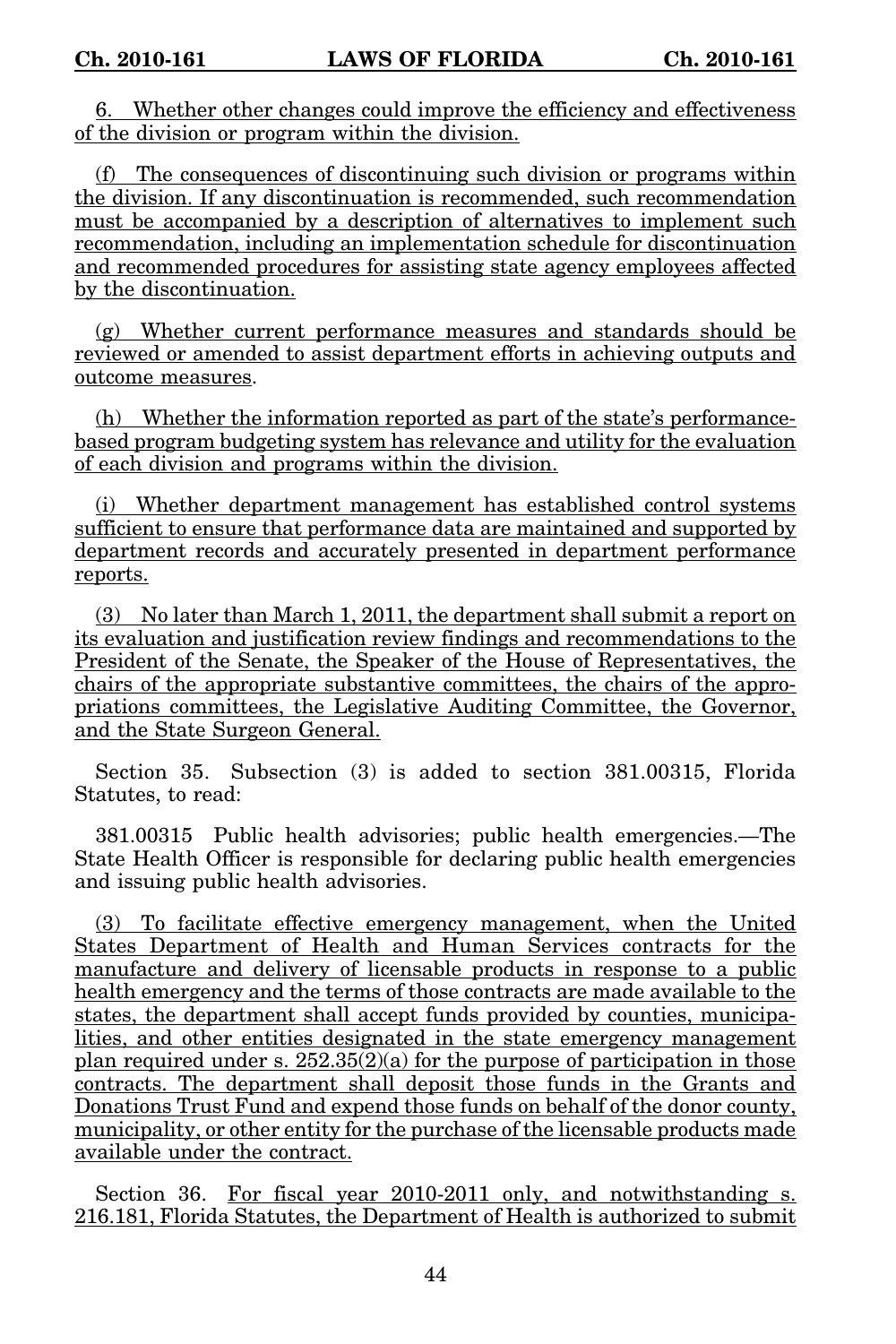a budget amendment requesting additional Grants and Donations Trust Fund budget authority for the Florida Center for Nursing to make expenditures supported by grants and donations.

Section 37. Paragraph (a) of subsection (1) of section 409.9201, Florida Statutes, is amended to read:

409.9201 Medicaid fraud.—

(1) As used in this section, the term:

(a) "Prescription drug" means any drug, including, but not limited to, finished dosage forms or active ingredients that are subject to, defined by, or described by s. 503(b) of the Federal Food, Drug, and Cosmetic Act or by s.  $465.003(8)$ , s.  $499.003(46)(45)$  or  $(53)(52)$ , or s.  $499.007(13)$ .

The value of individual items of the legend drugs or goods or services involved in distinct transactions committed during a single scheme or course of conduct, whether involving a single person or several persons, may be aggregated when determining the punishment for the offense.

Section 38. Subsection (3) of section 465.0265, Florida Statutes, is amended to read:

465.0265 Centralized prescription filling.—

(3) The filling, delivery, and return of a prescription by one pharmacy for another pursuant to this section shall not be construed as the filling of a transferred prescription as set forth in s. 465.026 or as a wholesale distribution as set forth in s.  $499.003(54)\left(\frac{53}{6}\right)$ .

Section 39. Paragraph (g) of subsection (2) of section 499.01, Florida Statutes, are amended to read:

499.01 Permits.—

(2) The following permits are established:

(g) Restricted prescription drug distributor permit.—A restricted prescription drug distributor permit is required for any person that engages in the distribution of a prescription drug, which distribution is not considered "wholesale distribution" under s.  $499.003(54)(53)(a)$ .

1. A person who engages in the receipt or distribution of a prescription drug in this state for the purpose of processing its return or its destruction must obtain a permit as a restricted prescription drug distributor if such person is not the person initiating the return, the prescription drug wholesale supplier of the person initiating the return, or the manufacturer of the drug.

45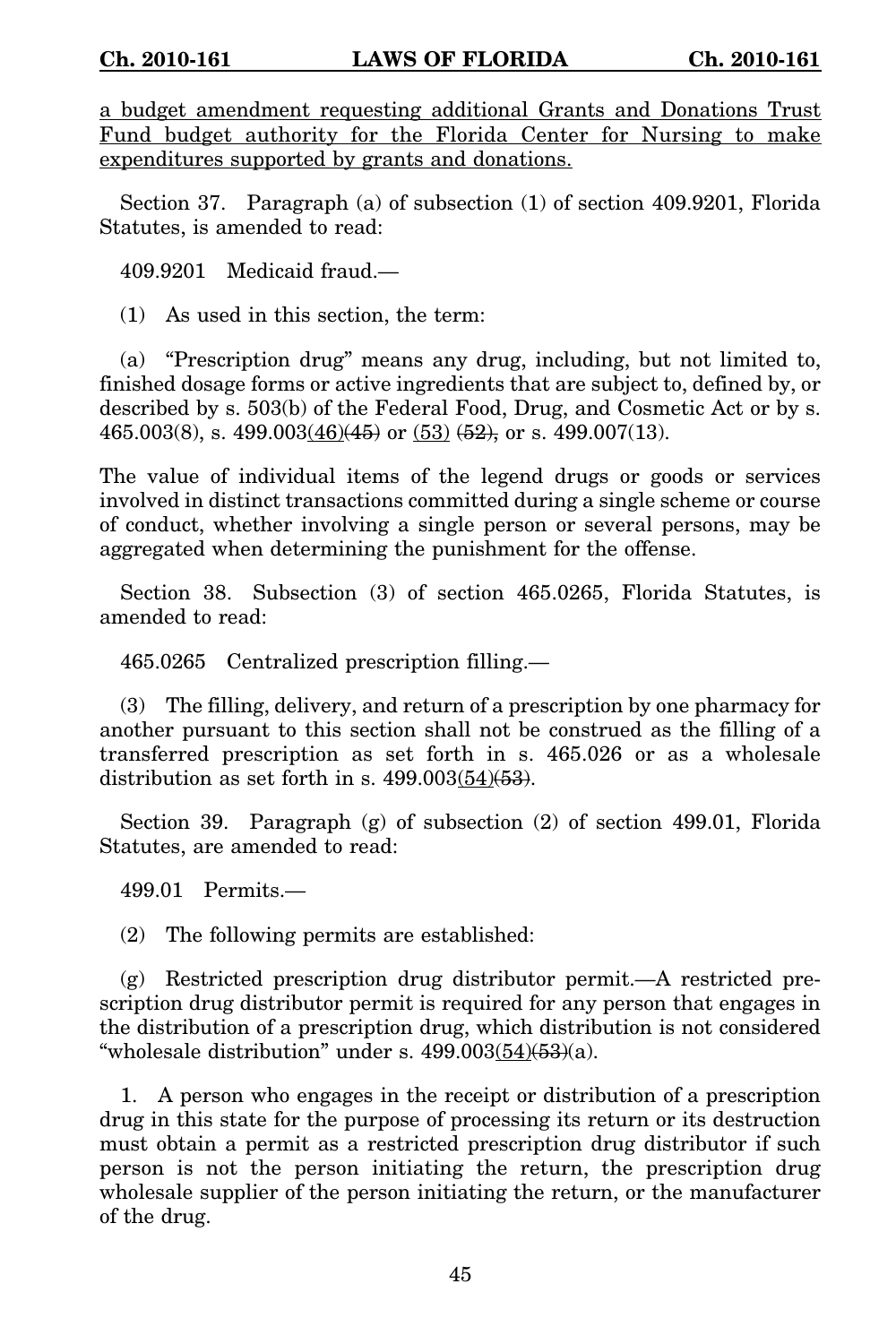2. Storage, handling, and recordkeeping of these distributions must comply with the requirements for wholesale distributors under s. 499.0121, but not those set forth in s. 499.01212.

3. A person who applies for a permit as a restricted prescription drug distributor, or for the renewal of such a permit, must provide to the department the information required under s. 499.012.

4. The department may adopt rules regarding the distribution of prescription drugs by hospitals, health care entities, charitable organizations, or other persons not involved in wholesale distribution, which rules are necessary for the protection of the public health, safety, and welfare.

Section 40. Paragraph (d) of subsection (4) of section 499.0121, Florida Statutes, is amended to read:

499.0121 Storage and handling of prescription drugs; recordkeeping.— The department shall adopt rules to implement this section as necessary to protect the public health, safety, and welfare. Such rules shall include, but not be limited to, requirements for the storage and handling of prescription drugs and for the establishment and maintenance of prescription drug distribution records.

(4) EXAMINATION OF MATERIALS AND RECORDS.—

(d) Upon receipt, a wholesale distributor must review records required under this section for the acquisition of prescription drugs for accuracy and completeness, considering the total facts and circumstances surrounding the transactions and the wholesale distributors involved. This includes authenticating each transaction listed on a pedigree paper, as defined in s. 499.003(37)(36).

Section 41. Paragraphs (a) and (b) of subsection  $(2)$  of section 499.01211, Florida Statutes, are amended to read:

499.01211 Drug Wholesale Distributor Advisory Council.—

(2) The State Surgeon General, or his or her designee, and the Secretary of Health Care Administration, or her or his designee, shall be members of the council. The State Surgeon General shall appoint nine additional members to the council who shall be appointed to a term of 4 years each, as follows:

(a) Three different persons each of whom is employed by a different prescription drug wholesale distributor licensed under this part which operates nationally and is a primary wholesale distributor, as defined in s. 499.003(47)(46).

(b) One person employed by a prescription drug wholesale distributor licensed under this part which is a secondary wholesale distributor, as defined in s.  $499.003(52)(51)$ .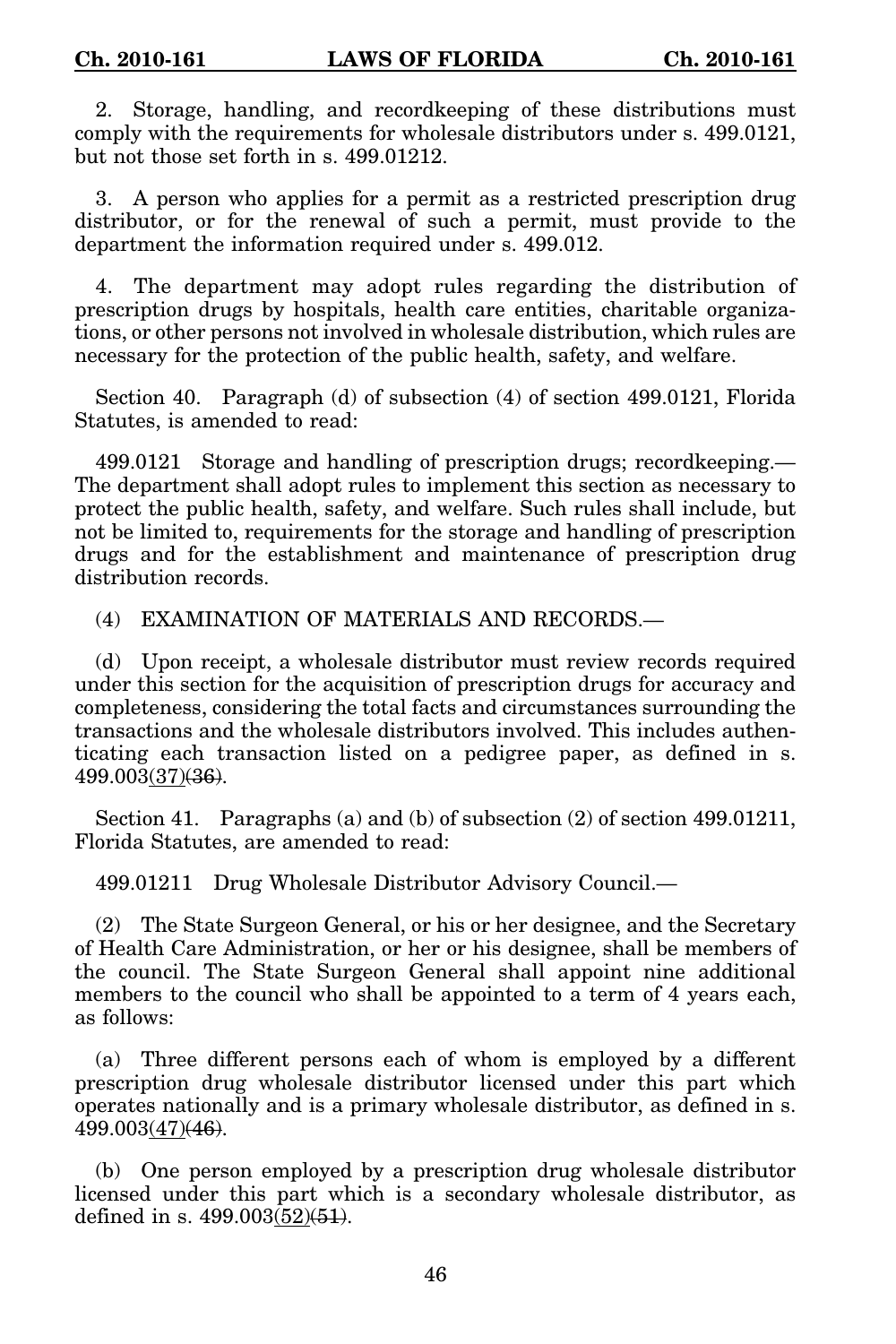Section 42. Subsection (1) of section 499.03, Florida Statutes, is amended to read:

499.03 Possession of certain drugs without prescriptions unlawful; exemptions and exceptions.—

(1) A person may not possess, or possess with intent to sell, dispense, or deliver, any habit-forming, toxic, harmful, or new drug subject to s.  $499.003(33)(32)$ , or prescription drug as defined in s.  $499.003(43)(42)$ , unless the possession of the drug has been obtained by a valid prescription of a practitioner licensed by law to prescribe the drug. However, this section does not apply to the delivery of such drugs to persons included in any of the classes named in this subsection, or to the agents or employees of such persons, for use in the usual course of their businesses or practices or in the performance of their official duties, as the case may be; nor does this section apply to the possession of such drugs by those persons or their agents or employees for such use:

(a) A licensed pharmacist or any person under the licensed pharmacist's supervision while acting within the scope of the licensed pharmacist's practice;

(b) A licensed practitioner authorized by law to prescribe prescription drugs or any person under the licensed practitioner's supervision while acting within the scope of the licensed practitioner's practice;

(c) A qualified person who uses prescription drugs for lawful research, teaching, or testing, and not for resale;

(d) A licensed hospital or other institution that procures such drugs for lawful administration or dispensing by practitioners;

(e) An officer or employee of a federal, state, or local government; or

(f) A person that holds a valid permit issued by the department pursuant to this part which authorizes that person to possess prescription drugs.

Section 43. Paragraphs (i) and (m) of subsection (1) of section 499.05, Florida Statutes, are amended to read:

499.05 Rules.—

(1) The department shall adopt rules to implement and enforce this part with respect to:

(i) Additional conditions that qualify as an emergency medical reason under s.  $499.003(54)(53)(b)2$ .

(m) The recordkeeping, storage, and handling with respect to each of the distributions of prescription drugs specified in s.  $499.003(\underline{54})(53)(a)$ -(d).